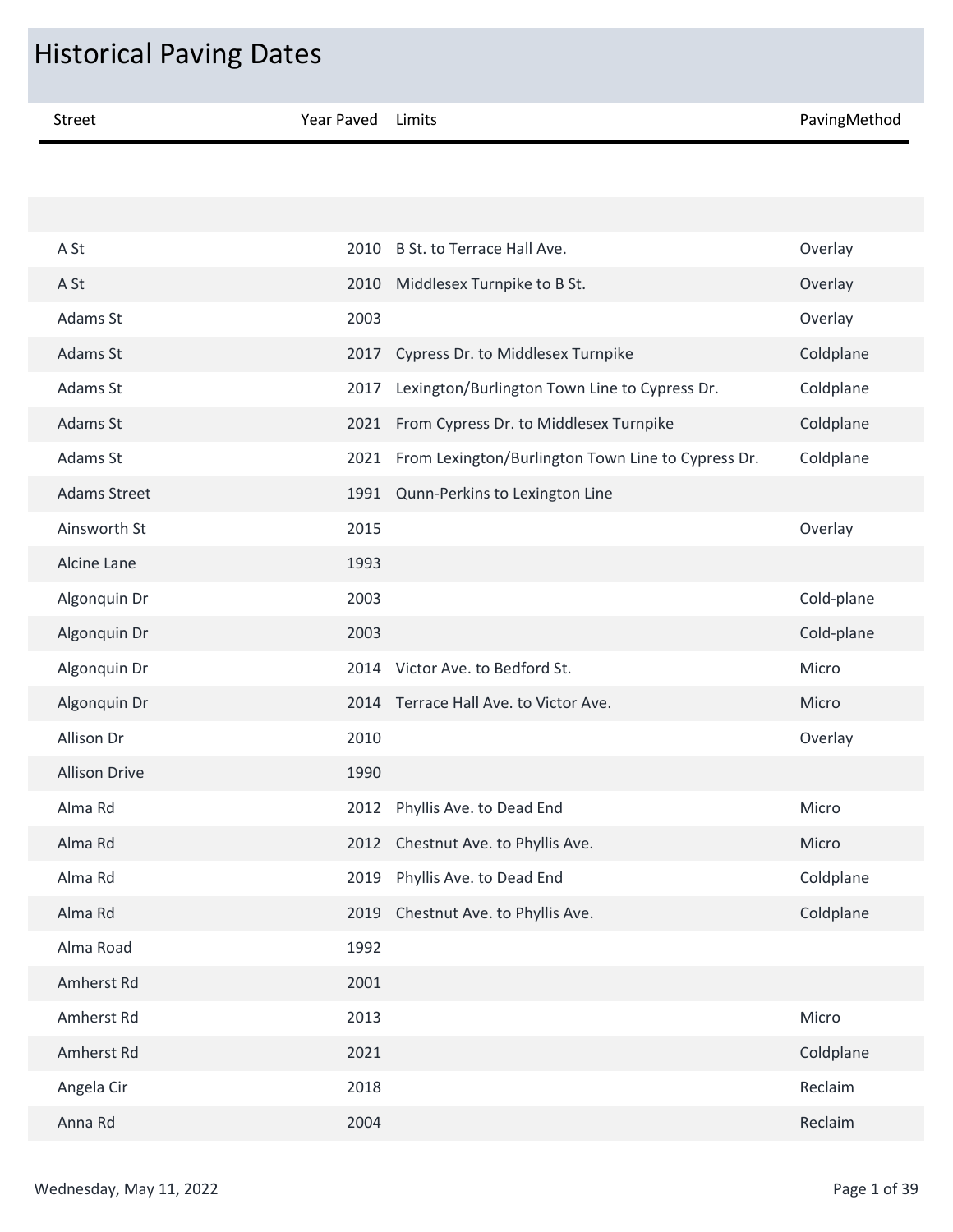| Street                | Year Paved | Limits                           | PavingMethod |
|-----------------------|------------|----------------------------------|--------------|
| Anna Road             | 1987       |                                  |              |
| Ardmore Ave           | 1999       |                                  |              |
| Ardmore Ave           | 2004       | Harriet to Glen                  | Overlay      |
| Ardmore Ave           | 2020       |                                  | Reclaim      |
| Arlington Road        | 1987       |                                  |              |
| Arlington Road        | 1989       |                                  |              |
| <b>Arnold Terrace</b> | 2004       |                                  | Reclaim      |
| <b>Arnold Terrace</b> | 2004       |                                  | Reclaim      |
| Arthur Woods Ave      | 2000       |                                  |              |
| Arthur Woods Ave      | 2000       |                                  |              |
| Arthur Woods Ave      | 2010       | Woodcrest Ave. to Cambridge St.  | Micro        |
| Arthur Woods Ave      | 2010       | Long St. to Woodcrest Ave.       | Micro        |
| Arthur Woods Ave      | 2019       | Woodcrest Ave. to Cambridge St.  | Coldplane    |
| Arthur Woods Ave      | 2019       | Long St. to Woodcrest Ave.       | Coldplane    |
| Austin St             | 2009       |                                  | overlay      |
| <b>Austin Street</b>  | 1988       |                                  |              |
| <b>B</b> St           | 2010       |                                  | Overlay      |
| Barbara Cir           | 2019       |                                  | Reclaim      |
| <b>Barbara Circle</b> | 1988       |                                  |              |
| Barnum Rd             | 2009       |                                  | Micro        |
| Barnum Rd             | 2009       |                                  | Micro        |
| Barnum Rd             | 2018       | From Brenda Lane to Fox Hill Rd. | Coldplane    |
| Barnum Rd             | 2018       | From Donna Lane to Brenda Lane   | Coldplane    |
| Barnum Road           | 1992       |                                  |              |
| <b>Bassett Ave</b>    | 2011       |                                  | Micro        |
| <b>Bassett Ave</b>    | 2019       |                                  | Coldplane    |
| <b>Bassett Avenue</b> | 1992       |                                  |              |
| <b>Bates St</b>       | 2012       |                                  | Overlay      |
| <b>Baxter Cir</b>     | 2011       | From Upland Rd. to Dead End      | Overlay      |
| <b>Beacon St</b>      | 2006       |                                  | Overlay      |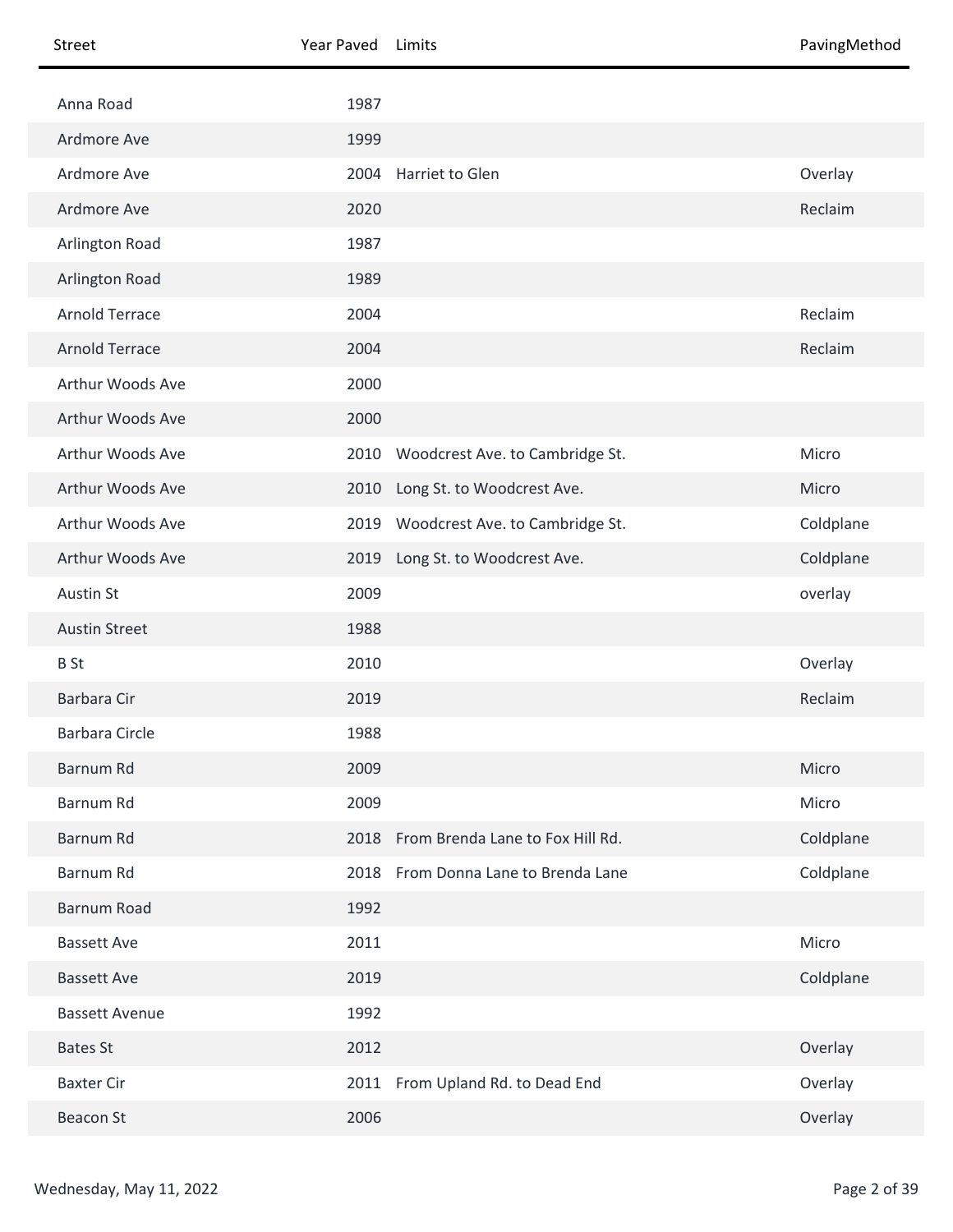| <b>Street</b>            | Year Paved | Limits                                                                 | PavingMethod |
|--------------------------|------------|------------------------------------------------------------------------|--------------|
| <b>Beacon St</b>         |            | 2008 From Bassett Ave. to Woburn/Burlington Town Line                  | Overlay      |
| <b>Beacon Street</b>     | 1996       |                                                                        |              |
| Beaverbrook Rd           | 2009       | From Donna Lane to Fox Hill Rd.                                        | Coldplane    |
| Beaverbrook Rd           | 2009       | From Cathy Rd. to Donna Lane                                           | Coldplane    |
| Beaverbrook Rd           | 2009       | From Wilmington Rd. to Cathy Rd.                                       | Coldplane    |
| <b>Beaverbrook Road</b>  | 1989       |                                                                        |              |
| <b>Bedford St</b>        | 2009       | From Cambridge St. to Center St.                                       | Coldplane    |
| <b>Bedford St</b>        |            | 2016 From Terrace Hall Ave. to Old Colony Rd.                          | Coldplane    |
| <b>Bedford St</b>        |            | 2016 From Church Lane to Cambridge St.                                 | Coldplane    |
| <b>Bedford St</b>        |            | 2016 From Old Colony Rd. to Church Lane                                | Coldplane    |
| <b>Bedford St</b>        |            | 2018 From Reed St. to Terrace Hall Ave.                                | Coldplane    |
| <b>Bedford St</b>        |            | 2018 From Humbolt Ave. to Reed St.                                     | Coldplane    |
| <b>Bedford St</b>        | 2018       | From Maureen Dr. to Humbolt Ave.                                       | Coldplane    |
| <b>Bedford St</b>        |            | 2018 From Francis Wyman Rd. to Maureen Dr.                             | Coldplane    |
| <b>Bedford St</b>        | 2018       | From Greenwood Rd. (North) to Francis Wyman Rd.                        | Coldplane    |
| <b>Bedford St</b>        |            | 2018 From College Rd. to Greenwood Rd. (North)                         | Coldplane    |
| <b>Bedford St</b>        |            | 2018 From Middlesex Turnpike to College Rd.                            | Coldplane    |
| <b>Bedford St</b>        |            | 2018 From Billerica/Burlington Town Line to Middlesex Turnpi Coldplane |              |
| <b>Bedford Street</b>    | 1997       |                                                                        |              |
| <b>Belmont Rd</b>        | 2015       |                                                                        | Reclaim      |
| <b>Bennett Lane</b>      | 1991       |                                                                        |              |
| <b>Bennett Ln</b>        | 2012       |                                                                        | Coldplane    |
| Benson Way               | 1998       |                                                                        |              |
| Benson Way               | 2014       |                                                                        | Micro        |
| <b>Birch St</b>          | 2010       |                                                                        | Micro        |
| <b>Birch St</b>          | 2018       |                                                                        | Coldplane    |
| <b>Birch Street</b>      | 1994       |                                                                        |              |
| <b>Birchcrest St</b>     |            | 2010 From Ward St. to Center St.                                       | Overlay      |
| <b>Birchcrest St</b>     |            | 2010 From Cambridge St. to Ward St.                                    | Overlay      |
| <b>Birchcrest Street</b> | 1993       |                                                                        |              |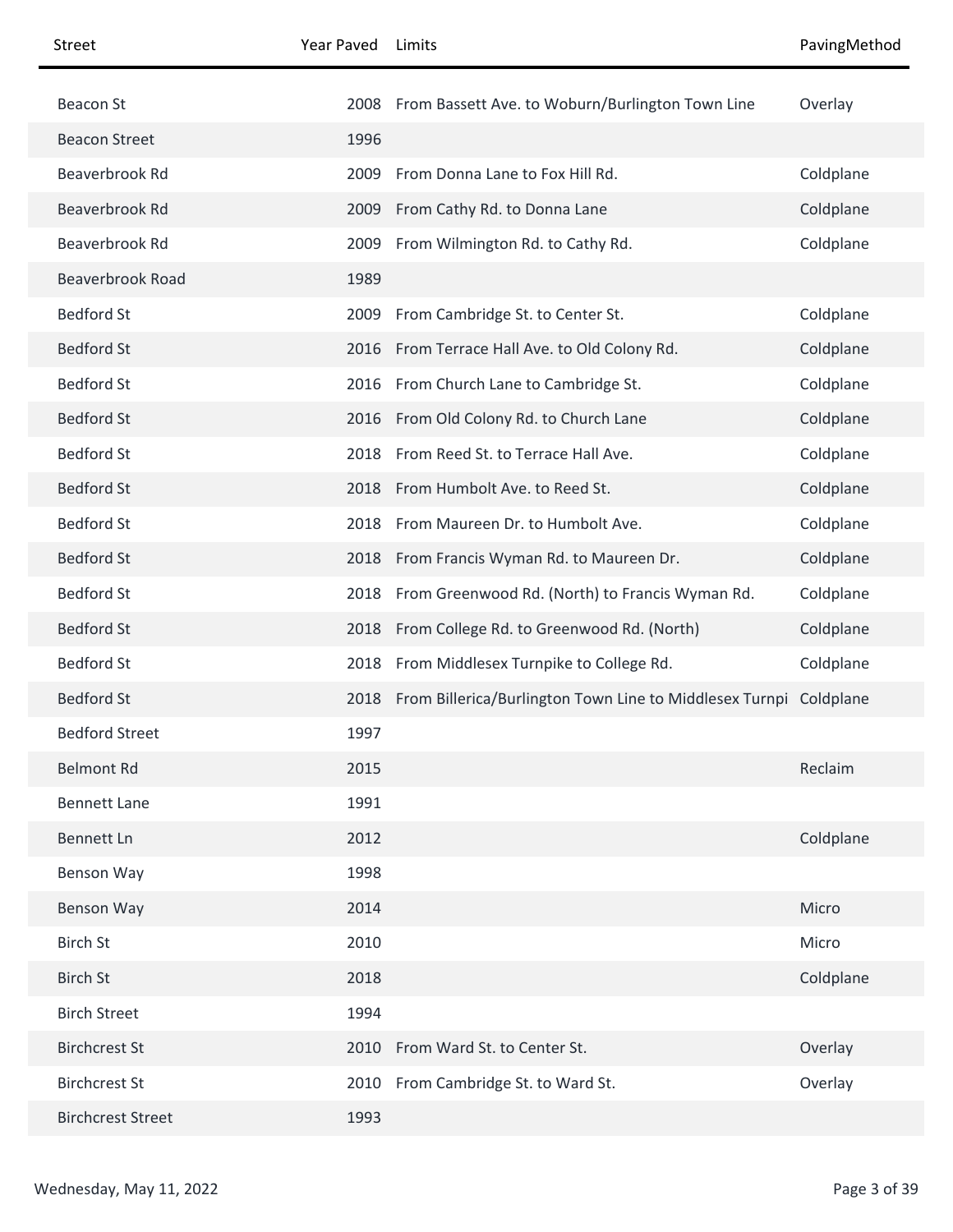| Street                   | Year Paved | Limits                                    | PavingMethod |
|--------------------------|------------|-------------------------------------------|--------------|
| <b>Black Horse Ln</b>    |            | 2011 From Sumner St. to Westwood St.      | Coldplane    |
| <b>Black Horse Ln</b>    |            | 2011 From Dead End to Sumner St.          | Coldplane    |
| <b>Blanchard Rd</b>      |            | 2012 From South Bedford Rd. to Muller Rd. | Reclaim      |
| <b>Blanchard Rd</b>      | 2013       | From South Bedford Rd. to Muller Rd.      | Coldplane    |
| <b>Blanchard Rd</b>      | 2016       | From Muller Rd. to Wheeler Rd.            | Coldplane    |
| <b>Blanchard Road</b>    | 1989       | Wheeler to Tennis 128                     |              |
| <b>Blanchard Road</b>    | 1990       | Tennis 128 to South Bedford Street        |              |
| <b>Boulder Dr</b>        | 2000       |                                           |              |
| <b>Boulder Dr</b>        | 2000       |                                           |              |
| <b>Boulder Dr</b>        |            | 2014 From Upland Rd. to Fox Hill Rd.      | Micro        |
| <b>Bradford Rd</b>       | 2013       |                                           | Micro        |
| <b>Brantwood Lane</b>    | 1992       |                                           |              |
| Brantwood Ln             | 2013       |                                           | Micro        |
| Brantwood Ln             | 2021       |                                           | Coldplane    |
| Brenda Lane              | 1991       |                                           |              |
| Brenda Ln                | 2009       |                                           | Micro        |
| Brenda Ln                | 2018       |                                           | Coldplane    |
| Briarwood Ln             |            | 2014 From Sleeper Dr. to Dead End         | Reclaim      |
| Briarwood Ln             |            | 2014 From Sears St. to Sleeper Dr.        | Reclaim      |
| <b>Bristol St</b>        | 2013       |                                           | Micro        |
| <b>Bristol St</b>        | 2021       |                                           | Coldplane    |
| <b>Brookfield Rd</b>     | 2010       |                                           | Micro        |
| <b>Brookfield Rd</b>     | 2018       |                                           | Coldplane    |
| <b>Brookfield Street</b> | 1993       |                                           |              |
| <b>Brookside Lane</b>    | 1997       |                                           |              |
| Brookside Ln             | 2009       |                                           | Micro        |
| Brookside Ln             | 2009       |                                           | Micro        |
| Brookside Ln             | 2015       | From Ridgewood Rd. to Dead End            | Micro        |
| Brookside Ln             | 2016       | From Sandra Ave. to Doris St.             | Coldplane    |
| Brookside Ln             |            | 2016 From Ridgewood Rd. to Sandra Ave.    | Coldplane    |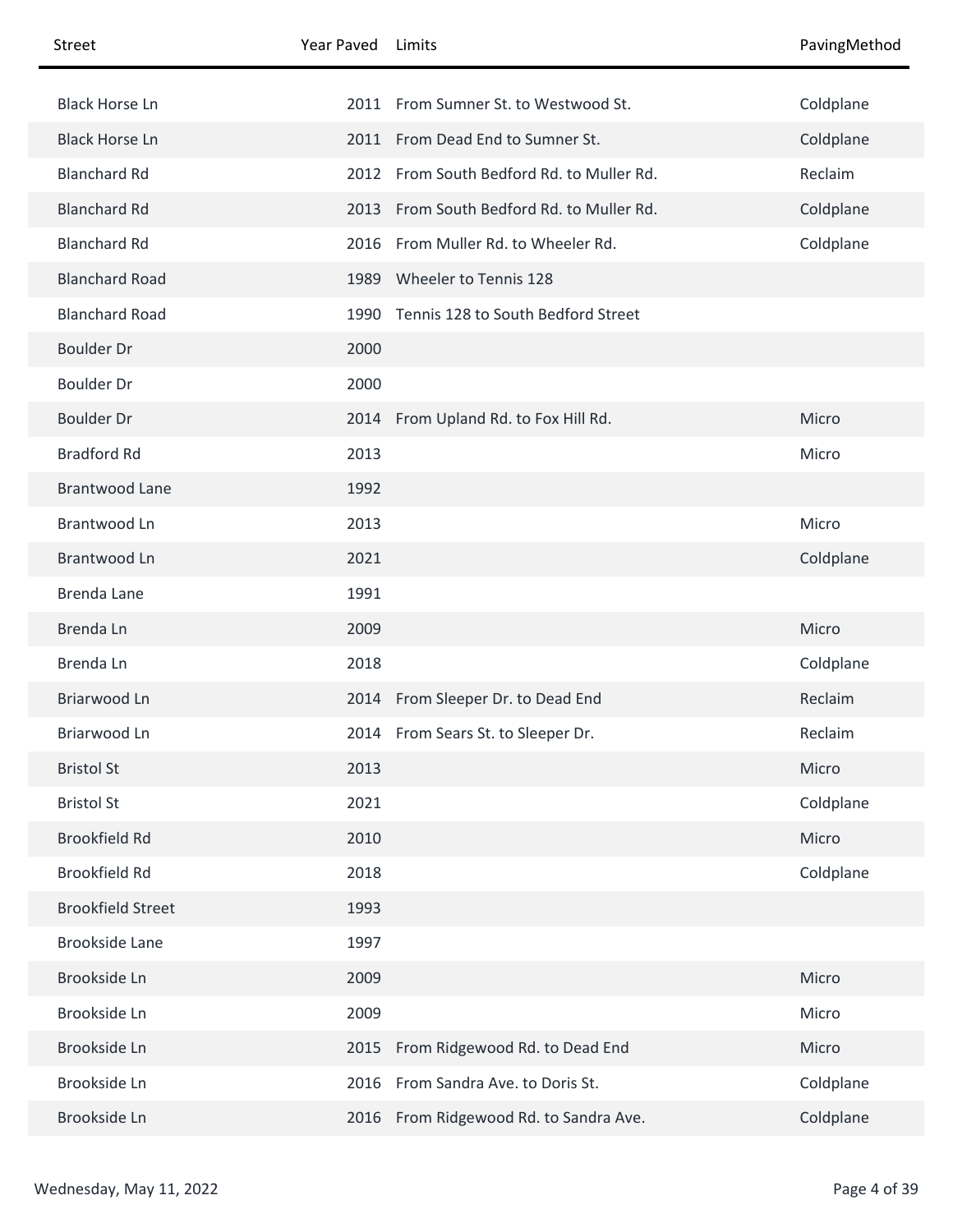| Street                    | Year Paved | Limits                                           | PavingMethod |
|---------------------------|------------|--------------------------------------------------|--------------|
| <b>Brown Avenue</b>       | 1992       |                                                  |              |
| <b>Bruce St</b>           | 2010       |                                                  | Micro        |
| <b>Bruce St</b>           | 2019       |                                                  | Coldplane    |
| <b>Bruce Street</b>       | 1992       |                                                  |              |
| <b>Buckman Dr</b>         | 2011       |                                                  | Overlay      |
| <b>Burlington Mall Rd</b> | 2009       | <b>NEEP to Great Meadow Road</b>                 | overlay      |
| <b>Burlington Mall Rd</b> | 2009       | NEEP to Great Meadow Road                        | overlay      |
| <b>Burlington Mall Rd</b> | 2013       | Executive Mall Rd. to So Bedford St. (North)     | Coldplane    |
| <b>Burlington Mall Rd</b> | 2016       | So Bedford St. (North) to Cambridge St.          | Coldplane    |
| <b>Burlington Mall Rd</b> | 2016       | NEEP to Great Meadow Road                        | Coldplane    |
| <b>Burlington Mall Rd</b> | 2022       | From Great Meadow Rd. to Lexington St.           | Coldplane    |
| <b>Burlington Mall Rd</b> |            | 2022 From Middlesex Turnpike to Great Meadow Rd. | Coldplane    |
| <b>Burlington St</b>      | 2011       |                                                  | Coldplane    |
| <b>Burlington Street</b>  | 1986       |                                                  |              |
| <b>Burton Rd</b>          | 2001       |                                                  |              |
| <b>Burton Rd</b>          | 2012       |                                                  | Micro        |
| <b>Burton Rd</b>          | 2021       |                                                  | Coldplane    |
| <b>Butters Lane</b>       | 1988       |                                                  |              |
| <b>Butters Ln</b>         | 2010       |                                                  | Micro        |
| <b>Butters Ln</b>         | 2019       |                                                  | Coldplane    |
| Cambridge Street          | 1983       |                                                  |              |
| Carey Ave                 | 2014       | From Dorothy Rd. to Dead End                     | Micro        |
| Carey Ave                 |            | 2014 From Marion Rd. to Dorothy Rd.              | Micro        |
| Carey Ave                 |            | 2014 From Meadowvale Rd. to Marion Rd.           | Micro        |
| Carey Avenue              | 1992       |                                                  |              |
| <b>Carlton Ave</b>        | 2012       |                                                  | Coldplane    |
| Carol Ave                 | 2010       | From Robert St. to Dead End                      | Micro        |
| Carol Ave                 | 2010       | From Bennet Lane to Robert St.                   | Micro        |
| Caroline St               | 2008       | From Myrna St. to Cathy Rd.                      | Micro        |
| Caroline St               | 2018       | From Myrna St. to Cathy Rd.                      | Coldplane    |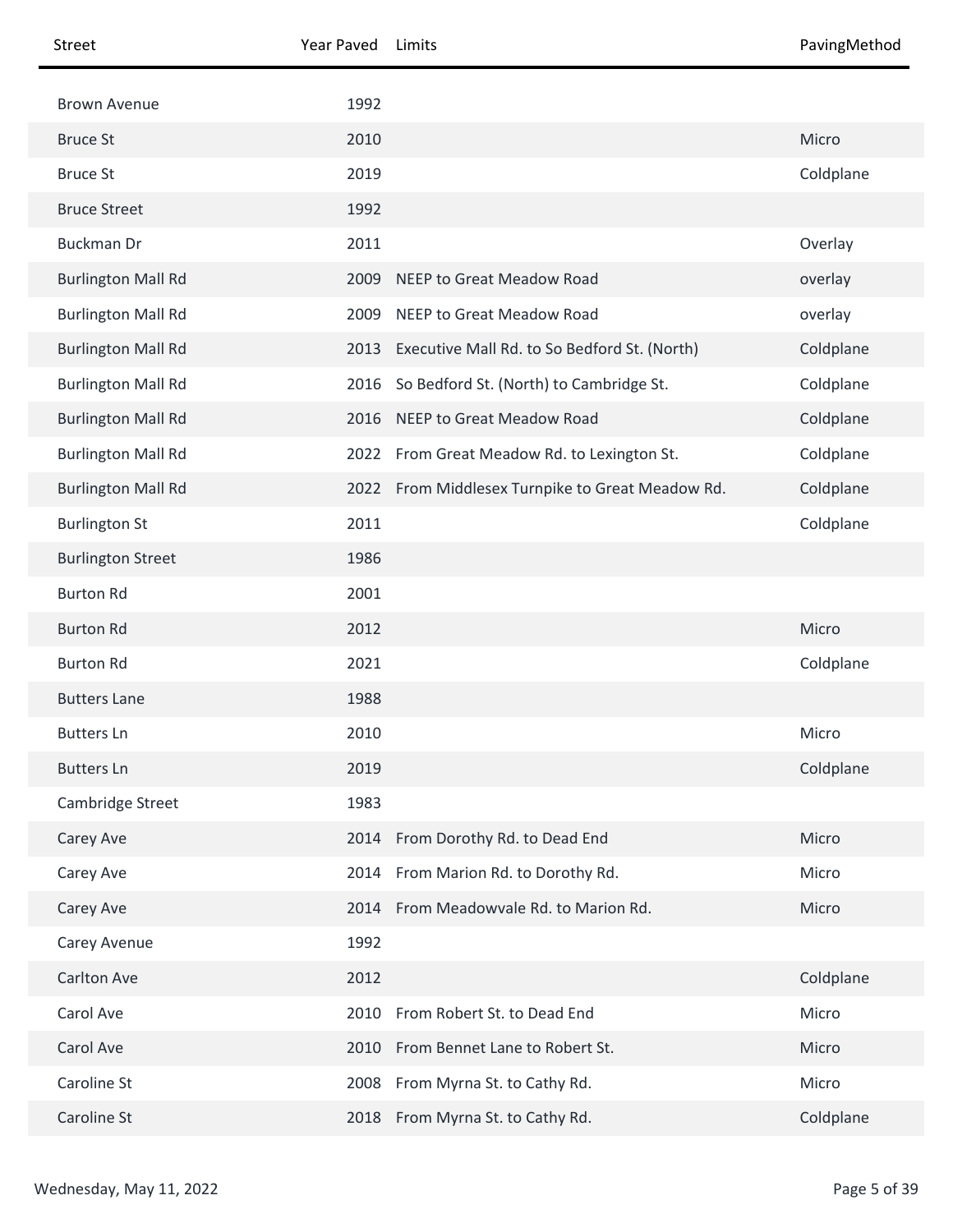| Street                 | Year Paved | Limits                                                | PavingMethod |
|------------------------|------------|-------------------------------------------------------|--------------|
| <b>Caroline Street</b> | 1995       |                                                       |              |
| Carter Rd              | 1999       |                                                       |              |
| Carter Rd              | 2009       |                                                       | Micro        |
| Carter Rd              | 2016       | From Wilmington Rd. to Billerica/Burlington Town Line | Coldplane    |
| Cathy Rd               | 1999       |                                                       |              |
| Cathy Rd               | 1999       |                                                       |              |
| Cathy Rd               |            | 2008 From Caroline St. to Phillip Ave.                | Micro        |
| Cathy Rd               |            | 2008 From Beaverbrook Rd. to Caroline St.             | Micro        |
| Cathy Rd               |            | 2018 From Caroline St. to Phillip Ave.                | Coldplane    |
| Cathy Rd               |            | 2018 From Beaverbrook Rd. to Caroline St.             | Coldplane    |
| Cedar St               | 2001       |                                                       |              |
| Cedar St               | 2001       |                                                       |              |
| Cedar St               | 2001       |                                                       |              |
| Cedar St               | 2007       | From Sewall St. to Skelton Rd.                        | Reclaim      |
| Cedar St               | 2007       | From Savin St. to Sewall St.                          | Reclaim      |
| Cedar St               |            | 2007 From Francis Wyman Rd. to Savin St.              | Reclaim      |
| <b>Cedar Street</b>    | 1989       |                                                       |              |
| Cedarwood Ln           | 2013       |                                                       | overlay      |
| Center St              |            | 2011 From Mary St. to Winn St.                        | Coldplane    |
| Center St              |            | 2011 From Heather Dr. to Mary St.                     | Coldplane    |
| Center St              |            | 2011 From Travers Lane to Heather Dr.                 | Coldplane    |
| Center St              |            | 2011 From Bedford St. to Travers Lane                 | Coldplane    |
| Center St              | 2018       | From Dead End to Bedford St.                          | Coldplane    |
| <b>Center Street</b>   |            | 1992 Olympia Way to Bedford Street                    |              |
| <b>Center Street</b>   | 1995       |                                                       |              |
| Central Ave            | 2011       |                                                       | Overlay      |
| Chadwick Rd            | 2011       |                                                       | Micro        |
| Chadwick Rd            | 2019       |                                                       | Coldplane    |
| Chadwick Road          | 1989       |                                                       |              |
| Chandler Rd            | 2013       | From Mill St. to Harris Dr.                           | Coldplane    |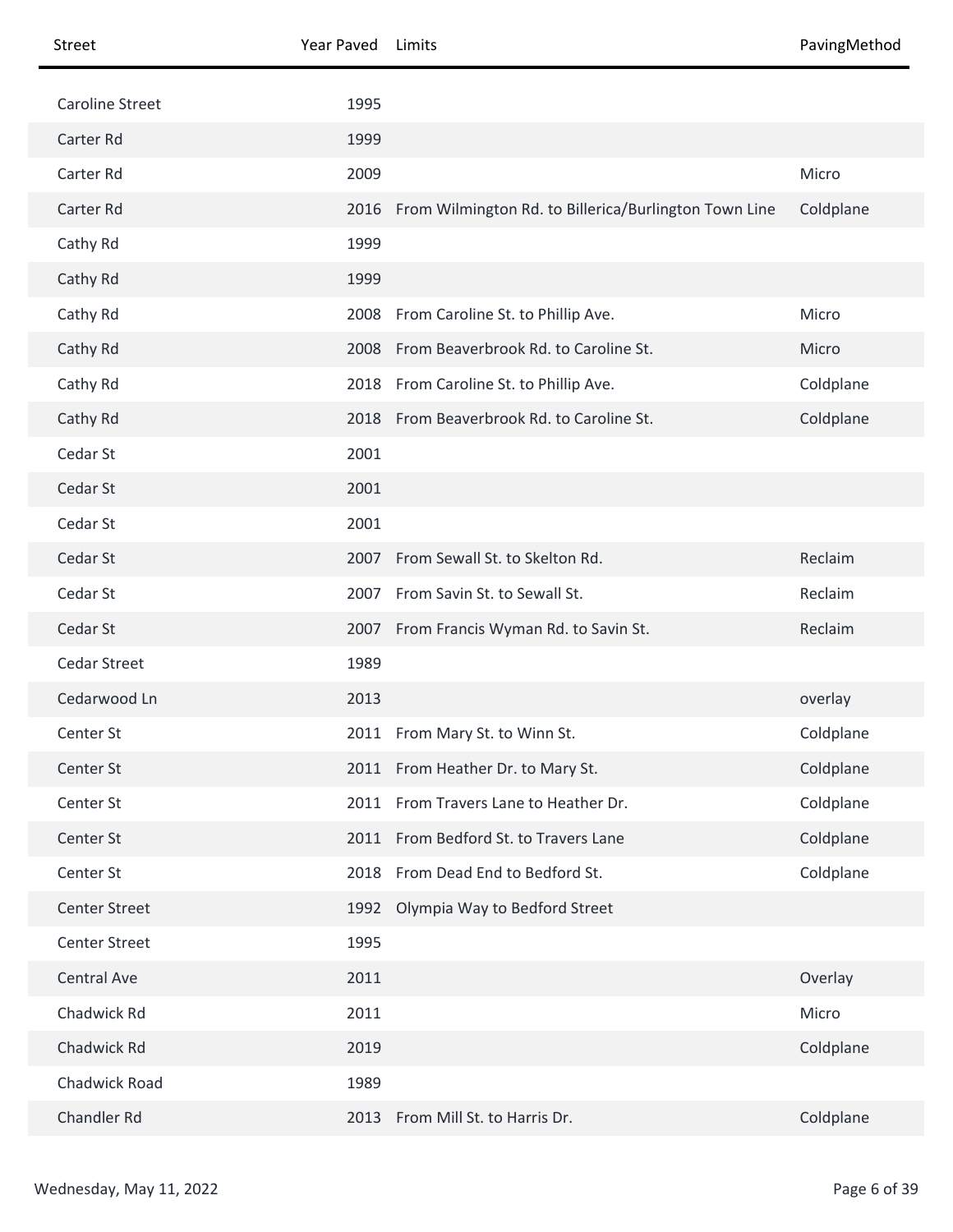| <b>Street</b>         | Year Paved | Limits                                             | PavingMethod |
|-----------------------|------------|----------------------------------------------------|--------------|
| Chandler Rd           | 2015       | From Redcoat Lane to Drake Rd.                     | Reclaim      |
| Chandler Rd           |            | 2015 From Harris Dr. to Redcoat Lane               | Reclaim      |
| <b>Chandler Road</b>  |            | 1992 From Mill Street to 39 Chandler Road          |              |
| Cheryl Ave            | 2000       |                                                    |              |
| Cheryl Ave            | 2012       |                                                    | Micro        |
| Cheryl Ave            | 2020       |                                                    | Coldplane    |
| <b>Chester Ave</b>    | 2009       |                                                    | Micro        |
| <b>Chester Ave</b>    | 2017       |                                                    | Coldplane    |
| <b>Chester Avenue</b> | 1989       |                                                    |              |
| Chestnut Avenue       | 2004       |                                                    | Reclaim      |
| Chestnut Avenue       | 2004       |                                                    | Reclaim      |
| Chestnut Avenue       |            | 2013 From Wilimington Rd. to Cambridge St. (North) | Coldplane    |
| Chestnut Rd           | 2010       |                                                    | Overlay      |
| Chestnut Road         | 1991       |                                                    |              |
| Church Lane           | 1995       |                                                    |              |
| Cierra Way            | 2012       |                                                    | Micro        |
| Cierra Way            | 2020       |                                                    | Coldplane    |
| Clifford Rd           | 2010       |                                                    | Coldplane    |
| Clonmel Ave           | 2018       |                                                    | Reclaim      |
| Colburn St            | 2011       |                                                    | Micro        |
| Colburn St            | 2019       |                                                    | Coldplane    |
| Coleen Circle         | 1995       |                                                    |              |
| Colleen Cir           | 2015       |                                                    | Micro        |
| College Rd            | 2013       | From Liberty Ave. to Francis Wyman Rd.             | Micro        |
| College Rd            | 2013       | From Bedford St. to Liberty Ave.                   | Micro        |
| College Rd            |            | 2021 From Liberty Ave. to Francis Wyman Rd.        | Coldplane    |
| College Rd            | 2021       | From Bedford St. to Liberty Ave.                   | Coldplane    |
| College Road          | 1992       |                                                    |              |
| Cook Rd               | 2009       |                                                    | overlay      |
| Cook Road             | 1997       |                                                    |              |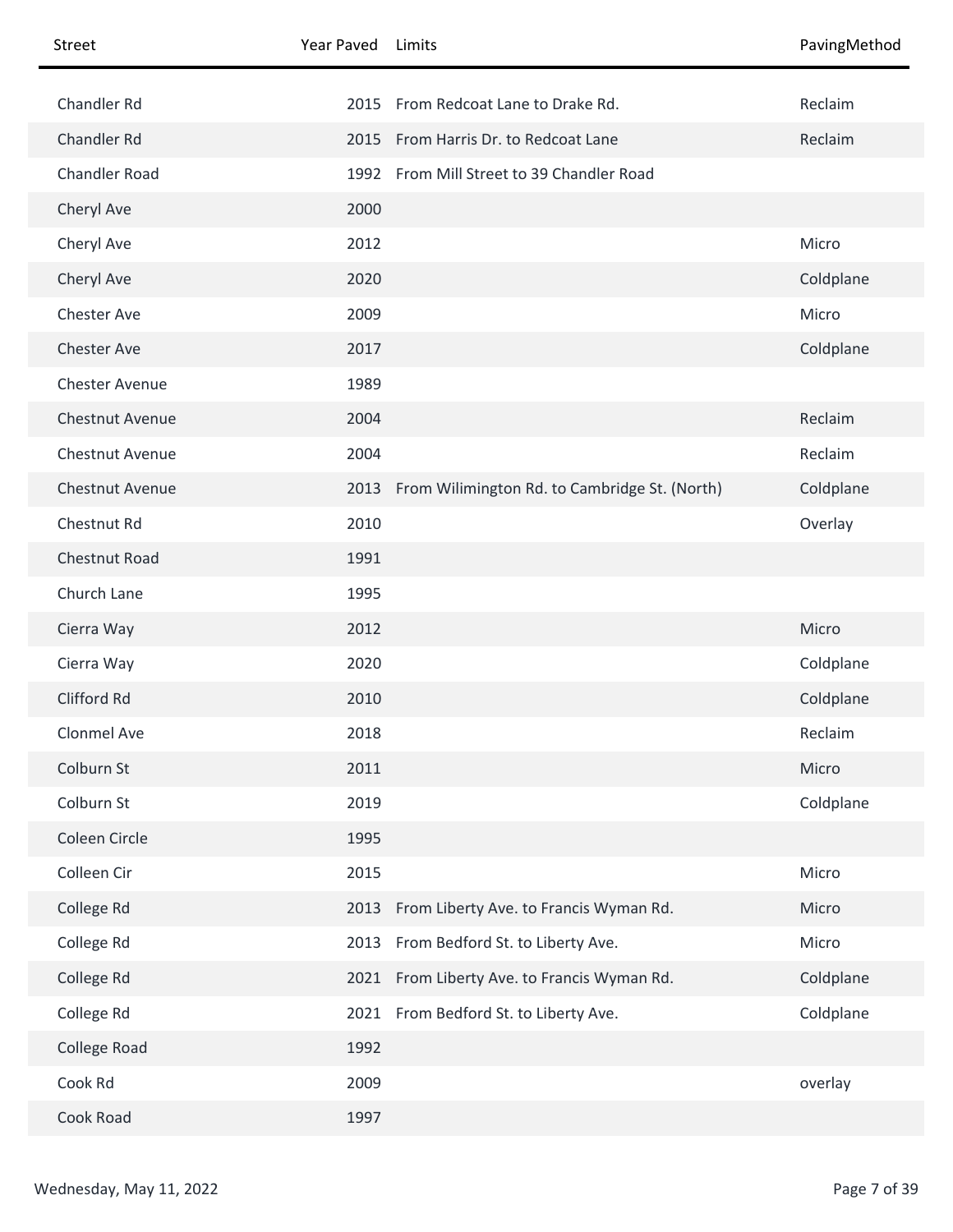| Street            | Year Paved | Limits                                           | PavingMethod |
|-------------------|------------|--------------------------------------------------|--------------|
| Corbett Dr        | 2014       |                                                  | Micro        |
| Corbett Drive     | 1988       |                                                  |              |
| Corcoran Road     | 1989       |                                                  |              |
| Cormier Rd        |            | 2015 From Belmont Rd. to Eugene Rd.              | Reclaim      |
| Cormier Rd        | 2015       | From Woburn/Burlington Town Line to Belmont Rd.  | Reclaim      |
| County Rd         | 2008       | From Ledgewood Dr. to Cambridge St. (South)      | Reclaim      |
| County Rd         |            | 2008 From Sumpter Rd. to Ledgewood Dr.           | Reclaim      |
| County Rd         |            | 2010 From Clifford Rd. to Sumpter Rd.            | Coldplane    |
| County Rd         | 2010       | From Cambridge St. (North) to Clifford Rd.       | Coldplane    |
| County Rd         |            | 2013 From Sumpter Rd. to Ledgewood Dr.           | Coldplane    |
| County Road       | 1990       |                                                  |              |
| Crawford Rd       | 2018       |                                                  | Reclaim      |
| Crescent Rd       | 2018       |                                                  | Reclaim      |
| Cresthaven Dr     | 2010       | From Brookfield Rd. to Skilton Lane (North)      | Micro        |
| Cresthaven Dr     | 2010       | From Skilton Lane (South) to Brookfield Rd.      | Micro        |
| Cresthaven Dr     |            | 2018 From Brookfield Rd. to Skilton Lane (North) | Coldplane    |
| Cresthaven Dr     | 2018       | From Skilton Lane (South) to Brookfield Rd.      | Coldplane    |
| Cresthaven Drive  | 1994       |                                                  |              |
| Creston           | 2004       |                                                  | Overlay      |
| Crowley Rd        | 2020       |                                                  | Reclaim      |
| Crowley Road      | 1989       |                                                  |              |
| Crystal Cir       | 2012       | From Evergreen Ave. to Evergreen Ave.            | Coldplane    |
| Crystal Circle    | 1993       |                                                  |              |
| <b>Cutting Ln</b> | 2005       | From Gardner Way to Dead End                     | Coldplane    |
| Cutting Ln        | 2005       | From Wilmington Rd. to Gardner Way               | Coldplane    |
| <b>Cutting Ln</b> |            | 2014 From Gardner Way to Dead End                | Micro        |
| Cutting Ln        |            | 2014 From Wilmington Rd. to Gardner Way          | Micro        |
| Cypress Dr        | 2016       |                                                  | Reclaim      |
| Dale St           | 2010       |                                                  | Micro        |
| Dale St           | 2018       |                                                  | Coldplane    |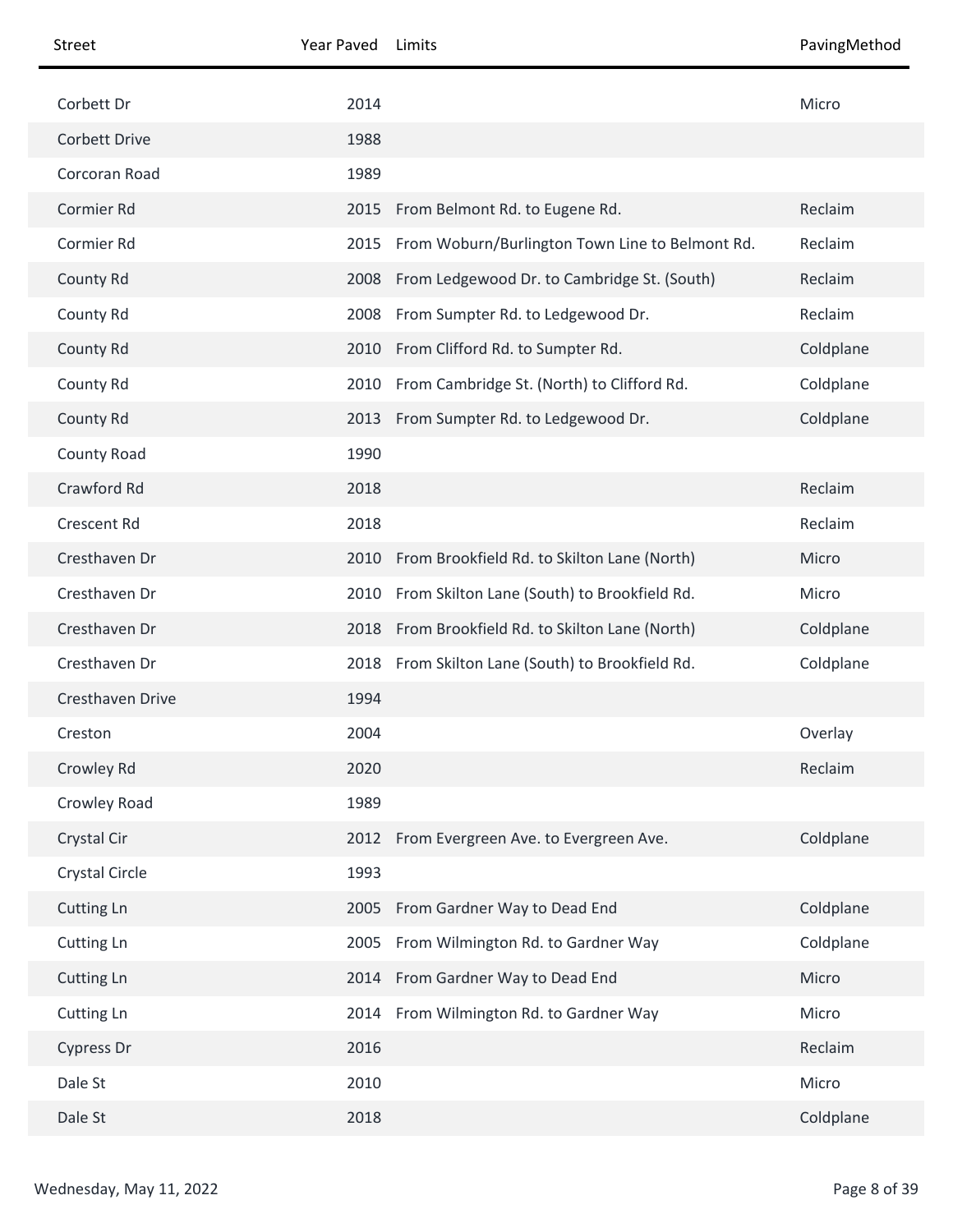| <b>Street</b>        | Year Paved | Limits                                     | PavingMethod |
|----------------------|------------|--------------------------------------------|--------------|
| Dale Street          | 1988       |                                            |              |
| Daniel Dr            |            | 2015 From Middlesex Turnpike to Dead End   | Reclaim      |
| Dartmouth Rd         | 2010       |                                            | Overlay      |
| Davida Rd            |            | 2015 From Hershey Rd. to Dolores Dr.       | Micro        |
| Davida Road          | 1995       |                                            |              |
| Dearborn Rd          | 2003       |                                            | Cold-plane   |
| Dearborn Rd          | 2014       | From Center St. to Dead End                | Micro        |
| Dearborn Rd          |            | 2018 From Center St. to Dead End           | Coldplane    |
| Demone Dr            | 2006       |                                            | Reclaim      |
| Derryfield Ave       | 2010       |                                            | Overlay      |
| Derryfield Avenue    | 1988       |                                            |              |
| Dolores Dr           |            | 2012 From Holly St. to Davida Rd.          | Micro        |
| Dolores Dr           | 2012       | From Robinhood Lane to Laurie Lane         | Micro        |
| Dolores Dr           |            | 2013 From Laurie Lane to Holly St.         | Reclaim      |
| Dolores Dr           |            | 2020 From Holly St. to Davida Rd.          | Coldplane    |
| Dolores Dr           |            | 2020 From Robinhood Lane to Laurie Lane    | Coldplane    |
| <b>Dolores Drive</b> | 1997       |                                            |              |
| Donald Rd            | 2009       |                                            | Coldplane    |
| Donald Rd            |            | 2009 From Tinkham Ave. to Marvel Ave.      | Coldplane    |
| Donald Rd            |            | 2009 From Hart St. (North) to Tinkham Ave. | Coldplane    |
| Donald Rd            | 2009       | From Hart St. (South) to Hart St. (North)  | Overlay      |
| Donald Road          | 1990       |                                            |              |
| Donna Lane           | 2004       |                                            | Reclaim      |
| Doris St             | 2009       |                                            | Micro        |
| Doris St             | 2016       |                                            | Coldplane    |
| Dorothy Rd           | 2013       |                                            | overlay      |
| Dorothy Road         | 1991       |                                            |              |
| Douglas Ave          | 2019       | From Johns Rd. to Dead End                 | Reclaim      |
| Douglas Ave          | 2019       | From Van Norden Rd. to Johns Rd.           | Reclaim      |
| Douglas Avenue       | 1985       |                                            |              |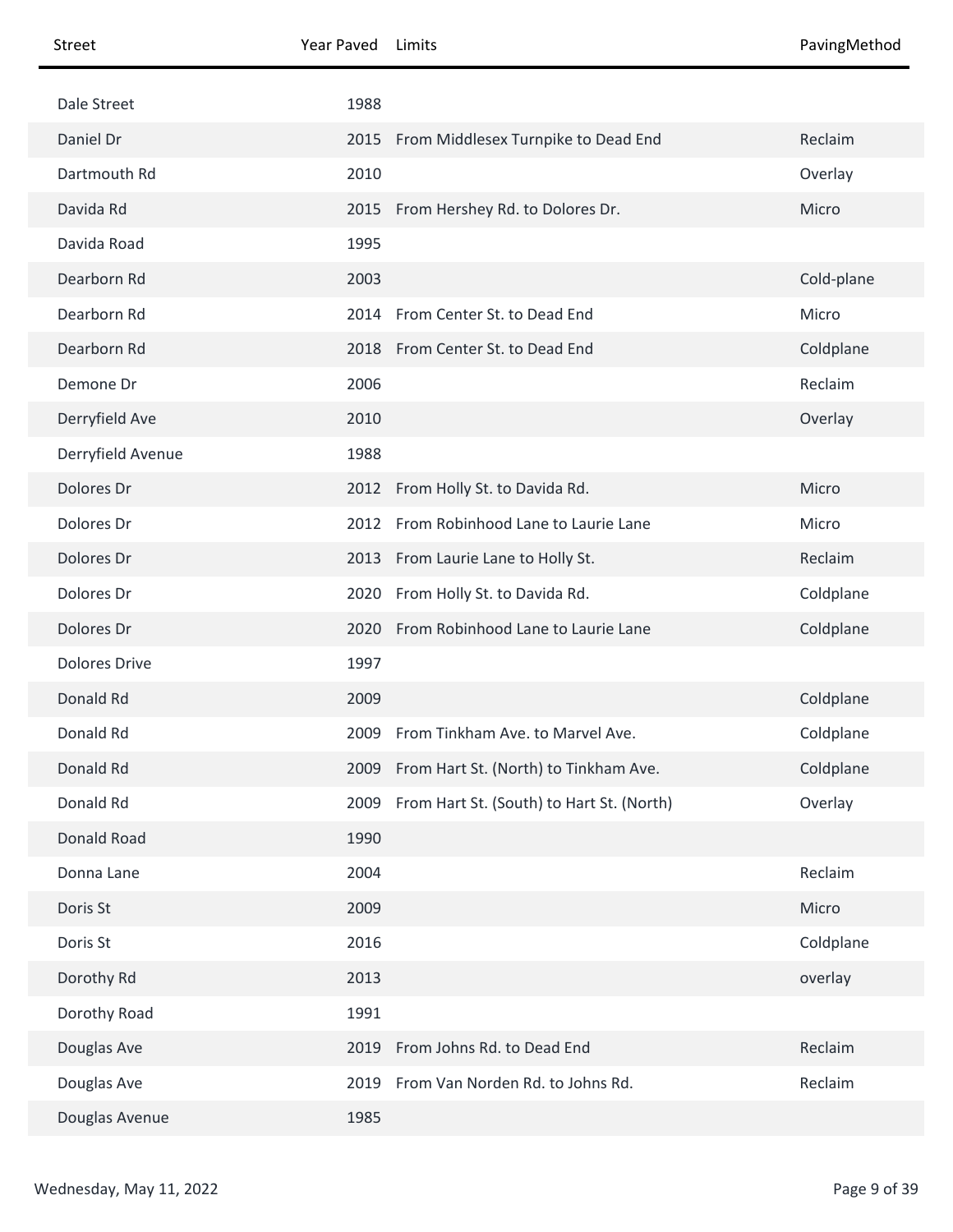| Street                  | Year Paved Limits |                                           | PavingMethod |
|-------------------------|-------------------|-------------------------------------------|--------------|
| Drake Rd                |                   | 2015 From Spring Valley Rd. to Dead End   | Reclaim      |
| Drake Rd                |                   | 2015 From Harris Dr. to Spring Valley Rd. | Reclaim      |
| Druid Hill Ave          | 2014              |                                           | Micro        |
| Druid Hill Avenue       | 1995              |                                           |              |
| Dublin Cir              | 2009              |                                           | Micro        |
| Dublin Cir              | 2019              |                                           | Coldplane    |
| Duncan Rd               | 2011              |                                           | Micro        |
| Duncan Rd               | 2019              |                                           | Reclaim      |
| Duncan Road             | 1989              |                                           |              |
| Dunlap St               | 2014              |                                           | Micro        |
| <b>Dunlap Street</b>    | 1992              |                                           |              |
| Eastern Ave             |                   | 2020 From Francis Wyman Rd. to Dead End   | Reclaim      |
| Eastern Avenue          | 1988              |                                           |              |
| <b>Edgemont Ave</b>     | 2015              |                                           | Overlay      |
| Edsel Dr                | 2000              |                                           |              |
| Edsel Dr                | 2012              |                                           | Micro        |
| Edsel Dr                | 2020              |                                           | Coldplane    |
| Edwards                 | 2004              |                                           | Overlay      |
| Edwards Rd              | 2016              |                                           | Overlay      |
| Eisenhower Dr           | 2013              |                                           | Micro        |
| Eisenhower Dr           | 2021              |                                           | Coldplane    |
| <b>Eisenhower Drive</b> | 1992              |                                           |              |
| Elizabeth Ave           | 2016              |                                           | Overlay      |
| Ellen Rd                | 2010              | From Bruce St. to Paula St.               | Micro        |
| Ellen Rd                |                   | 2015 From Lucy Rd. to Ivy Lane            | Micro        |
| Ellen Rd                |                   | 2015 From Paula St. to Lucy Rd.           | Micro        |
| Ellen Rd                |                   | 2019 From Bruce St. to Paula St.          | Coldplane    |
| Ellen Road              | 1995              |                                           |              |
| Ellery Ln               | 2013              |                                           | Reclaim      |
| Elm Ave                 | 2015              |                                           | Overlay      |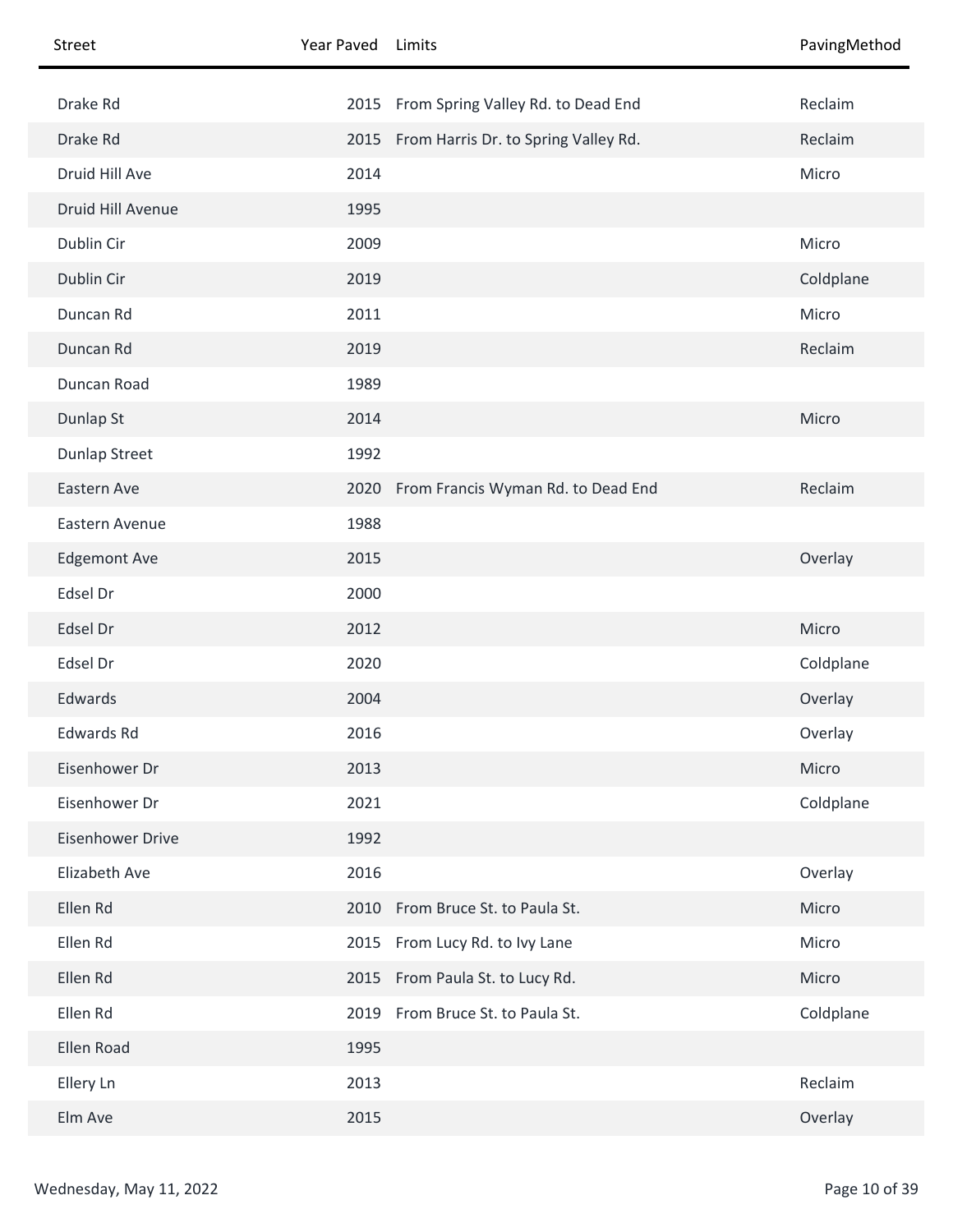| Street                | Year Paved | Limits                                          | PavingMethod |
|-----------------------|------------|-------------------------------------------------|--------------|
| Elm Avenue            | 1986       |                                                 |              |
| Erin Lane             | 1994       |                                                 |              |
| Erin Lane             | 2009       |                                                 | Micro        |
| Erin Lane             | 2019       |                                                 | Coldplane    |
| Eugene Rd             | 2001       |                                                 |              |
| Eugene Rd             | 2001       |                                                 |              |
| Eugene Rd             | 2001       |                                                 |              |
| Eugene Rd             |            | 2019 From Comler Rd. to Eugene Rd. split        | Coldplane    |
| Eugene Rd             | 2019       | From Eugene Rd. split to Comler Rd.             | Coldplane    |
| Eugene Rd             | 2019       | From Muller Rd. to Eugene Rd. split             | Coldplane    |
| Evelyn St             |            | 2005 From Francis Wyman Rd. to Dead End         | Reclaim      |
| Evergreen Ave         |            | 2012 From Crystal Cir. (North) to Princeton Rd. | Reclaim      |
| Evergreen Ave         |            | 2012 From Dead End to Crystal Cir. (North)      | Reclaim      |
| <b>Fairfax St</b>     |            | 2014 From Dunlap St. to Dead End                | Overlay      |
| Fairfax St            |            | 2014 From Bedford St. to Dunlap St.             | Micro        |
| <b>Fairfax Street</b> | 1991       |                                                 |              |
| Fairlawn Ave          | 2020       |                                                 | Reclaim      |
| Fernglade Rd          |            | 2012 From Pathwoods Ave. to Dead End (South)    | Micro        |
| Fernglade Rd          |            | 2020 From Pathwoods Ave. to Dead End (South)    | Coldplane    |
| Fernglade Rd          |            | 2020 From Dead End (North) to Pathwoods Ave.    | Reclaim      |
| Fernglade Road        | 1988       |                                                 |              |
| Fieldstone Dr         | 1998       |                                                 |              |
| Fieldstone Dr         | 1998       |                                                 |              |
| Fieldstone Dr         |            | 2011 From Keans Rd. to Stonewall Lane           | Micro        |
| Fieldstone Dr         |            | 2011 From Dead End to Keans Rd.                 | Micro        |
| Fieldstone Dr         | 2019       | From Keans Rd. to Stonewall Lane                | Coldplane    |
| Fieldstone Dr         | 2019       | From Dead End to Keans Rd.                      | Coldplane    |
| Florence Rd           | 2018       |                                                 | Reclaim      |
| Forbes Ave            | 2000       |                                                 |              |
| Forbes Ave            | 2000       |                                                 |              |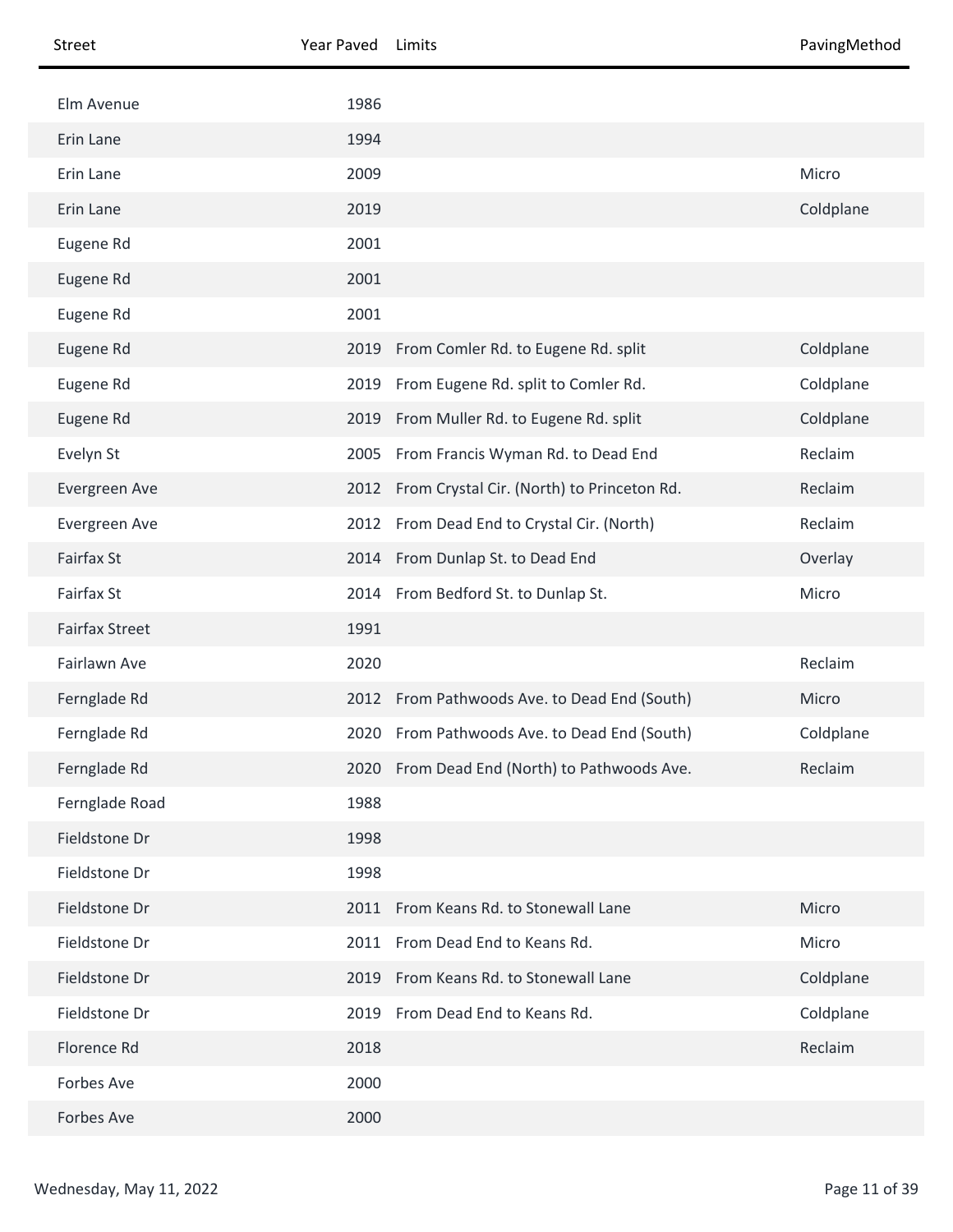| Street           | Year Paved | Limits                                 | PavingMethod |
|------------------|------------|----------------------------------------|--------------|
| Forbes Ave       | 2000       |                                        |              |
| Forbes Ave       | 2009       |                                        | Micro        |
| Forbes Ave       | 2009       |                                        | Micro        |
| Forbes Ave       | 2009       |                                        | Micro        |
| Forbes Ave       | 2017       | From Porter Ave. to Sears St.          | Coldplane    |
| Forbes Ave       | 2017       | From Howard Rd. to Porter Ave.         | Coldplane    |
| Forbes Ave       |            | 2017 From Cambridge St. to Howard Rd.  | Coldplane    |
| Forest Rd        | 2003       |                                        | OverLay      |
| Forest Rd        | 2008       |                                        | Micro        |
| <b>Forest Rd</b> | 2017       |                                        | Coldplane    |
| Foster Rd        | 2014       | From Bradforf Rd. to Francis Wyman Rd. | Overlay      |
| Foster Rd        |            | 2014 From Corcoran Rd. to Bradford Rd. | Overlay      |
| Foster Road      | 1991       |                                        |              |
| Four Acre Dr     | 2009       |                                        | overlay      |
| Four Acre Drive  | 1993       |                                        |              |
| Fourth Ave       | 2012       |                                        | Coldplane    |
| Fowler Ter       | 2010       |                                        | Overlay      |
| Fox Hill Rd      |            | 2007 From Upland Rd. to Wildwood St.   | Reclaim      |
| Fox Hill Rd      |            | 2007 From Skilton Lane to Upland Rd.   | Reclaim      |
| Fox Hill Rd      |            | 2014 From Barnum rd. to Dead End       | Coldplane    |
| Fox Hill Rd      |            | 2014 From Boulder Dr. to Barnum Rd.    | Coldplane    |
| Fox Hill Rd      | 2014       | From Wildwood St. to Boulder Dr.       | Coldplane    |
| Fox Hill Road    | 1989       |                                        |              |
| Frances Rd       | 2012       |                                        | Reclaim      |
| Francis Wyman Rd | 2010       | From Manning St. to Wing Terr.         | Coldplane    |
| Francis Wyman Rd | 2010       | From Cambridge St. to Manning St.      | Coldplane    |
| Francis Wyman Rd | 2012       | From Mellin St. to Bedford St.         | Overlay      |
| Francis Wyman Rd |            | 2012 From Highland Way to Mellin St.   | Overlay      |
| Francis Wyman Rd | 2012       | From Cedar St. to Highland Way         | Overlay      |
| Francis Wyman Rd |            | 2012 From Eastern Ave. to Cedar St.    | Overlay      |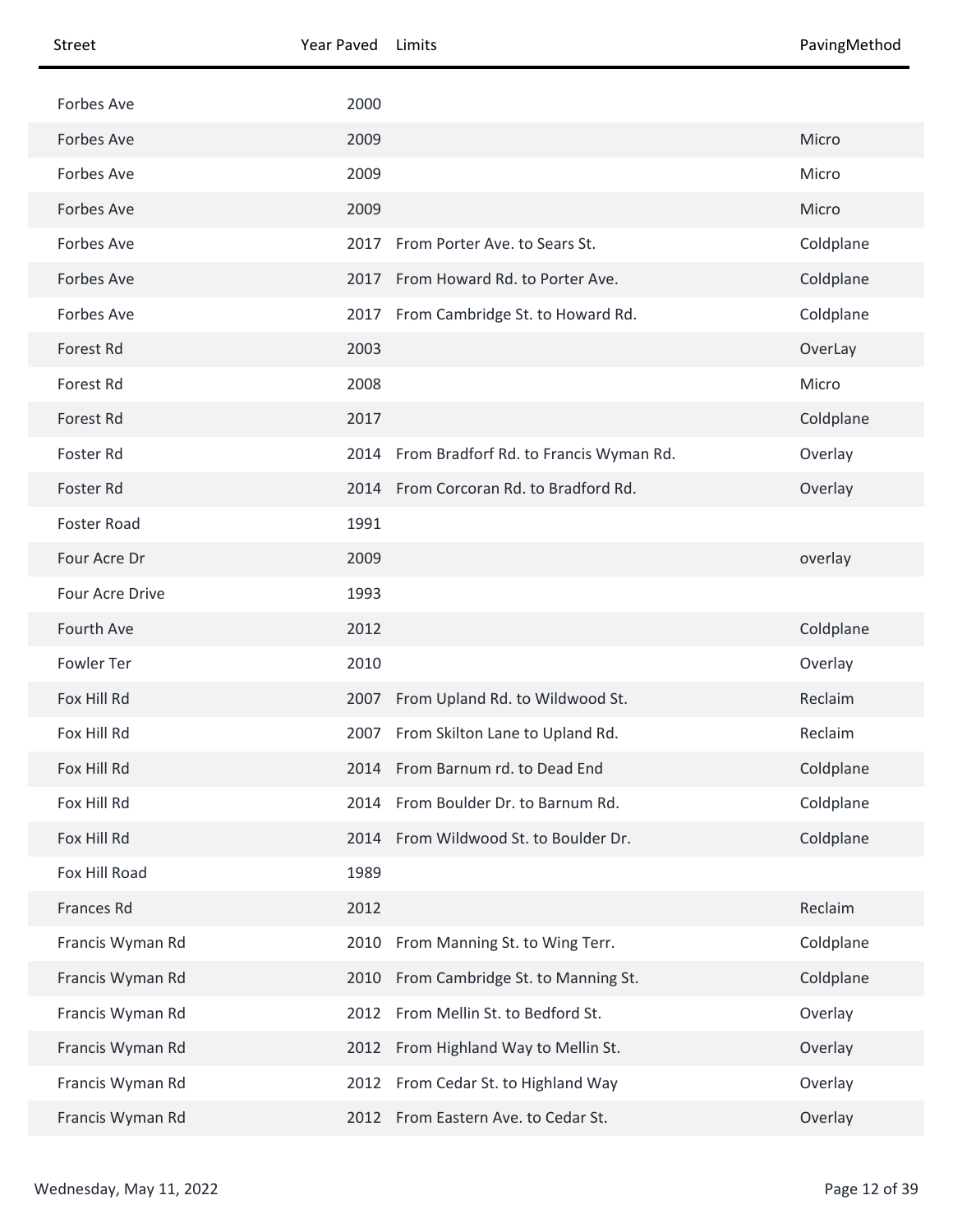| Street                | Year Paved | Limits                                    | PavingMethod |
|-----------------------|------------|-------------------------------------------|--------------|
| Francis Wyman Rd      |            | 2012 From Morrison Rd. to Eastern Ave.    | Overlay      |
| Francis Wyman Rd      |            | 2012 From Wing Terr. To Morrison Rd.      | Coldplane    |
| Francis Wyman Rd      |            | 2014 From Manning St. to Wing Terr.       | Coldplane    |
| Francis Wyman Rd      |            | 2014 From Cambridge St. to Manning St.    | Coldplane    |
| Fred St               | 2019       |                                           | Reclaim      |
| <b>Fred Street</b>    | 1988       |                                           |              |
| Freeport Dr           | 2005       | From Mill St. to Toner Dr.                | Reclaim      |
| Freeport Dr           |            | 2012 From Toner Dr. to Harris Dr.         | Reclaim      |
| <b>Freeport Drive</b> | 1990       | Toner Drive to Harris Drive               |              |
| Frothingham Road      | 1988       |                                           |              |
| <b>Gandley Drive</b>  | 2003       |                                           | Overlay      |
| Ganley Dr             | 2017       |                                           | Overlay      |
| Gardner Way           | 2018       |                                           | Reclaim      |
| Garrity Rd            |            | 2019 From Bedford St. to Crowley Rd.      | Reclaim      |
| <b>Garrity Road</b>   | 1989       |                                           |              |
| Gayland St            | 2017       |                                           | Overlay      |
| Gayland Street        | 1992       |                                           |              |
| Gedick Rd             | 2000       |                                           |              |
| Gedick Rd             | 2000       |                                           |              |
| <b>Gedick Rd</b>      | 2009       |                                           | Micro        |
| Gedick Rd             | 2009       |                                           | Micro        |
| Gedick Rd             | 2020       | From Gibson St. to Wilmington Rd.         | Coldplane    |
| Gedick Rd             |            | 2020 From Dead End to Gibson St.          | Coldplane    |
| Gibson St             | 2009       |                                           | Micro        |
| <b>Gidley St</b>      | 2005       | Prinston to macon                         | overlay      |
| <b>Gidley Street</b>  | 1990       |                                           |              |
| Given Dr              | 2011       |                                           | Coldplane    |
| Glen Ave              |            | 2009 From Ardmore Ave. to Winn St.        | Overlay      |
| Glen Ave              | 2009       | From Creston Ave. to Ardmore Ave.         | Overlay      |
| Glen Ave              |            | 2009 From Derryfield Ave. to Creston Ave. | Overlay      |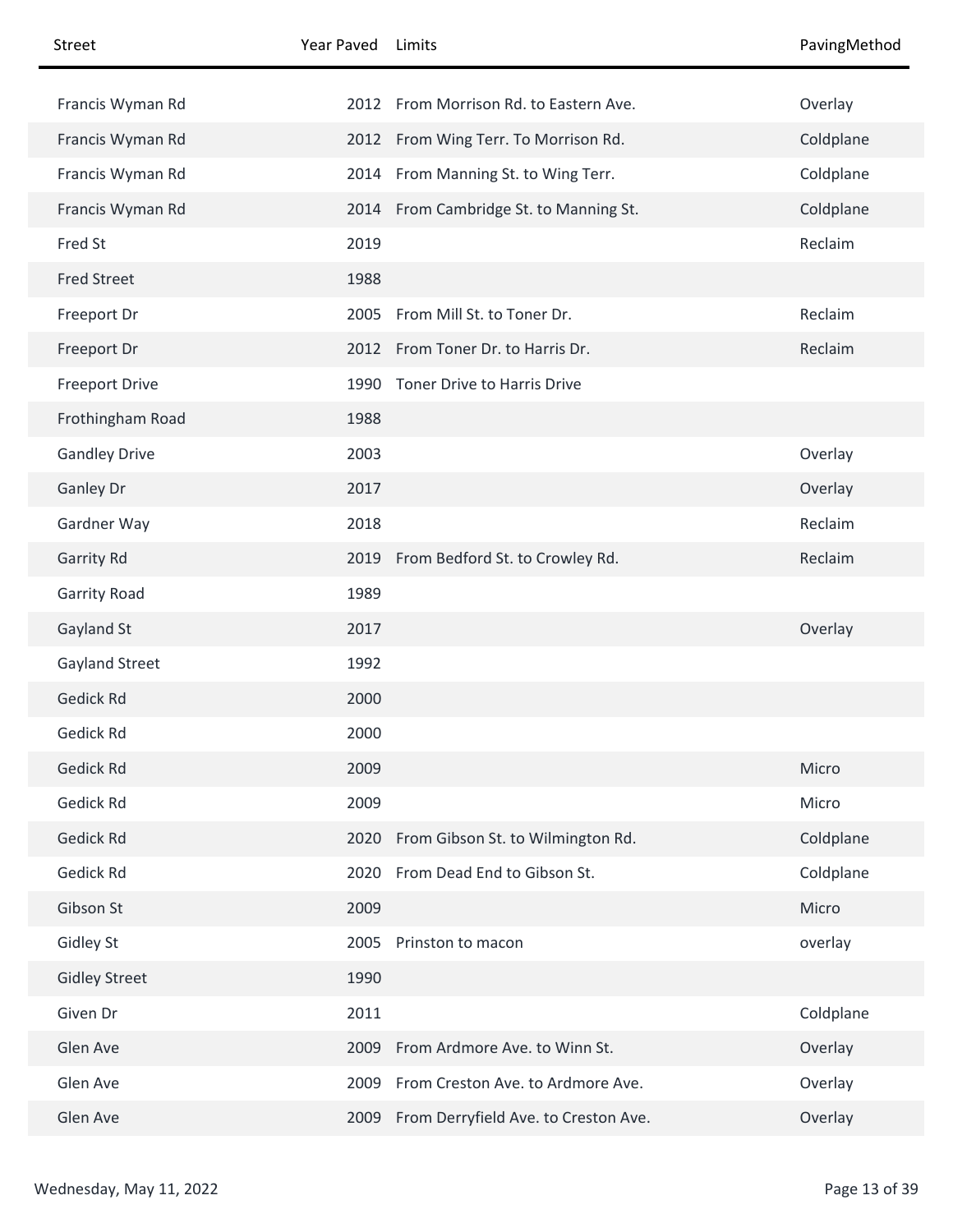| Street                    | Year Paved | Limits                                                 | PavingMethod |
|---------------------------|------------|--------------------------------------------------------|--------------|
| Glen Avenue               | 1991       |                                                        |              |
| Glendale Rd               | 2019       |                                                        | Reclaim      |
| Glenwood St               | 2008       | From Forest Rd. to Purity Springs Rd.                  | Micro        |
| Glenwood St               | 2008       | From Hillcrest Rd. to Forest Rd.                       | Micro        |
| Glenwood St               | 2017       | From Forest Rd. to Purity Springs Rd.                  | Coldplane    |
| Glenwood St               |            | 2017 From Hillcrest Rd. to Forest Rd.                  | Coldplane    |
| Glenwood Street           | 1991       |                                                        |              |
| Gloria Cir                |            | 2012 From Francis Wyman Rd. to Francis Wyman Rd.       | Coldplane    |
| Goodwin Dr                | 2009       |                                                        | Micro        |
| <b>Grandview Ave</b>      | 2011       |                                                        | Overlay      |
| <b>Grant Avenue</b>       | 1991       |                                                        |              |
| <b>Great Meadow Rd</b>    | 1998       |                                                        |              |
| <b>Great Meadow Rd</b>    | 2001       |                                                        |              |
| <b>Great Meadow Rd</b>    | 2001       |                                                        |              |
| <b>Great Meadow Rd</b>    |            | 2010 From Middlesex Turnpike to Burlington Mall Rd.    | Coldplane    |
| <b>Great Pines Ave</b>    | 2008       |                                                        | Micro        |
| <b>Great Pines Ave</b>    | 2017       |                                                        | Coldplane    |
| <b>Great Pines Avenue</b> | 1993       |                                                        |              |
| Greenwood Rd              |            | 2008 From Pleasant St. (North) to Bedford St. (North)  | Overlay      |
| Greenwood Rd              |            | 2008 From Pleasant St. (South) to Pleasant St. (North) | Overlay      |
| Greenwood Rd              |            | 2008 From Bedford St. (South) to Pleasant St. (South)  | Overlay      |
| Guild Rd                  | 2010       |                                                        | Overlay      |
| Hampden Ave               |            | 2012 From Kenmere Ave. to Lowell St.                   | Coldplane    |
| Hampden Ave               |            | 2012 From Carlton Ave. to Kenmere Ave.                 | Coldplane    |
| Hampden Ave               |            | 2012 From Winn St. to Carlton Ave.                     | Coldplane    |
| Hancock St                | 2015       |                                                        | Micro        |
| Hansen Ave                | 2016       |                                                        | Reclaim      |
| <b>Harriett Ave</b>       |            | 2012 From Kenmere Ave. to Lowell St.                   | Coldplane    |
| Harriett Ave              |            | 2012 From Carlton Ave. to Kenmere Ave.                 | Coldplane    |
| Harriett Ave              |            | 2012 From Ruthven Ave. to Carlton Ave.                 | Coldplane    |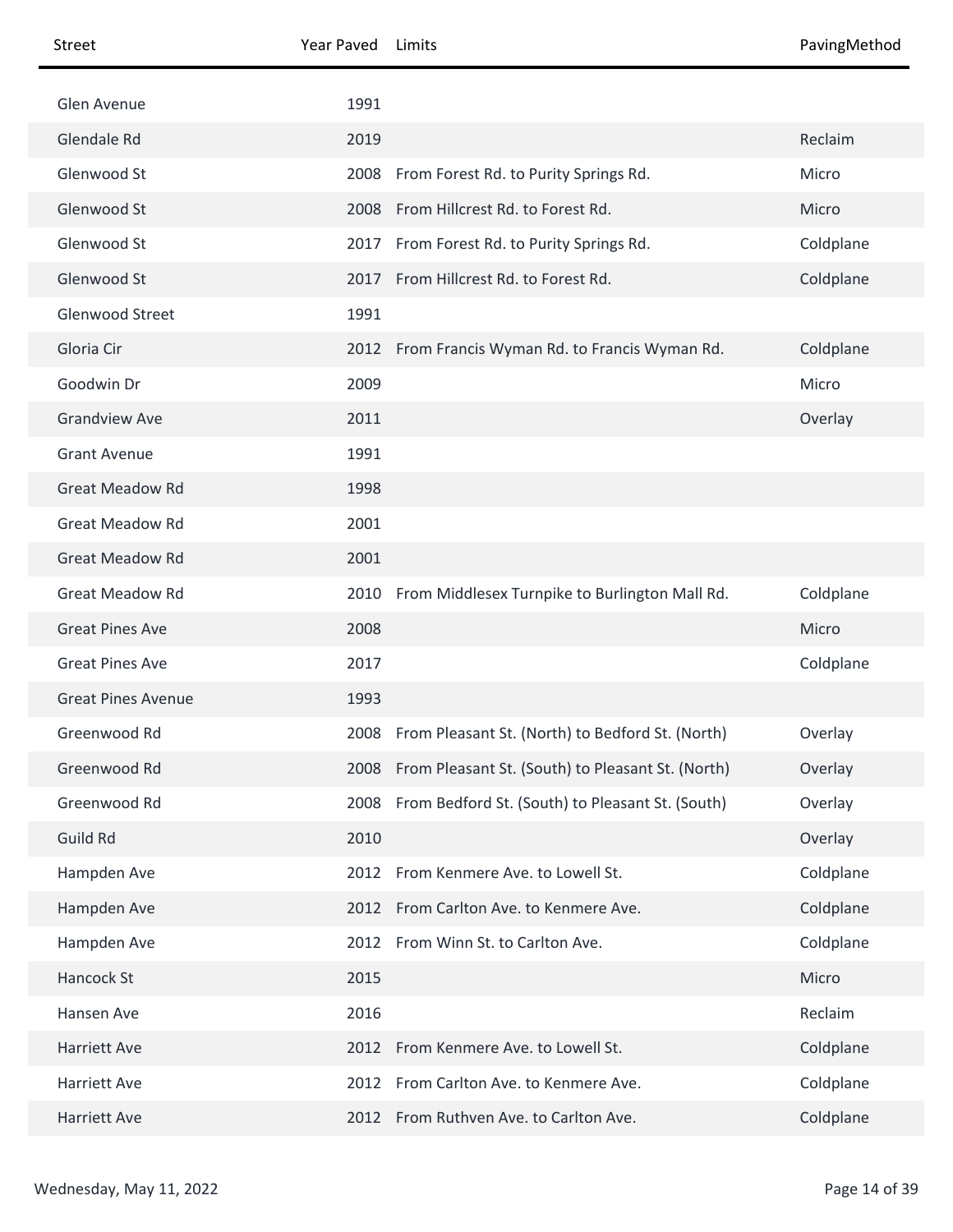| Street                | Year Paved | Limits                                                    | PavingMethod |
|-----------------------|------------|-----------------------------------------------------------|--------------|
| <b>Harriett Ave</b>   |            | 2012 From Winn St to Ruthven Ave.                         | Coldplane    |
| <b>Harriett Ave</b>   |            | 2016 From Edgemere Ave. to Ardmore Ave.                   | Coldplane    |
| Harriett Ave          | 2017       | From Ardmore Ave. to Winn St                              | Coldplane    |
| Harris Dr             |            |                                                           | Reclaim      |
|                       |            | 2012 From Chandler Rd. to Freeport Dr.                    |              |
| Harris Drive          | 1989       |                                                           |              |
| Hart St               | 2013       | From Donald Rd. (South) to Donald Rd. (North)             | Coldplane    |
| Hart St               |            | 2013 From Skilton Lane to Donald Rd. (South)              | Coldplane    |
| <b>Hart Street</b>    | 1993       |                                                           |              |
| Harvard Ave           | 2009       |                                                           | Micro        |
| <b>Harvard Ave</b>    | 2009       |                                                           | Micro        |
| <b>Harvard Ave</b>    |            | 2017 From Chester Ave. to Prouty Rd.                      | Coldplane    |
| <b>Harvard Ave</b>    |            | 2017 From Dead End to Chester Ave.                        | Coldplane    |
| <b>Harvard Avenue</b> | 1995       |                                                           |              |
| Hearthstone Dr        | 1999       |                                                           |              |
| Hearthstone Dr        | 2011       | From Keans Rd. to Keans Rd.                               | Micro        |
| Hearthstone Dr        | 2019       | From Keans Rd. to Keans Rd.                               | Coldplane    |
| Heather Dr            |            | 2013 tfh 2013- Too much for HD, sched for contractor pave | overlay      |
| <b>Hemlock Lane</b>   | 1995       |                                                           |              |
| Hemlock Ln            | 2014       |                                                           | Coldplane    |
| Heritage Way          | 2009       | From Mountain View Way to Burlington St.                  | Overlay      |
| Heritage Way          | 2009       | From Winn Valley Dr. to Mountain View Way                 | Overlay      |
| Heritage Way          |            | 2009 From Dead End to Winn Valley Dr.                     | Overlay      |
| Hershey Rd            | 2014       |                                                           | Micro        |
| Hershey Road          | 1997       |                                                           |              |
| <b>Hickery Lane</b>   | 1996       |                                                           |              |
| Hickory Ln            | 2016       |                                                           | Overlay      |
| Hidden Valley Dr      | 2014       |                                                           | Micro        |
| High Pine Ave         | 2009       |                                                           | Micro        |
| High Pine Ave         | 2018       |                                                           | Coldplane    |
| High Pine Avenue      | 1993       |                                                           |              |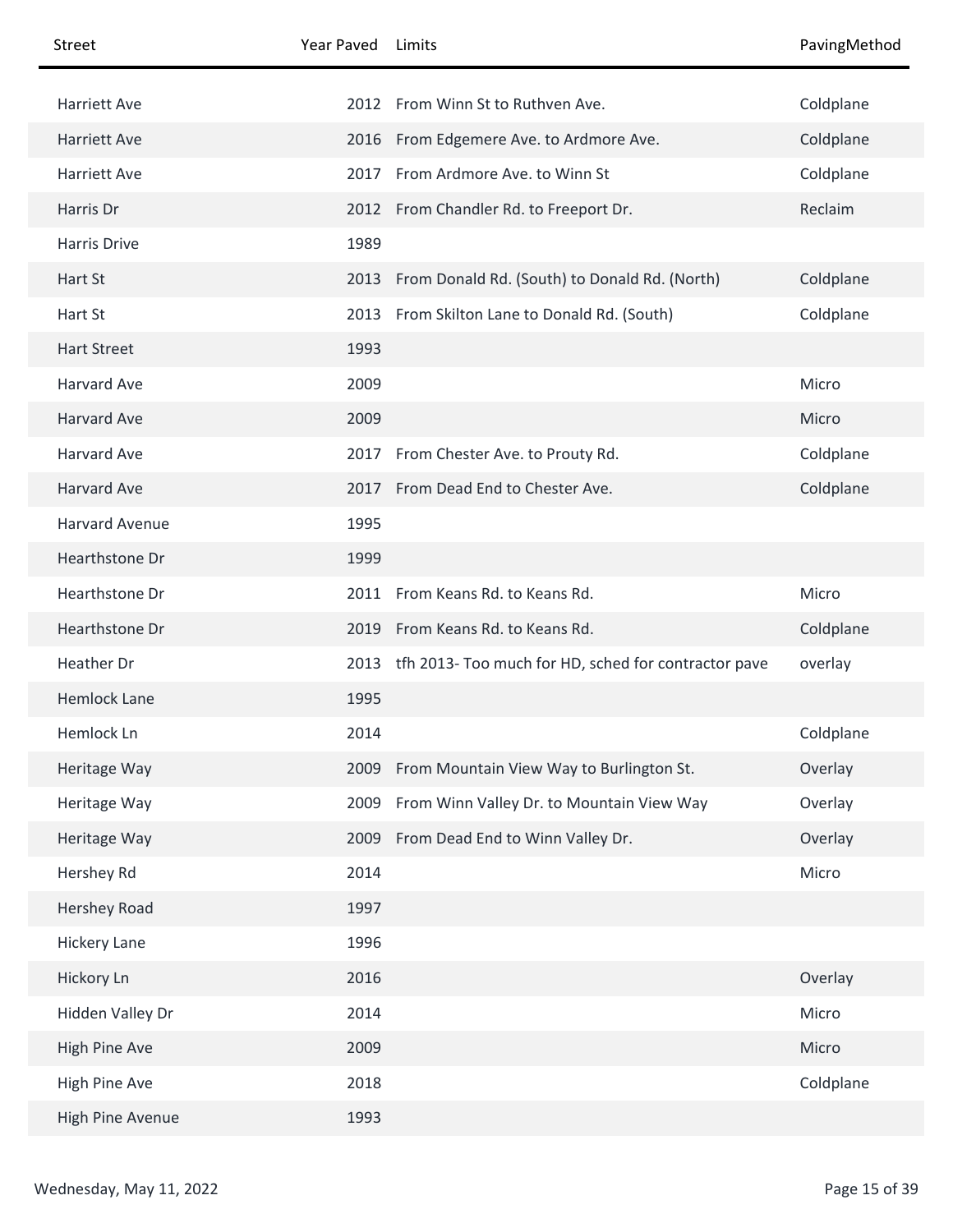| <b>Street</b>         | Year Paved | Limits                                   | PavingMethod |
|-----------------------|------------|------------------------------------------|--------------|
| <b>Highland Way</b>   | 1998       |                                          |              |
| <b>Highland Way</b>   | 1998       |                                          |              |
| Hillcrest Rd          | 2008       | From Pathwoods Ave. to Glenwood St.      | Micro        |
| <b>Hillcrest Rd</b>   | 2008       | From Dead End to Pathwoods Ave.          | Micro        |
| Hillcrest Rd          | 2017       | From Pathwoods Ave. to Glenwood St.      | Coldplane    |
| <b>Hillcrest Rd</b>   | 2017       | From Dead End to Pathwoods Ave.          | Coldplane    |
| <b>Hillcrest Road</b> | 1988       |                                          |              |
| Hillsdale Ave         | 2003       |                                          | Overlay      |
| Hillsdale Ave         | 2003       |                                          | Overlay      |
| Hillsdale Ave         | 2015       | From Glen Ave. to Dead End (South)       | Micro        |
| Hillsdale Ave         | 2015       | From Dead End (North) to Glen Ave.       | Micro        |
| Hillside Ave          | 2006       |                                          | overlay      |
| Hillside Ave          | 2015       |                                          | Micro        |
| Hilltop Dr            | 2017       | From Pine Ridge Rd. to Terrace Hall Ave. | Reclaim      |
| Hilltop Dr            | 2017       | From Hickory Lane to Pine Ridge Rd.      | Reclaim      |
| Hilltop Dr            | 2017       | From Sandy Brook Rd. to Hickory Lane     | Reclaim      |
| <b>Hilltop Drive</b>  | 1988       |                                          |              |
| Holden Ave            | 2009       |                                          | Micro        |
| Holden Ave            | 2009       |                                          | Micro        |
| Holden Ave            | 2017       | From Irene St. to Dead End               | Coldplane    |
| Holden Ave            | 2017       | From Prouty Rd. to Irene St.             | Coldplane    |
| Holden Avenue         | 1991       |                                          |              |
| Holly St              | 2003       |                                          | Cold-plane   |
| Holly St              | 2003       |                                          | Cold-plane   |
| Holly St              | 2014       | From Laurie Lane to Dolores Dr.          | Micro        |
| Holly St              | 2014       | From Nelson Rd. to Laurie Lane           | Micro        |
| Hope St               | 2014       |                                          | Reclaim      |
| <b>Hope Street</b>    | 1987       |                                          |              |
| Howard Rd             | 2009       |                                          | overlay      |
| Humboldt Ave          | 2003       |                                          | Cold-plane   |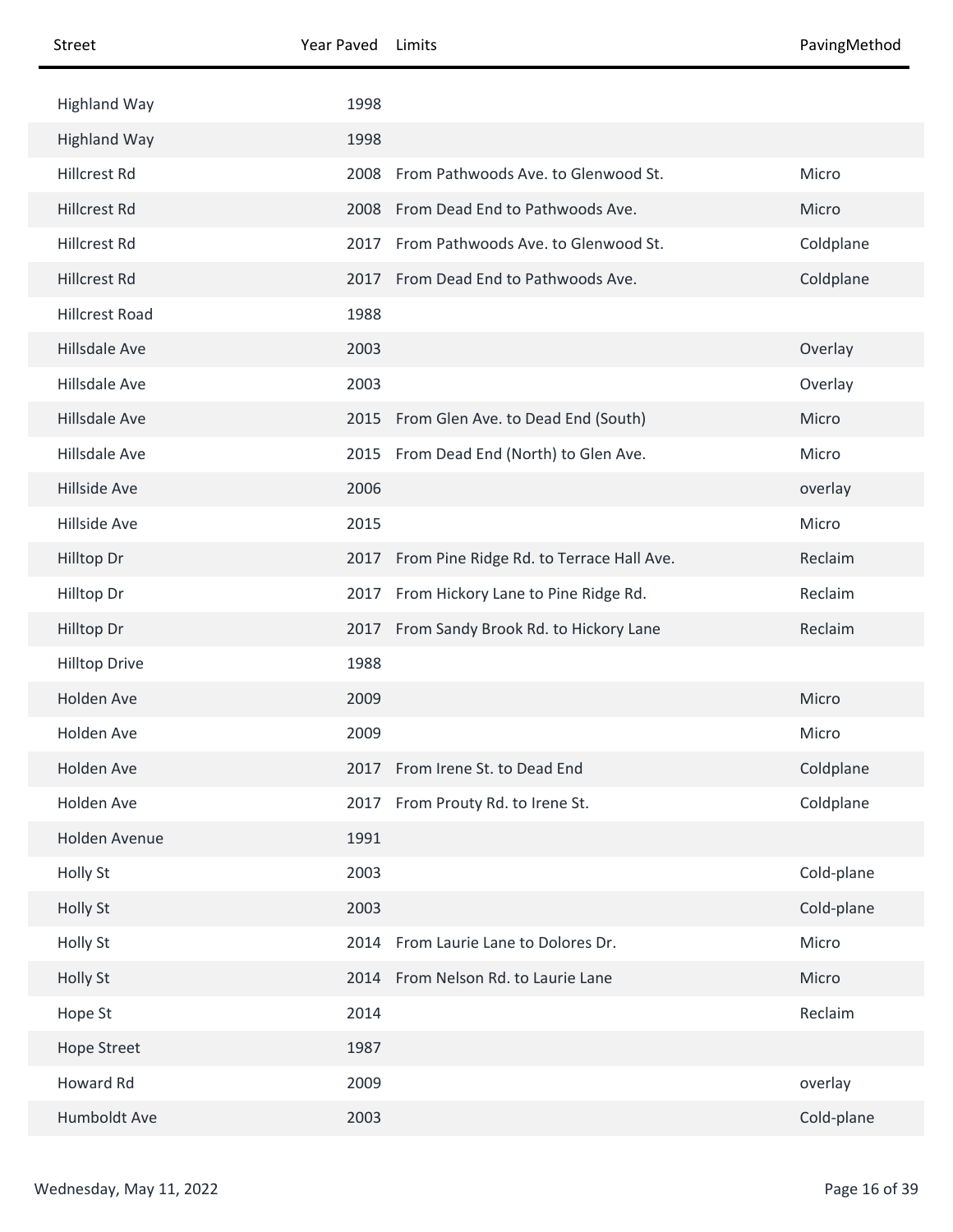| Street              | Year Paved | Limits                                       | PavingMethod |
|---------------------|------------|----------------------------------------------|--------------|
| Humboldt Ave        | 2003       |                                              | Cold-plane   |
| Humboldt Ave        |            | 2018 From Pinewood Ave. to Bedford St.       | Coldplane    |
| Humboldt Ave        |            | 2018 From Terrace Hall Ave. to Pinewood Ave. | Coldplane    |
| Independence Dr     | 2000       |                                              |              |
| Independence Dr     | 2014       |                                              | Micro        |
| Indian Hill Rd      | 2011       |                                              | Micro        |
| Indian Hill Rd      | 2020       |                                              | Coldplane    |
| Irene St            | 2009       |                                              | Micro        |
| Irene St            |            | 2018 From Jackson Rd. to Holden Ave.         | Coldplane    |
| <b>Irene Street</b> | 1991       |                                              |              |
| Ivy Lane            | 2019       |                                              | Reclaim      |
| Ivy Lane Ext        | 2019       |                                              | Reclaim      |
| Jackson Rd          | 2009       |                                              | Micro        |
| Jackson Rd          | 2009       |                                              | Micro        |
| Jackson Rd          | 2017       | From Marjorie Rd. to Gedick Rd.              | Coldplane    |
| Jackson Rd          |            | 2017 From Prouty Rd. to Marjorie Rd.         | Coldplane    |
| Jackson Road        | 1992       |                                              |              |
| James St            | 2003       |                                              | Reclaim      |
| James St            | 2003       |                                              | Reclaim      |
| James St            |            | 2014 From Woodside Lane to Hemlock Lane      | Coldplane    |
| James St            |            | 2014 From Hope St. to Woodside Lane          | Coldplane    |
| Janet Rd            | 2009       |                                              | overlay      |
| Jefferson Ave       | 2015       |                                              | Reclaim      |
| Jessica Dr          | 2010       |                                              | Overlay      |
| Jessica Drive       | 1990       |                                              |              |
| Joanne Road         | 2004       |                                              | Reclaim      |
| Joanne Road         | 2004       |                                              | Reclaim      |
| Johns Rd            | 2000       |                                              |              |
| Johns Rd            | 2014       |                                              | overlay      |
| Johnson Rd          | 1999       |                                              |              |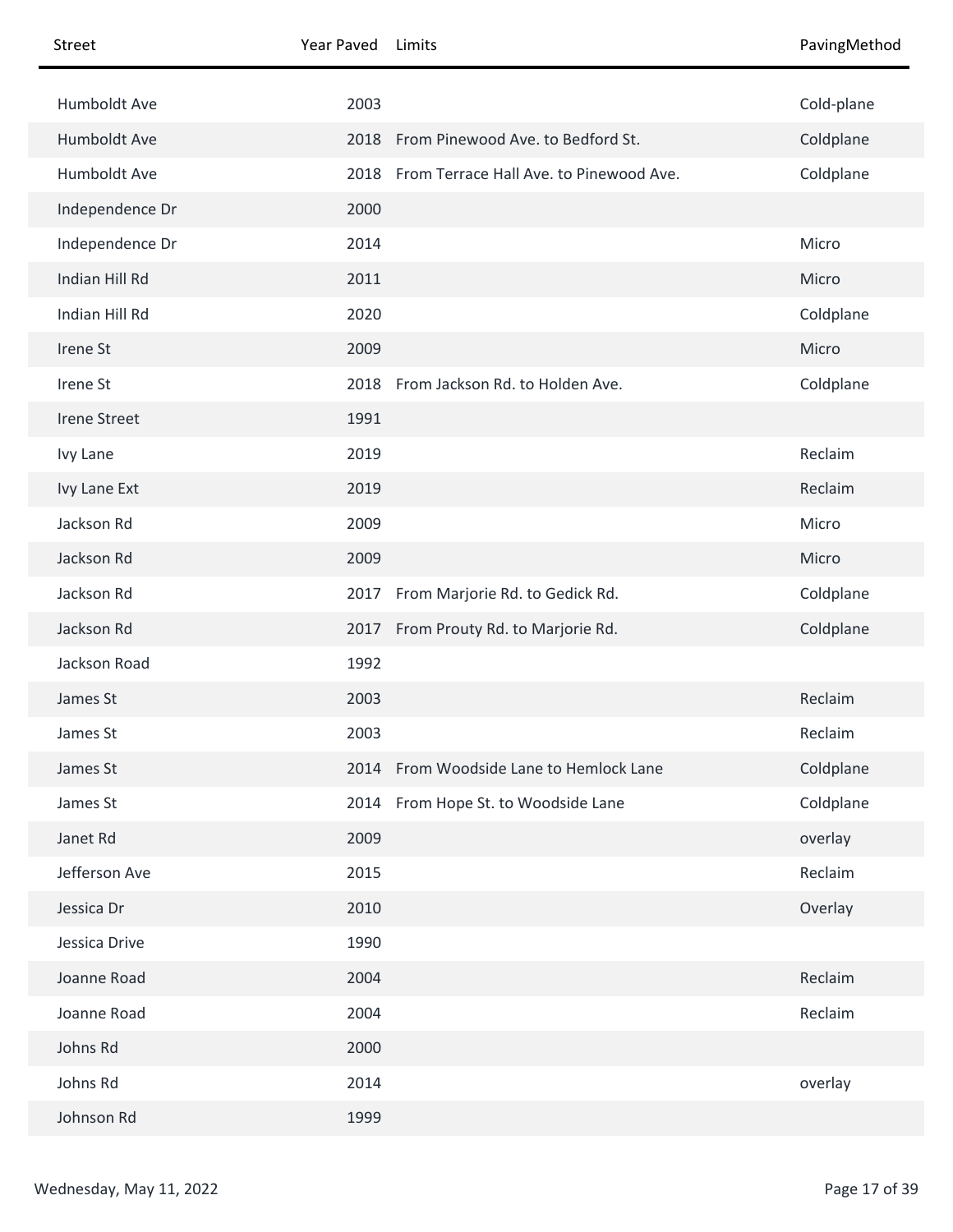| <b>Street</b>    | Year Paved | Limits                                     | PavingMethod |
|------------------|------------|--------------------------------------------|--------------|
| Jonathan Rd      | 2003       |                                            | Overlay      |
| Jonathan Rd      |            | 2014 From Wilmington Rd. to Moss Rd.       | Micro        |
| Josephine Ave    | 2011       |                                            | Overlay      |
| Julia Connors Dr |            | 2010 From Maguire Way to Dead End          | Micro        |
| Julia Connors Dr |            | 2010 From Peach Orchard Rd. to Maguire Way | Micro        |
| Juniper St       | 2005       |                                            | Reclaim      |
| Kay Rd           | 2013       |                                            | Micro        |
| Keans Rd         | 1998       |                                            |              |
| Keans Rd         | 1998       |                                            |              |
| Keans Rd         | 1998       |                                            |              |
| Keans Rd         |            | 2011 From Rolling Lane to Winn St.         | Micro        |
| Keans Rd         |            | 2011 From Heartstone Dr. to Rolling Lane   | Micro        |
| Keans Rd         | 2011       | From Fieldstone Dr. to Heartstone Dr.      | Micro        |
| Keans Rd         |            | 2019 From Rolling Lane to Winn St.         | Coldplane    |
| Keans Rd         |            | 2019 From Heartstone Dr. to Rolling Lane   | Coldplane    |
| Keans Rd         |            | 2019 From Fieldstone Dr. to Heartstone Dr. | Coldplane    |
| Kelly Farm Way   | 2015       | Off Muller Rd.                             | Micro        |
| Kempton Ave      | 2001       |                                            |              |
| Kempton Ave      | 2016       |                                            | Overlay      |
| Kenmere Ave      |            | 2012 From Newbridge Ave. to Harriett Ave.  | Coldplane    |
| Kingsdale St     | 2016       |                                            | Reclaim      |
| Kinney Ave       | 2020       |                                            | Coldplane    |
| Kinney Avenue    | 1993       |                                            |              |
| Laing Cir        | 2000       |                                            |              |
| Lantern Lane     | 1993       |                                            |              |
| Lantern Ln       | 2009       |                                            | Micro        |
| Lantern Ln       | 2018       | From Ledgewood Dr. to Cambridge St.        | Coldplane    |
| Larson Cir       | 2006       |                                            | overlay      |
| Larson Cir       | 2015       |                                            | Micro        |
| LaSallette Dr    | 2012       |                                            | Overlay      |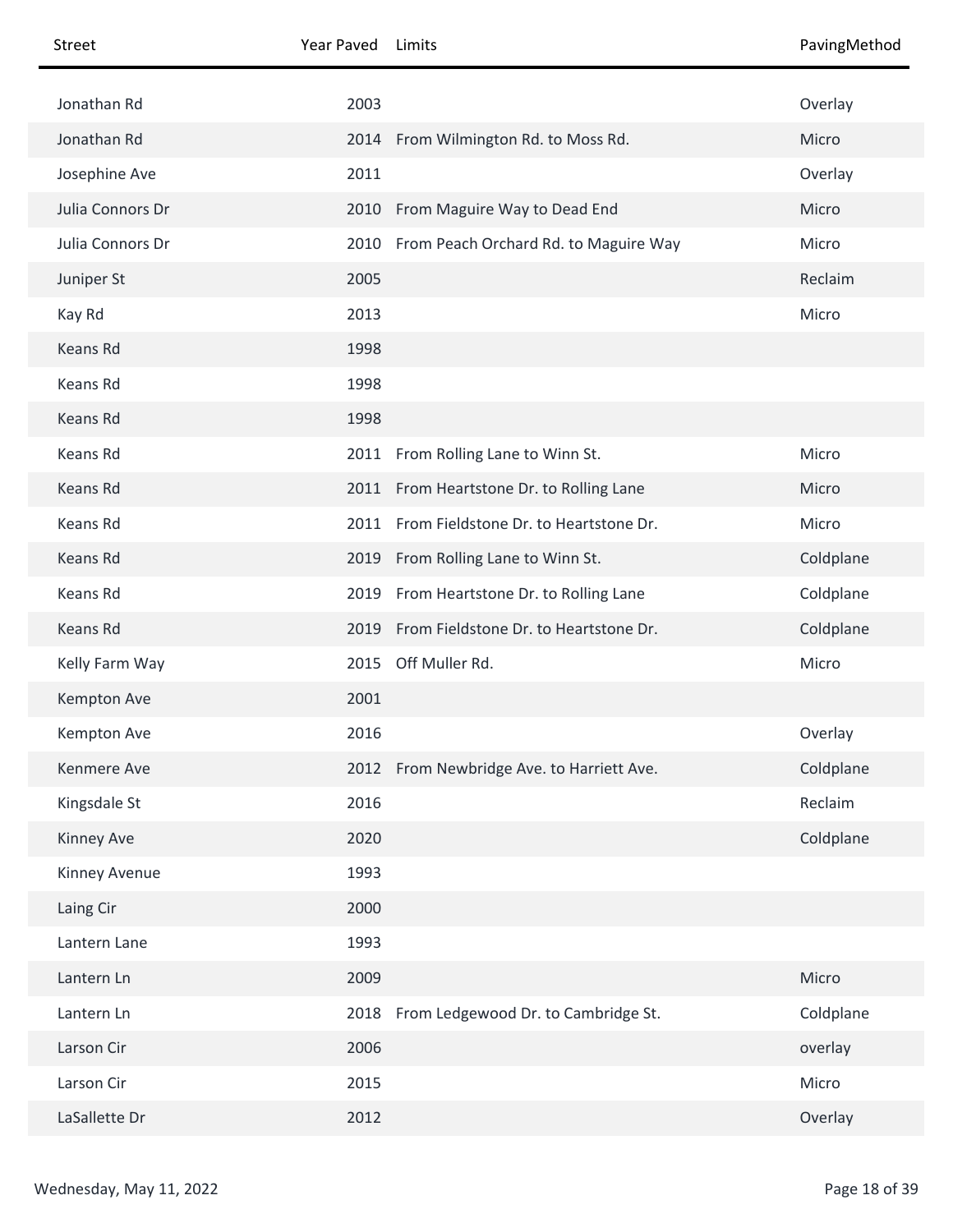| Street           | Year Paved | Limits                                        | PavingMethod |
|------------------|------------|-----------------------------------------------|--------------|
| Laurel Hill Ln   | 2012       |                                               | Overlay      |
| Laurel Ln        | 2008       |                                               | Reclaim      |
| Laurie Ln        | 2005       |                                               | Overlay      |
| Ledgewood Dr     | 2009       |                                               | Micro        |
| Ledgewood Dr     | 2009       |                                               | Micro        |
| Ledgewood Dr     | 2018       | From Lantern Lane to Dead End                 | Coldplane    |
| Ledgewood Dr     | 2018       | From County Rd. to Lantern Lane               | Coldplane    |
| Ledgewood Drive  | 1988       |                                               |              |
| Lee Ave          | 2009       |                                               | Micro        |
| Lee Ave          | 2019       |                                               | Coldplane    |
| Leopold St       | 2008       | From Paul St. to Dead End                     | Micro        |
| Leopold St       |            | 2008 From Great Pine Ave. to Paul St.         | Micro        |
| Leopold St       | 2016       | From Paul St. to Dead End                     | Coldplane    |
| Leopold St       |            | 2016 From Great Pine Ave. to Paul St.         | Coldplane    |
| Leopold Street   | 1991       |                                               |              |
| Leroy Dr         | 2010       | From Bruce St. to Paula St.                   | Overlay      |
| Leroy Dr         | 2010       | From Phyllis Ave. to Bruce St.                | Overlay      |
| Leroy Dr         |            | 2010 From Cambridge St. to Phyllis Ave.       | Overlay      |
| Lexington St     |            | 2013 From Hidden Valley Dr. to Bedford St.    | Coldplane    |
| Lexington St     |            | 2013 From Old Colony Rd. to Hidden Valley Dr. | Coldplane    |
| Lexington St     | 2013       | From Spruce Hill Rd. to Old Colony Rd.        | Coldplane    |
| Lexington St     | 2013       | From Marrett Rd. to Spruce Hill Rd.           | Coldplane    |
| Lexington St     | 2013       | From Stony Brook Rd. to Marrett Rd.           | Coldplane    |
| Lexington St     | 2014       | From Brown Ave. to Stony Brook Rd.            | Coldplane    |
| Lexington St     | 2014       | From Laurel Hill Lane to Brown Ave.           | Coldplane    |
| Lexington St     | 2014       | From Burlington Mall Rd. to Laurel Hill Lane  | Coldplane    |
| Lexington Street | 1992       | Bedford St to Old Colony Rd                   |              |
| Lexington Street | 1993       | Old Colony Rd toSpruce Hill Rd                |              |
| Lexington Street | 1994       | Spruce Hill Rd to Stony Brook Road            |              |
| Liberty Ave      |            | 2014 From Bedford St. to College Rd.          | Overlay      |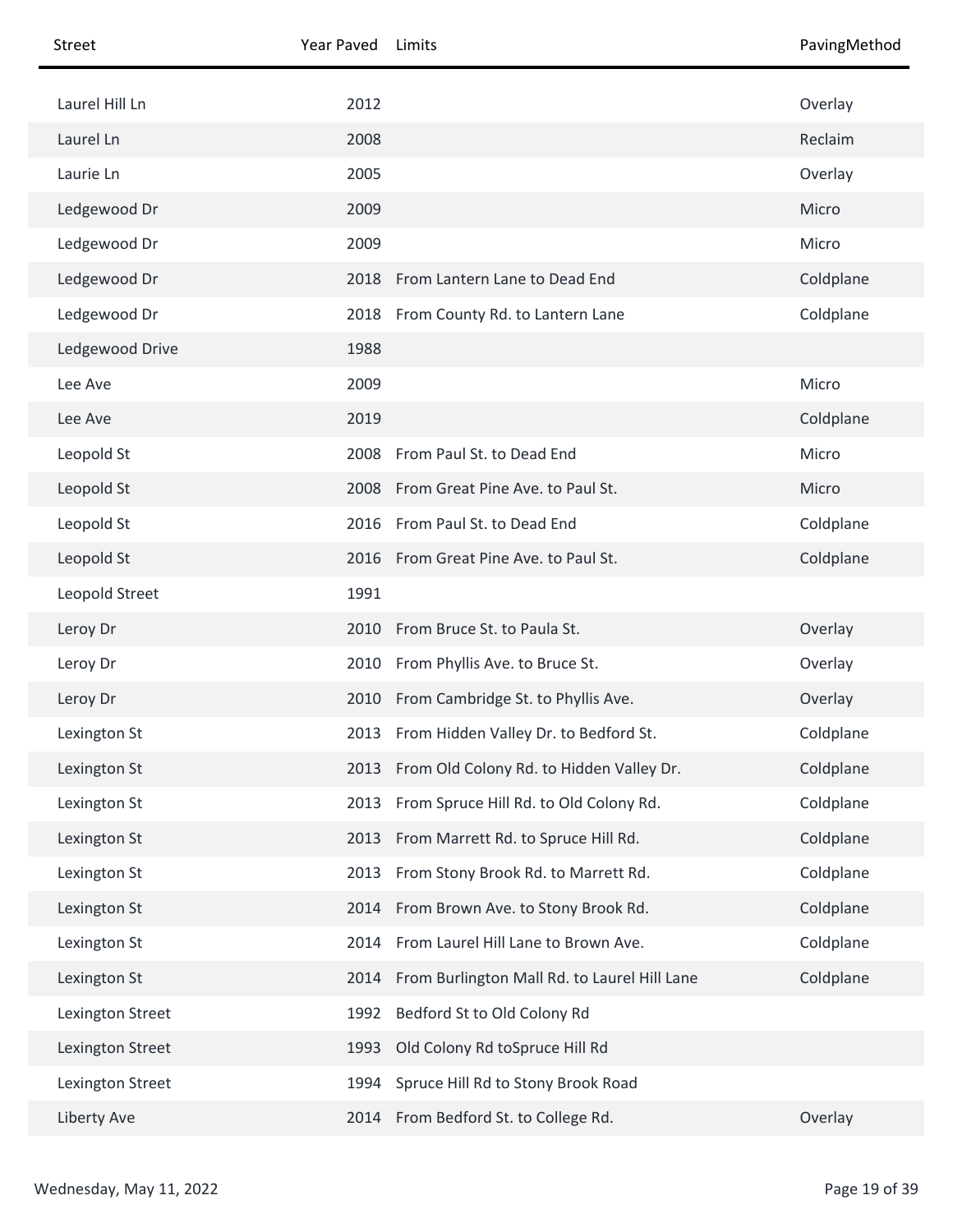| Street               | Year Paved | Limits                                           | PavingMethod |
|----------------------|------------|--------------------------------------------------|--------------|
| Lido Ave             | 2006       |                                                  | overlay      |
| Lido Ave             | 2015       |                                                  | Micro        |
| Lincoln Knoll Lane   | 1983       |                                                  |              |
| Lisa St              | 2001       |                                                  |              |
| Lisa St              | 2001       |                                                  |              |
| Lisa St              | 2013       | From Redcliff St. to Dead End                    | Micro        |
| Lisa St              |            | 2013 From Wilmington Rd. to Redcliff St.         | Micro        |
| Lisa St              |            | 2021 From Redcliff St. to Dead End               | Coldplane    |
| Lisa St              |            | 2021 From Wilmington Rd. to Redcliff St.         | Coldplane    |
| Locust St            | 2009       | From Makechnie Rd. to Mill St.                   | Coldplane    |
| Locust St            | 2009       | From Sparhawk Dr. (South) to Makechnie Rd.       | Coldplane    |
| Locust St            | 2009       | From Angela Cir. to Sparhawk Dr. (South)         | Coldplane    |
| Locust St            |            | 2009 From Winn St. to Angela Cir.                | Coldplane    |
| <b>Locust Street</b> | 1988       |                                                  |              |
| Long St              |            | 2008 From Dale St. to Terry Ave.                 | Micro        |
| Long St              |            | 2008 From Dead End to Dale St.                   | Micro        |
| Long St              |            | 2017 From Dale St. to Terry Ave.                 | Coldplane    |
| Long St              |            | 2017 From Dead End to Dale St.                   | Coldplane    |
| Long Street          | 1993       |                                                  |              |
| Louise Rd            | 2009       |                                                  | overlay      |
| Lowell St            | 2002       |                                                  | Overlay      |
| Lowell St            | 2002       |                                                  | Overlay      |
| Lowell St            | 2014       | From Hampden Ave. to Woburn/Burlington Town Line | Coldplane    |
| Lowell St            |            | 2014 From I-95 to Hampden Ave.                   | Coldplane    |
| Lt. Litchfield Way   | 2012       |                                                  | Micro        |
| Lt. Litchfield Way   | 2020       |                                                  | Coldplane    |
| Lucaya Cir           | 2011       |                                                  | Overlay      |
| Lucy Rd              | 2000       |                                                  |              |
| Lucy Rd              | 2018       |                                                  | Coldplane    |
| Luther Rd            | 2005       | From Bradford Rd. to Francis Wyman Rd.           | Reclaim      |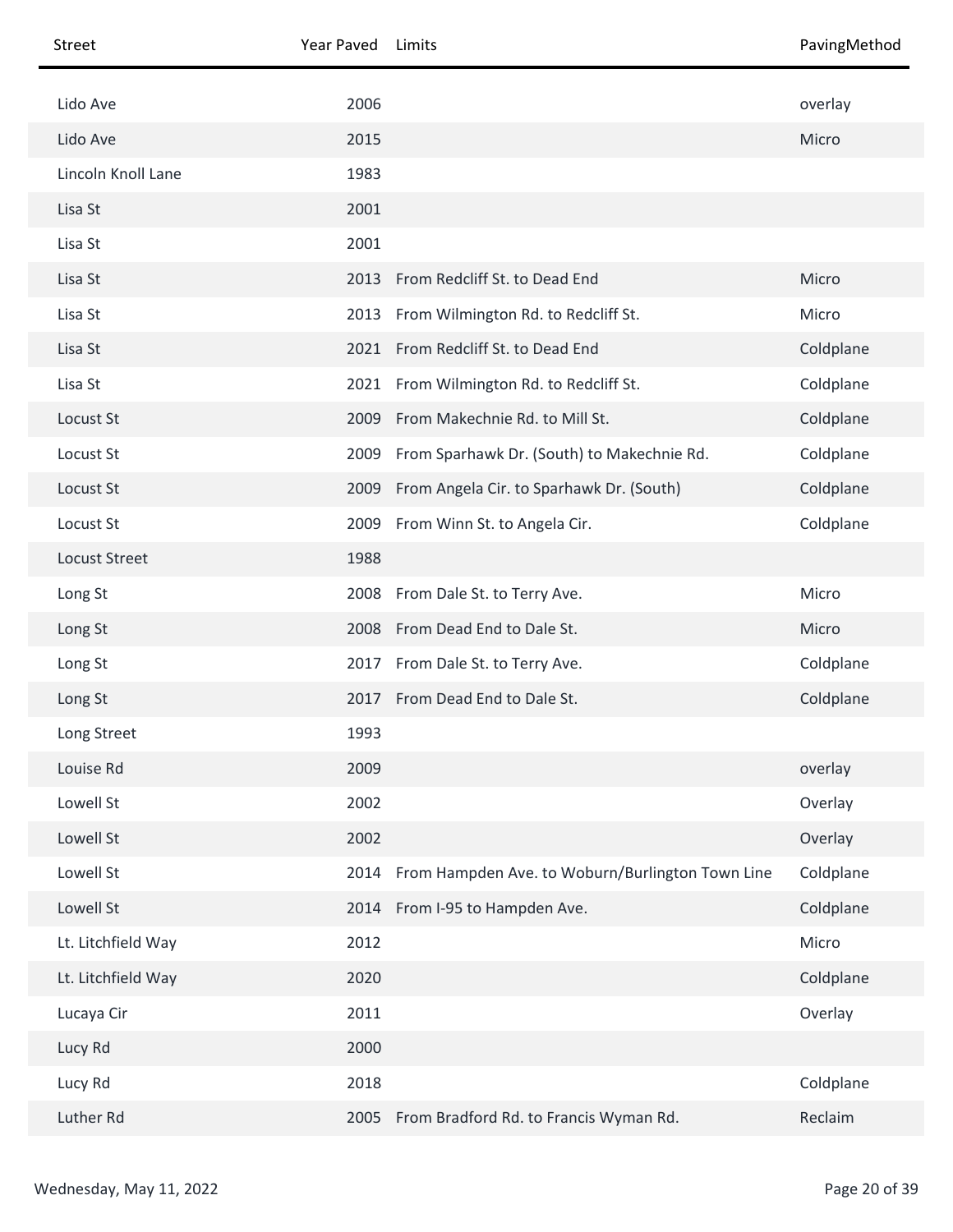| <b>Street</b>          | Year Paved | Limits                                        | PavingMethod |
|------------------------|------------|-----------------------------------------------|--------------|
| Macon Rd               | 1998       |                                               |              |
| Macon Rd               | 1998       |                                               |              |
| Macon Rd               | 2005       | From Skelton Rd. to Dead End (South)          | Overlay      |
| Macon Rd               | 2013       | From Dead End (North) to Skelton Rd.          | Micro        |
| Macon Rd               |            | 2021 From Dead End (North) to Skelton Rd.     | Coldplane    |
| Macon Road             | 1992       |                                               |              |
| Maguire Way            | 2010       |                                               | Micro        |
| Makechnie Rd           | 2018       |                                               | Reclaim      |
| Mallard Way            | 2006       | From September Lane to Mill St.               | Reclaim      |
| Mallard Way            |            | 2006 From Spring Valley Rd. to September Lane | Reclaim      |
| Manhattan Drive        | 2004       |                                               | Reclaim      |
| Manhattan Drive        | 2004       |                                               | Reclaim      |
| <b>Manning St</b>      | 2010       |                                               | Overlay      |
| Manor Ave              |            | 2016 From Mountain Rd. to Dead End            | Coldplane    |
| Maple St               | 2010       |                                               | Micro        |
| Maple Street           | 1997       |                                               |              |
| Margaret St            | 2018       |                                               | Reclaim      |
| <b>Margaret Street</b> | 1993       |                                               |              |
| Marie Cir              | 2009       |                                               | Micro        |
| Marie Cir              | 2018       |                                               | Coldplane    |
| Marie Circle           | 1993       |                                               |              |
| Marion Rd              | 2015       |                                               | Micro        |
| <b>Marion Road</b>     | 1993       |                                               |              |
| Marjorie Rd            | 2003       |                                               | Cold-plane   |
| Marjorie Rd            | 2015       | From Jackson rd. to Holden Rd.                | Micro        |
| Mark St                | 2003       |                                               | Reclaim      |
| Mark St                | 2003       |                                               | Reclaim      |
| Mark St                |            | 2015 From Hope St. to Dead End                | Micro        |
| Mark St                | 2015       | From James St. to Hope St.                    | Micro        |
| Marrett Rd             |            | 2006 From Frothingham Rd. to Lexington St.    | Reclaim      |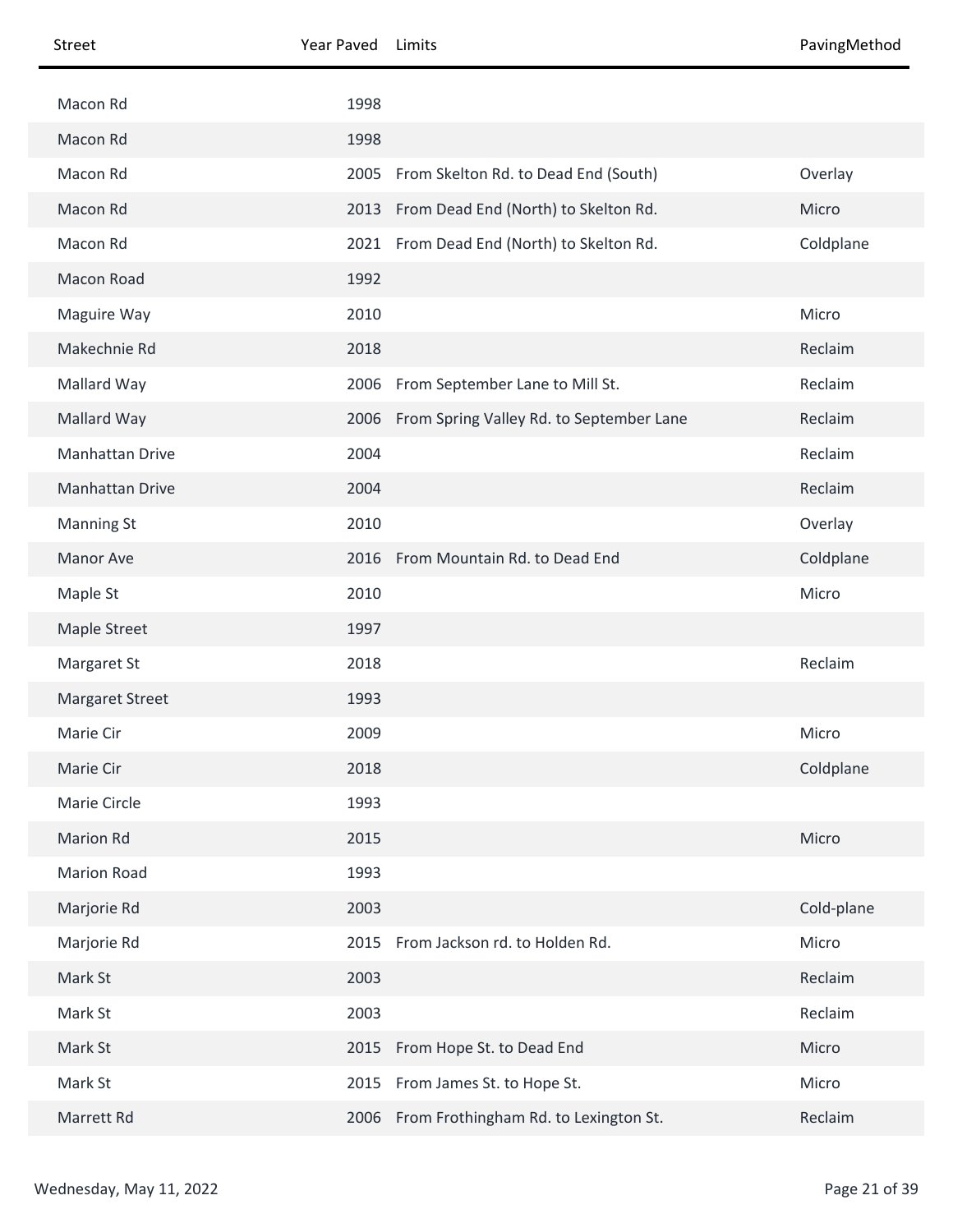| Street                | Year Paved | Limits                                 | PavingMethod |
|-----------------------|------------|----------------------------------------|--------------|
| Martin St             | 1999       |                                        |              |
| Martin St             | 2013       |                                        | Reclaim      |
| Marvel Ave            | 2011       |                                        | Micro        |
| <b>Marvel Ave</b>     | 2019       |                                        | Coldplane    |
| Mary St               | 2000       |                                        |              |
| Mary St               | 2016       |                                        | Overlay      |
| Maryvale Rd           | 2000       |                                        |              |
| Maryvale Rd           | 2000       |                                        |              |
| Maryvale Rd           |            | 2012 From Taylor Ave. to Skilton Lane  | Micro        |
| Maryvale Rd           |            | 2012 From Dead End to Taylor Ave.      | Micro        |
| Maryvale Rd           | 2020       | From Taylor Ave. to Skilton Lane       | Coldplane    |
| Maryvale Rd           |            | 2020 From Dead End to Taylor Ave.      | Coldplane    |
| Maud Graham Cir       | 2011       | From Chadwick Rd. to Chadwick Rd.      | Micro        |
| Maud Graham Cir       |            | 2020 From Chadwick Rd. to Chadwick Rd. | Coldplane    |
| Maud Graham Circle    | 1992       |                                        |              |
| Maureen Dr            | 2013       |                                        | Micro        |
| Maureen Dr            | 2021       |                                        | Coldplane    |
| Mayflower Ave         | 2012       |                                        | Overlay      |
| McCafferty Way        | 2012       |                                        | Micro        |
| McCafferty Way        | 2020       |                                        | Coldplane    |
| McCarthy Dr           | 2015       |                                        | Micro        |
| <b>McCarthy Drive</b> | 2003       |                                        | Overlay      |
| McGinnis Dr           | 2011       |                                        | overlay      |
| McIntire Dr           | 2010       |                                        | Overlay      |
| <b>McIntire Drive</b> | 1993       |                                        |              |
| Meadowcroft Road      | 2004       |                                        | Reclaim      |
| Meadowvale Rd         | 2003       |                                        | Cold-plane   |
| Meadowvale Rd         |            | 2008 From Carey Ave. to Webber Rd.     | Overlay      |
| Meadowvale Rd         |            | 2014 From Bedford St. to Carey Ave.    | Micro        |
| Mellen Street         | 1987       |                                        |              |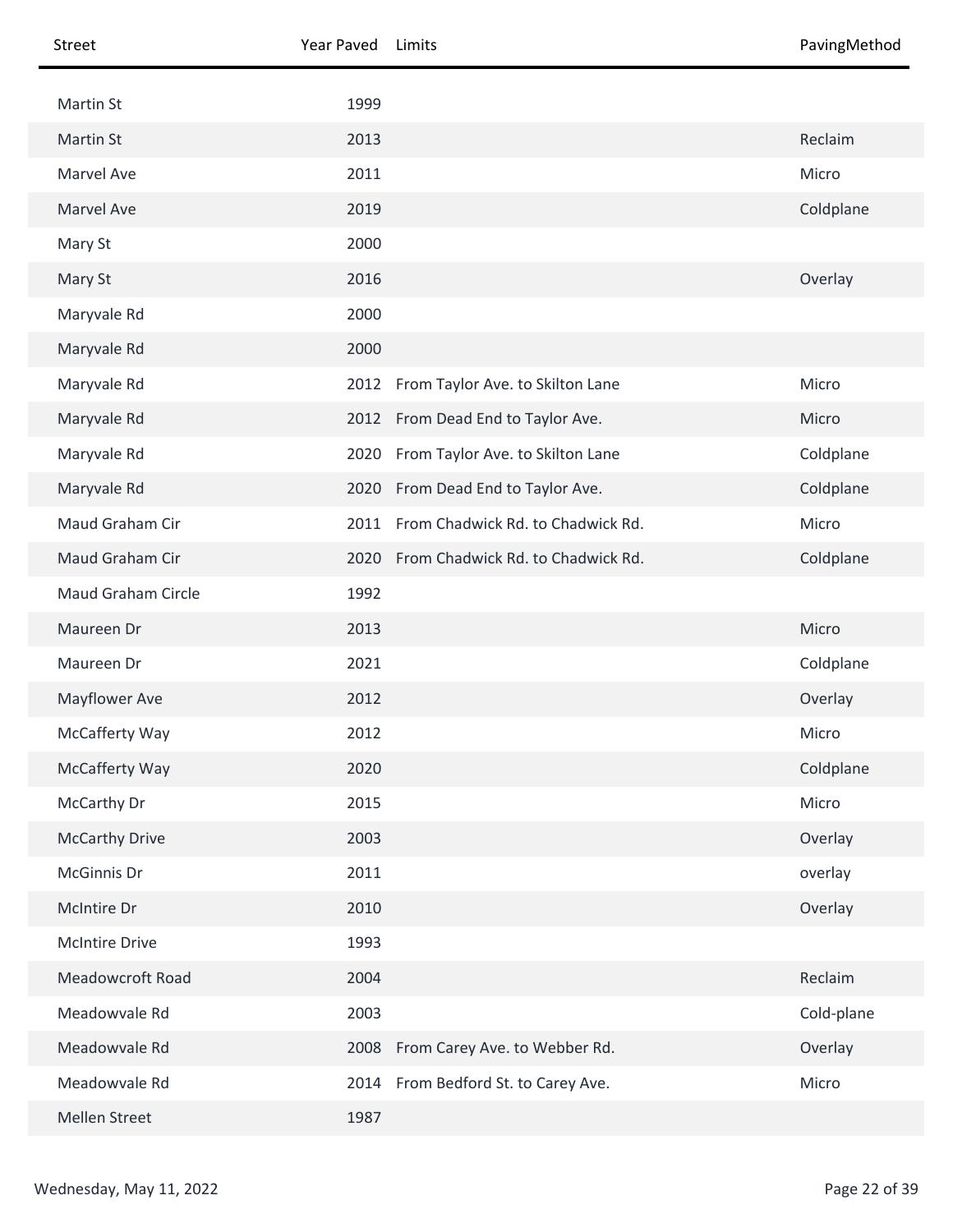| <b>Street</b>       | Year Paved | Limits                                                              | PavingMethod |
|---------------------|------------|---------------------------------------------------------------------|--------------|
| Mellin St           |            | 2014 From Francis Wyman Rd. to Lido Ave.                            | Overlay      |
| Mellin St           |            | 2014 From Francis Wyman Rd. to Lido Ave.                            | Overlay      |
| Michael Dr          | 2014       |                                                                     | Micro        |
| Michele Dr          | 2019       |                                                                     | Reclaim      |
| Michelle Drive      | 1988       |                                                                     |              |
| Middlesex Tpk       | 2001       |                                                                     |              |
| Middlesex Tpk       | 2001       |                                                                     |              |
| Middlesex Tpk       | 2001       |                                                                     |              |
| Middlesex Tpk       | 2001       |                                                                     |              |
| Middlesex Tpk       | 2003       |                                                                     | Overlay      |
| Middlesex Tpk       | 2003       |                                                                     | Overlay      |
| Middlesex Tpk       | 2012       | From Fourth Ave. to Middlesex Tpk Ext.                              | Coldplane    |
| Middlesex Tpk       | 2012       | From Third Ave. to Fourth Ave.                                      | Coldplane    |
| Middlesex Tpk       | 2012       | From Burlington Mall Rd. to Third Ave.                              | Coldplane    |
| Middlesex Tpk       | 2012       | From South Ave. to Burlington Mall Rd.                              | Coldplane    |
| Middlesex Tpk       | 2013       | From Fourth Ave. to Middlesex Tpk Ext.                              | Coldplane    |
| Middlesex Tpk       | 2014       | From Fourth Ave. to Middlesex Tpk Ext.                              | Coldplane    |
| Middlesex Tpk       | 2014       | South st to I95                                                     | Coldplane    |
| Middlesex Tpk       |            | 2014 From Fourth Ave. to Middlesex Tpk Ext.                         | Coldplane    |
| Middlesex Tpk       | 2016       | (formerly Network Dr)From Middlesex Turnpike Ext to B               | Coldplane    |
| Middlesex Tpk       | 2017       | From Adams St. to Wheeler Rd. (East)                                | Coldplane    |
| Middlesex Tpk       | 2017       | From Lexington/Burlington Town Line to Adams St.                    | Coldplane    |
| Middlesex Tpk Ext.  | 2014       | From A St. to Daniel Dr. (formerly part of Middlesex Turn           |              |
| Middlesex Tpk Ext.  | 2014       | From A St. to Daniel Dr. (formerly part of Middlesex Turn           |              |
| Middlesex Tpk Ext.  | 2014       | From A St. to Daniel Dr. (formerly part of Middlesex Turn           |              |
| Middlesex Tpk Ext.  | 2019       | From Bedford St. to Crowley St. (formerly part of Middles Coldplane |              |
| Middlesex Tpk Ext.  | 2019       | From Daniel Dr. to Bedford St. (formerly part of Middlese Coldplane |              |
| Middlesex Turnpike  | 2004       |                                                                     | Overlay      |
| Middlesex Turnppike | 2004       |                                                                     | Overlay      |
| Mildred Rd          | 2019       | From Barbara Cir. To Sunset Dr.                                     | Reclaim      |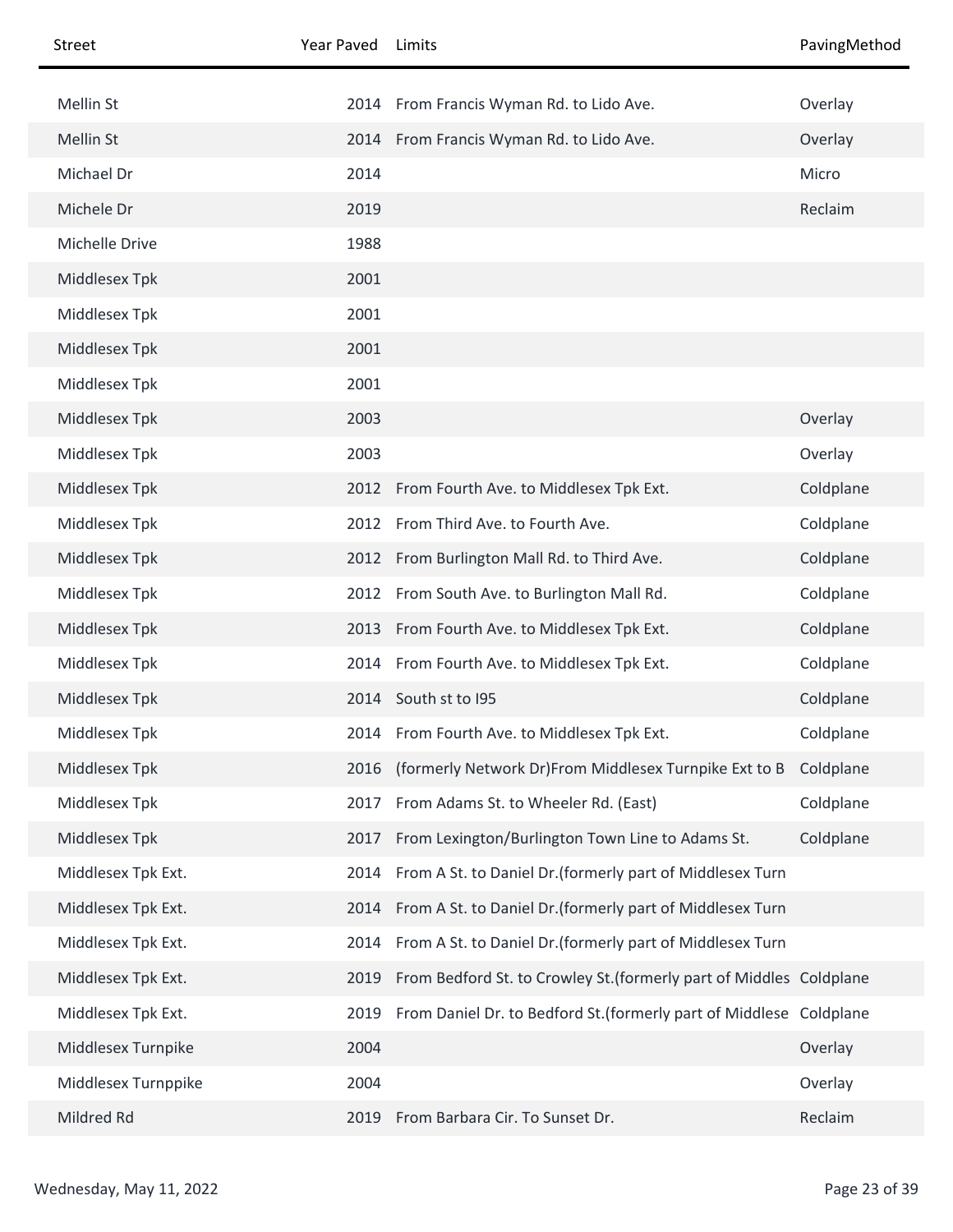| <b>Street</b> | Year Paved | Limits                                                   | PavingMethod |
|---------------|------------|----------------------------------------------------------|--------------|
| Mildred Rd    |            | 2019 From Stony Brook Rd. to Barbara Cir.                | Reclaim      |
| Mildred Road  | 1989       |                                                          |              |
| Mill St       | 2001       |                                                          |              |
| Mill St       |            | 2006 From Sawmill Rd. to Wilmington/Burlington Town Line | Coldplane    |
| Mill St       |            | 2006 From Mallard Way to Sawmill Rd.                     | Coldplane    |
| Mill St       |            | 2006 From Dublin Cir. To Mallard Way                     | Coldplane    |
| Mill St       | 2006       | From Toner Dr. to Dublin Cir.                            | Coldplane    |
| Mill St       | 2006       | From Skilton Lane to Toner Dr.                           | Coldplane    |
| Mill St       |            | 2014 From Ruping Dr. to Skilton Lane                     | Coldplane    |
| Mill St       |            | 2014 From Locust St. to Ruping Dr.                       | Coldplane    |
| Mill St       | 2015       | From Robert St. to Locust St.                            | Coldplane    |
| Mill St       |            | 2015 From Winn St. to Robert St.                         | Coldplane    |
| Mill St       | 2019       | From Sawmill Rd. to Wilmington/Burlington Town Line      | Coldplane    |
| Mill St       |            | 2019 From Mallard Way to Sawmill Rd.                     | Coldplane    |
| Mill St       | 2019       | From Dublin Cir. To Mallard Way                          | Coldplane    |
| Mill St       | 2019       | From Toner Dr. to Dublin Cir.                            | Coldplane    |
| Mill St       | 2019       | From Skilton Lane to Toner Dr.                           | Coldplane    |
| Mohawk Rd     |            | 2014 From Victor Ave. to Bedford St.                     | Micro        |
| Mohawk Rd     |            | 2014 From Terrace Hall Ave. to Victor Ave.               | Micro        |
| Mohawk Road   | 1995       |                                                          |              |
| Moline Road   | 2004       |                                                          | Reclaim      |
| Mooney Cir    | 2010       |                                                          | Overlay      |
| Mooney Circle | 1993       |                                                          |              |
| Mooney Rd     | 1999       |                                                          |              |
| Mooney Rd     | 2010       |                                                          | Micro        |
| Mooney Rd     | 2018       |                                                          | Coldplane    |
| Moran Avenue  | 1996       |                                                          |              |
| Morrison Road | 1996       |                                                          |              |
| Morrison Road | 2004       |                                                          | Reclaim      |
| Morrison Road | 2004       |                                                          | Reclaim      |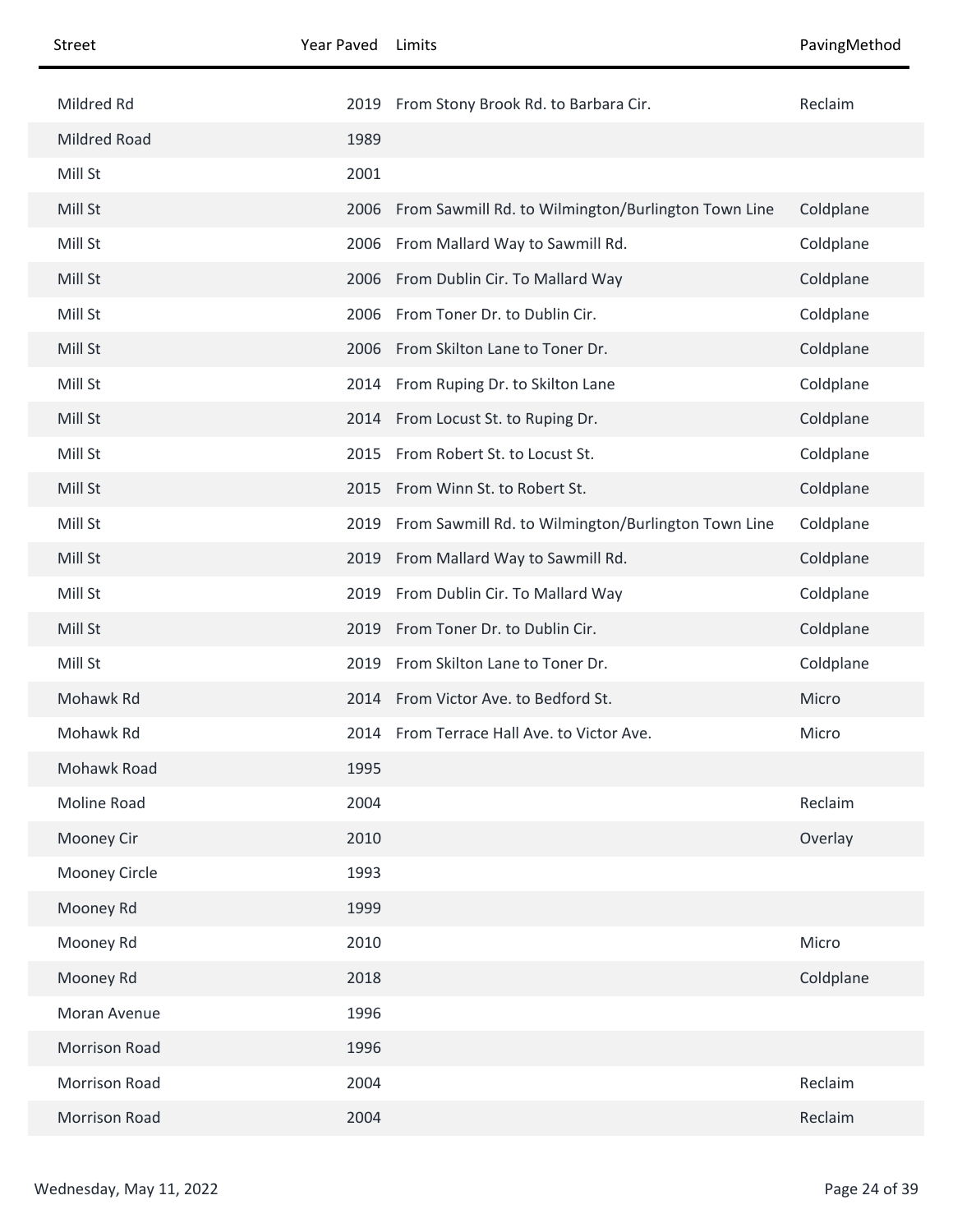| Street               | Year Paved | Limits                                                 | PavingMethod |
|----------------------|------------|--------------------------------------------------------|--------------|
| <b>Morrison Road</b> | 2004       |                                                        | Reclaim      |
| Moss St              | 2009       |                                                        | Micro        |
| Moss St              | 2016       |                                                        | Coldplane    |
| <b>Moss Street</b>   | 1989       |                                                        |              |
| Mountain Rd          |            | 2011 From Manor Ave. to Winn St.                       | Coldplane    |
| Mountain Rd          | 2011       | From Mountain View Way to Manor Ave.                   | Coldplane    |
| Mountain Rd          |            | 2011 From Oxbow Lane to Mountain View Way              | Coldplane    |
| Mountain Rd          |            | 2011 From Dead End to Oxbow Lane                       | Coldplane    |
| <b>Mountain Road</b> | 1986       |                                                        |              |
| Mountain Road        | 2003       | Portions of 282-3 from Burlington to Wyman             |              |
| Mountain View Way    | 2009       |                                                        | Overlay      |
| Mullberry Ln         | 2013       |                                                        | Micro        |
| Mullberry Ln         | 2021       |                                                        | Coldplane    |
| Muller Rd            | 2001       |                                                        |              |
| Muller Rd            | 2001       |                                                        |              |
| Muller Rd            | 2009       | From Eugene Rd. to Blanchard Rd.                       | Overlay      |
| Muller Rd            | 2016       | From Eugene Rd. to Blanchard Rd.                       | Coldplane    |
| Muller Rd            |            | 2016 From Lexington/Burlington Town Line to Eugene Rd. | Coldplane    |
| Myrna St             | 2008       |                                                        | Micro        |
| Myrna St             | 2019       |                                                        | Coldplane    |
| Myrna Street         | 1995       |                                                        |              |
| Nelson Rd            |            | 2012 From Holly St. to Davida Rd.                      | Micro        |
| Nelson Rd            | 2012       | From Cambridge St. to Holly St.                        | Micro        |
| Nelson Rd            |            | 2020 From Holly St. to Davida Rd.                      | Coldplane    |
| Nelson Rd            | 2020       | From Cambridge St. to Holly St.                        | Coldplane    |
| Nelson Road          | 1996       |                                                        |              |
| Network Dr           | 1998       |                                                        |              |
| Nevada Road          | 2004       |                                                        | Reclaim      |
| Newbridge Ave        | 2015       | From Florence Rd. to Lowell St.                        | Reclaim      |
| Newbridge Ave        | 2015       | From Winn St. to Florence Rd.                          | Reclaim      |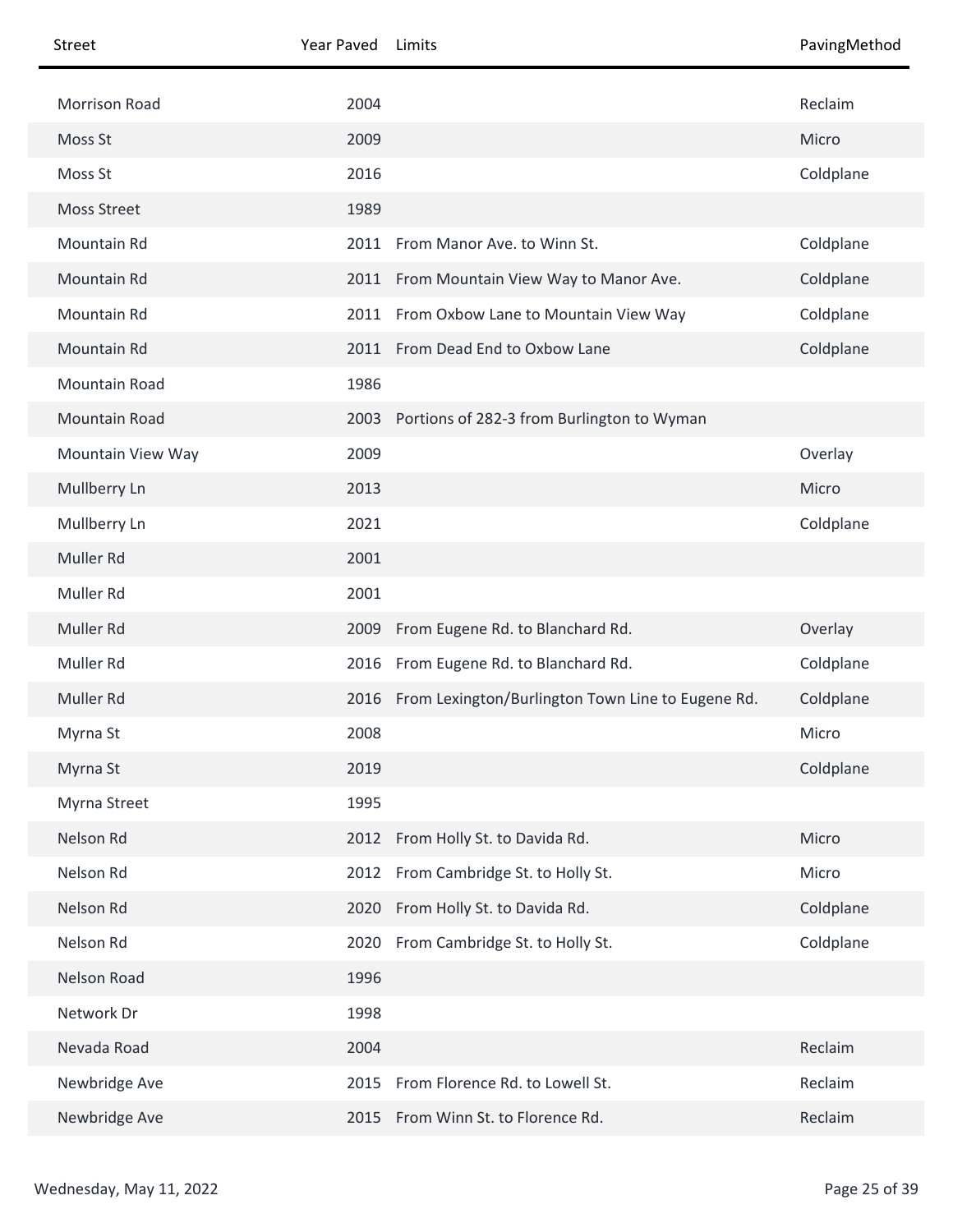| Street                  | Year Paved | Limits                                           | PavingMethod |
|-------------------------|------------|--------------------------------------------------|--------------|
| North Ave               | 2012       |                                                  | Coldplane    |
| Northeastern Ave        | 2009       |                                                  | overlay      |
| Oak Knoll Road          | 2004       |                                                  | Reclaim      |
| Oak St                  | 2010       |                                                  | Micro        |
| Oak St                  | 2015       |                                                  | Micro        |
| Oak Street              | 1997       |                                                  |              |
| Old Colony Rd           | 2001       |                                                  |              |
| Old Colony Rd           |            | 2007 From Bedford St. to Lexington St.           | Overlay      |
| Old Peach Orchard Rd    | 2013       |                                                  | overlay      |
| Old Peach Orchid Road   | 1991       |                                                  |              |
| Olean Rd                | 2001       |                                                  |              |
| Olean Rd                |            | 2006 From Skelton Rd. to Dead End                | Reclaim      |
| Olean Rd                | 2018       |                                                  | overlay      |
| Olean Rd - Portion ONLY | 2007       | Winona. to Skelton (Sumpter to Winona Not Paved) | Reclaim      |
| Olympian Way            | 1986       |                                                  |              |
| Olympian Way            | 2018       |                                                  | Coldplane    |
| Orchid Cir              | 2008       |                                                  | Reclaim      |
| Overlook Ave            |            | 2016 From Glen Ave. to Dead End                  | Overlay      |
| Overlook Ave            |            | 2016 From Kempton Ave. to Glen Ave.              | Overlay      |
| Oxbow Ln                | 2016       |                                                  | Coldplane    |
| Oxbox Lane              | 1992       |                                                  |              |
| Paige Road              | 1989       |                                                  |              |
| Park Drive              | 2004       |                                                  | Reclaim      |
| Park Drive              | 2004       |                                                  | Reclaim      |
| Partridge               | 2004       |                                                  | Overlay      |
| Partridge Ln            | 2017       |                                                  | Overlay      |
| Pathwoods Ave           | 2008       | From Forest St. to Hillcrest Rd.                 | Micro        |
| Pathwoods Ave           |            | 2008 From Princeton Ave. to Forest St.           | Micro        |
| Pathwoods Ave           | 2018       | From Forest St. to Hillcrest Rd.                 | Coldplane    |
| Pathwoods Ave           |            | 2018 From Princeton Ave. to Forest St.           | Coldplane    |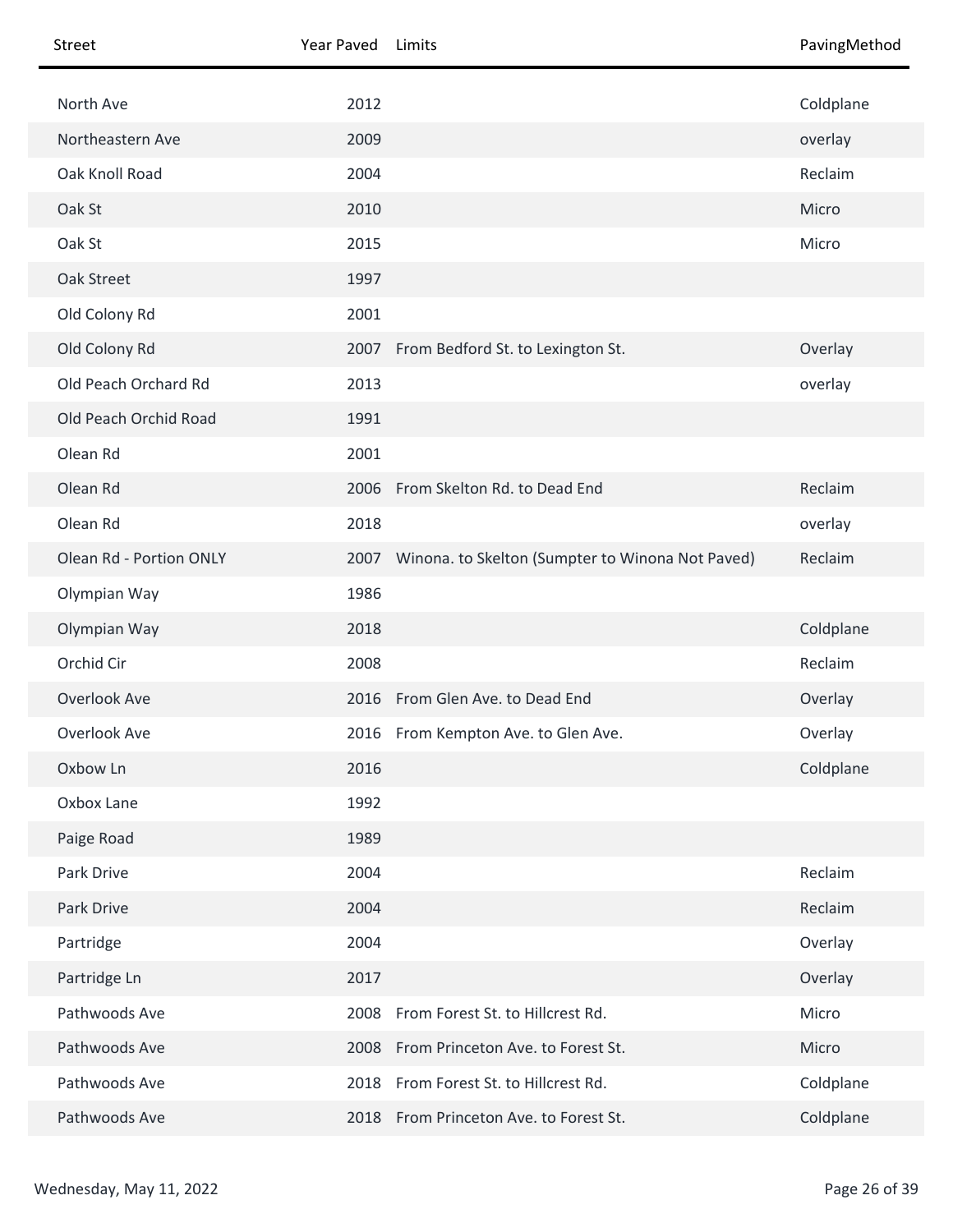| <b>Street</b>      | Year Paved | Limits                                     | PavingMethod |
|--------------------|------------|--------------------------------------------|--------------|
| Pathwoods Avenue   | 1989       |                                            |              |
| Patriot Rd         | 2013       | From Skilton Lane to Dead End (South)      | overlay      |
| Patriot Rd         |            | 2013 From Dead End (North) to Skilton Lane | overlay      |
| Paul St            | 2008       |                                            | Micro        |
| Paul St            | 2018       |                                            | Coldplane    |
| <b>Paul Street</b> | 1990       |                                            |              |
| Paula St           | 2010       | From Ellen Rd. to Dead End                 | Overlay      |
| Paula St           |            | 2010 From Leroy Dr. to Ellen Rd.           | Overlay      |
| Paula Street       | 1990       |                                            |              |
| Paulson Dr         | 2013       | From Webber Rd. to Dorothy Rd.             | Micro        |
| Paulson Dr         | 2013       | From Dorothy Rd. to Webber Rd.             | Micro        |
| Paulson Dr         |            | 2021 From Webber Rd. to Dorothy Rd.        | Coldplane    |
| Paulson Dr         |            | 2021 From Dorothy Rd. to Webber Rd.        | Coldplane    |
| Paulson Drive      | 1992       |                                            |              |
| Peach Orchard Rd   | 2002       |                                            | Cold-plane   |
| Peach Orchard Rd   | 2002       |                                            | Cold-plane   |
| Peach Orchard Rd   | 2002       |                                            | Cold-plane   |
| Peach Orchard Rd   |            | 2006 Maple to Pine Ave                     | Overlay      |
| Peach Orchard Rd   |            | 2006 From Mooney Rd. to Maple St.          | Overlay      |
| Peach Orchard Rd   |            | 2006 From Burton Rd. to Mooney Rd.         | Overlay      |
| Peach Orchard Rd   | 2006       | From Winn St. to Burton Rd.                | Overlay      |
| Peach Orchard Rd   | 2010       | Juilia Connors Drive to Pearl Street       | Coldplane    |
| Peach Orchard Rd   | 2010       | Pine Ave to Julia Connors Drive            | Coldplane    |
| Peach Orchard Rd   | 2021       | Juilia Connors Drive to Pearl Street       | Coldplane    |
| Peach Orchard Rd   | 2021       | Pine Ave to Julia Connors Drive            | Coldplane    |
| Peach Orchard Rd   | 2021       | Maple to Pine Ave                          | Coldplane    |
| Peach Orchard Rd   |            | 2021 From Mooney Rd. to Maple St.          | Coldplane    |
| Peach Orchard Rd   |            | 2021 From Burton Rd. to Mooney Rd.         | Coldplane    |
| Peach Orchard Rd   | 2021       | From Winn St. to Burton Rd.                | Coldplane    |
| Peach Orchard Road | 1990       |                                            |              |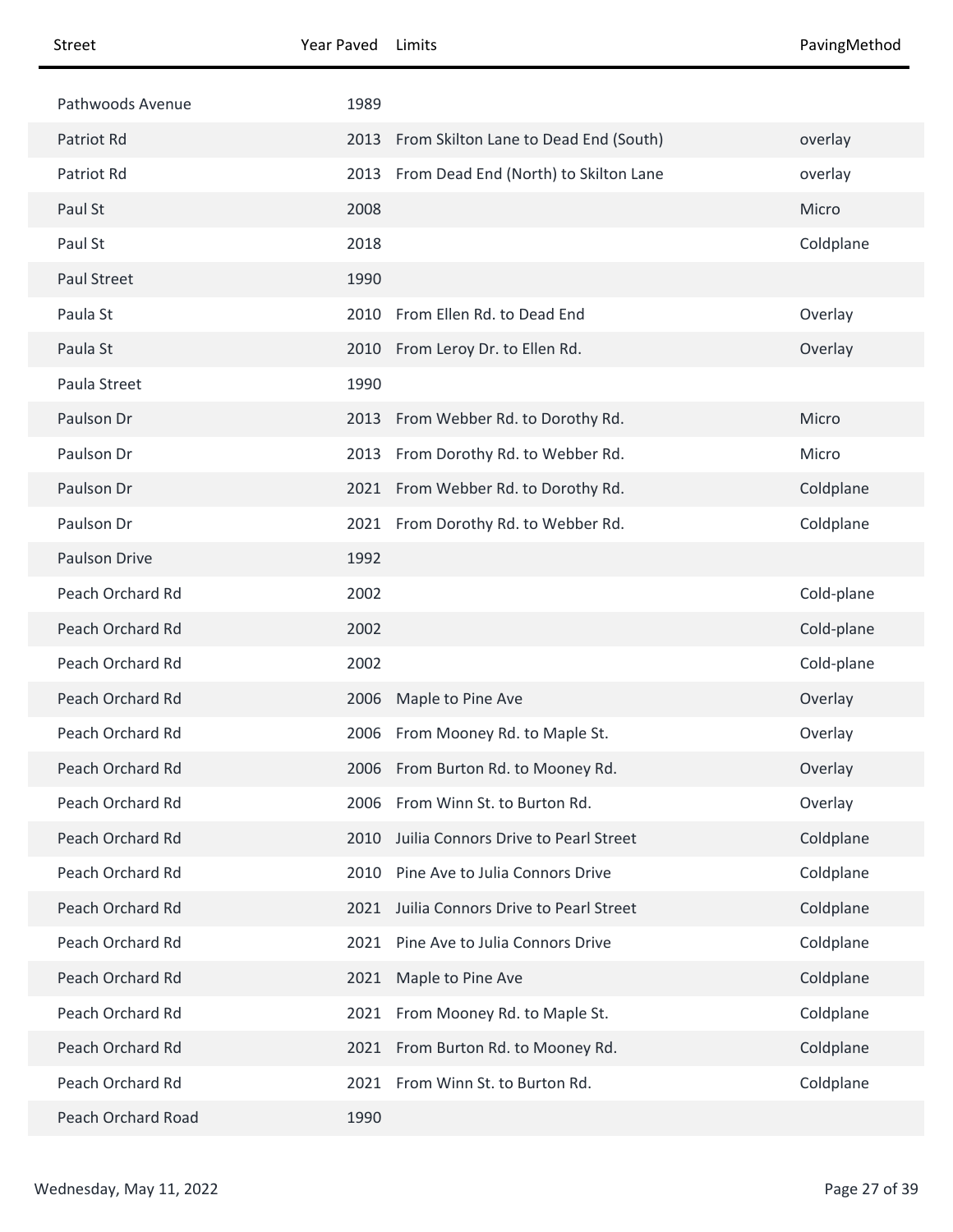| Street                   | Year Paved | Limits                                             | PavingMethod |
|--------------------------|------------|----------------------------------------------------|--------------|
| Pearl St                 | 2002       |                                                    | Overlay      |
| Pearl St                 | 2010       |                                                    | Coldplane    |
| Pearson Cir              | 2010       |                                                    | Overlay      |
| <b>Phillip Ave</b>       |            | 2008 From Cathy Rd. to Black Horse Lane            | Micro        |
| Phillip Ave              | 2008       | From Myrna St. to Cathy Rd.                        | Micro        |
| Phillip Ave              |            | 2008 From Wilmington Rd. to Myrna St.              | Micro        |
| Phillip Ave              | 2016       | From Cathy Rd. to Black Horse Lane                 | Coldplane    |
| Phillip Ave              |            | 2016 From Myrna St. to Cathy Rd.                   | Coldplane    |
| Phillip Ave              | 2016       | From Wilmington Rd. to Myrna St.                   | Coldplane    |
| Phyllis Ave              | 2010       | From Leroy Dr. to Alma Rd.                         | Micro        |
| Phyllis Ave              |            | 2018 From Leroy Dr. to Alma Rd.                    | Coldplane    |
| Pine Ave                 | 2010       |                                                    | Overlay      |
| Pine Glen Way            | 2005       |                                                    | overlay      |
| Pine Ridge Rd            | 2014       |                                                    | Micro        |
| Pineridge Road           | 1997       |                                                    |              |
| Pinewold Ave             | 2003       |                                                    | Coldplane    |
| Pinewold Ave             | 2019       |                                                    | Reclaim      |
| Pleasant St              |            | 2008 From Greenwood Rd. to Greenwood Rd.           | Overlay      |
| Polk St                  | 2018       |                                                    | Reclaim      |
| Pontos Ave               | 2012       |                                                    | Micro        |
| Pontos Ave               | 2020       |                                                    | Coldplane    |
| Pontos Avenue            | 1992       |                                                    |              |
| Porter Ave               | 2009       |                                                    | overlay      |
| Princeton Rd             | 2006       | From Evergreen Ave. to Carey Ave.                  | Reclaim      |
| Princeton Rd             | 2006       | From Dead End to Evergreen Ave.                    | Reclaim      |
| Prouty Rd                | 2009       | From Holden Ave. to Billerica/Burlington Town Line | Coldplane    |
| Prouty Rd                | 2009       | From Harvard Ave. to Holden Ave.                   | Overlay      |
| Prouty Rd                | 2009       | From Wilmington Rd. to Harvard Ave.                | Overlay      |
| Prouty Road              | 1989       |                                                    |              |
| <b>Purity Springs Rd</b> | 2010       | From Glenwood St. to Dead End                      | Overlay      |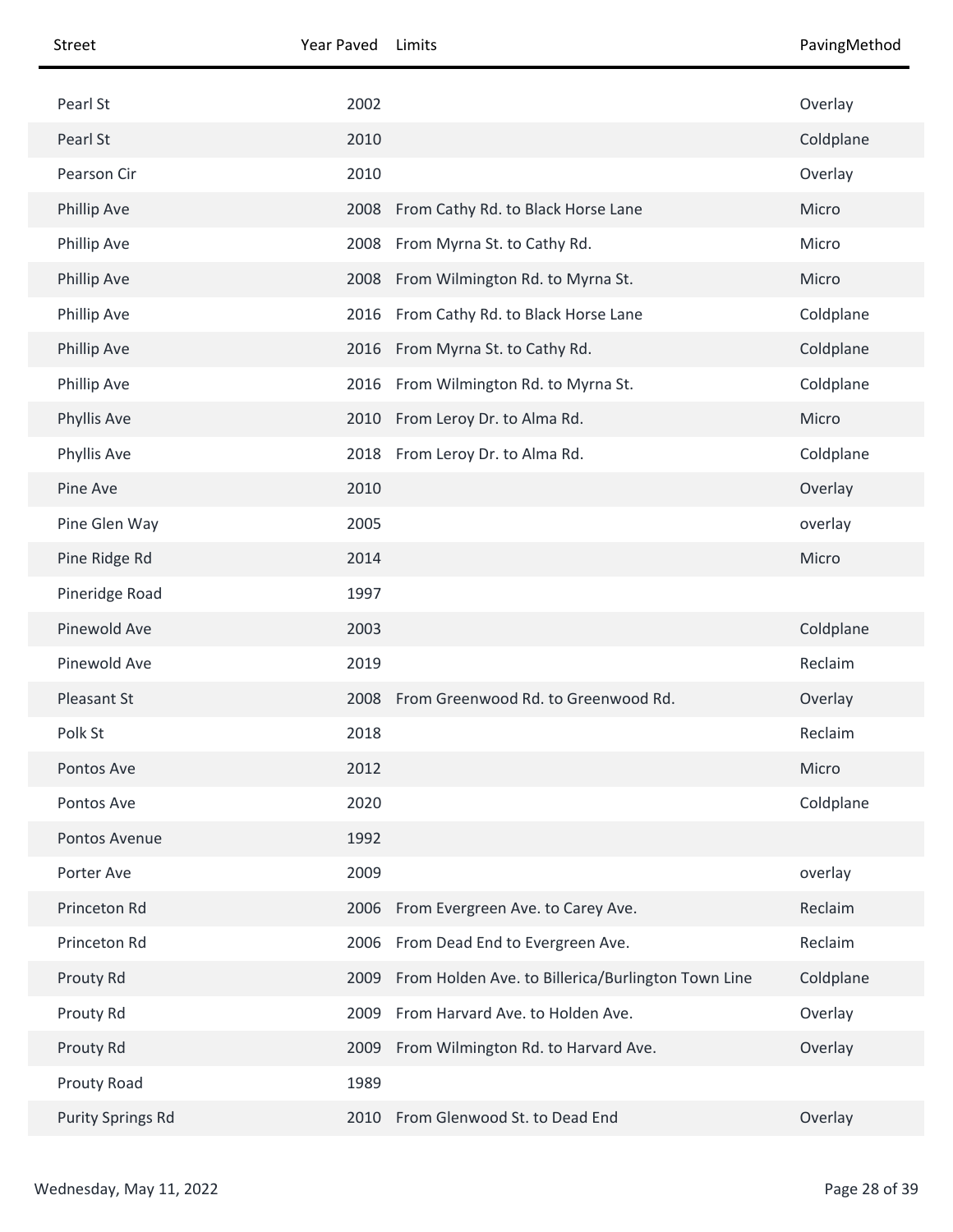| Street                     | Year Paved | Limits                                   | PavingMethod |
|----------------------------|------------|------------------------------------------|--------------|
| <b>Purity Springs Rd</b>   |            | 2010 From Pathwoods Ave. to Glenwood St. | Coldplane    |
| <b>Purity Springs Road</b> | 1991       |                                          |              |
| Putnam Rd                  | 2001       |                                          |              |
| Putnam Rd                  | 2013       |                                          | Micro        |
| Radcliff St                | 2013       |                                          | Micro        |
| Radcliff St                | 2021       |                                          | Coldplane    |
| Rahway Rd                  | 2013       | From Sumpter Ave. to Skelton Rd.         | Coldplane    |
| Rahway Road                | 2004       |                                          | Reclaim      |
| Rahway Road                | 2004       |                                          | Reclaim      |
| Randall Dr                 | 2012       |                                          | Reclaim      |
| Ray Ave                    | 2001       |                                          |              |
| Ray Ave                    | 2011       |                                          | Coldplane    |
| Raymond                    | 2004       | Ainsworth to DE                          | Overlay      |
| Raymond Rd                 | 2015       |                                          | Overlay      |
| Raymond Rd Ext             | 2014       |                                          | Micro        |
| Redcoat Ln                 | 2013       |                                          | Reclaim      |
| Redmond St                 | 2007       |                                          | overlay      |
| Reed St                    | 1998       |                                          |              |
| Reed St                    | 2019       |                                          | Reclaim      |
| <b>Rhuey Pass</b>          | 2018       |                                          | Reclaim      |
| <b>Richard Rd</b>          | 2011       |                                          | Coldplane    |
| Richardson Rd              | 2014       |                                          | Micro        |
| Richfield St               | 2000       |                                          |              |
| Richfield St               | 2015       |                                          | Reclaim      |
| Ridgewood Lane             | 2004       |                                          | Reclaim      |
| Rita Ave                   | 2017       |                                          | Reclaim      |
| Rita Avenue                | 1986       |                                          |              |
| Robert St                  | 2010       |                                          | Micro        |
| Robert St                  | 2017       |                                          | Coldplane    |
| <b>Robert Street</b>       | 1992       |                                          |              |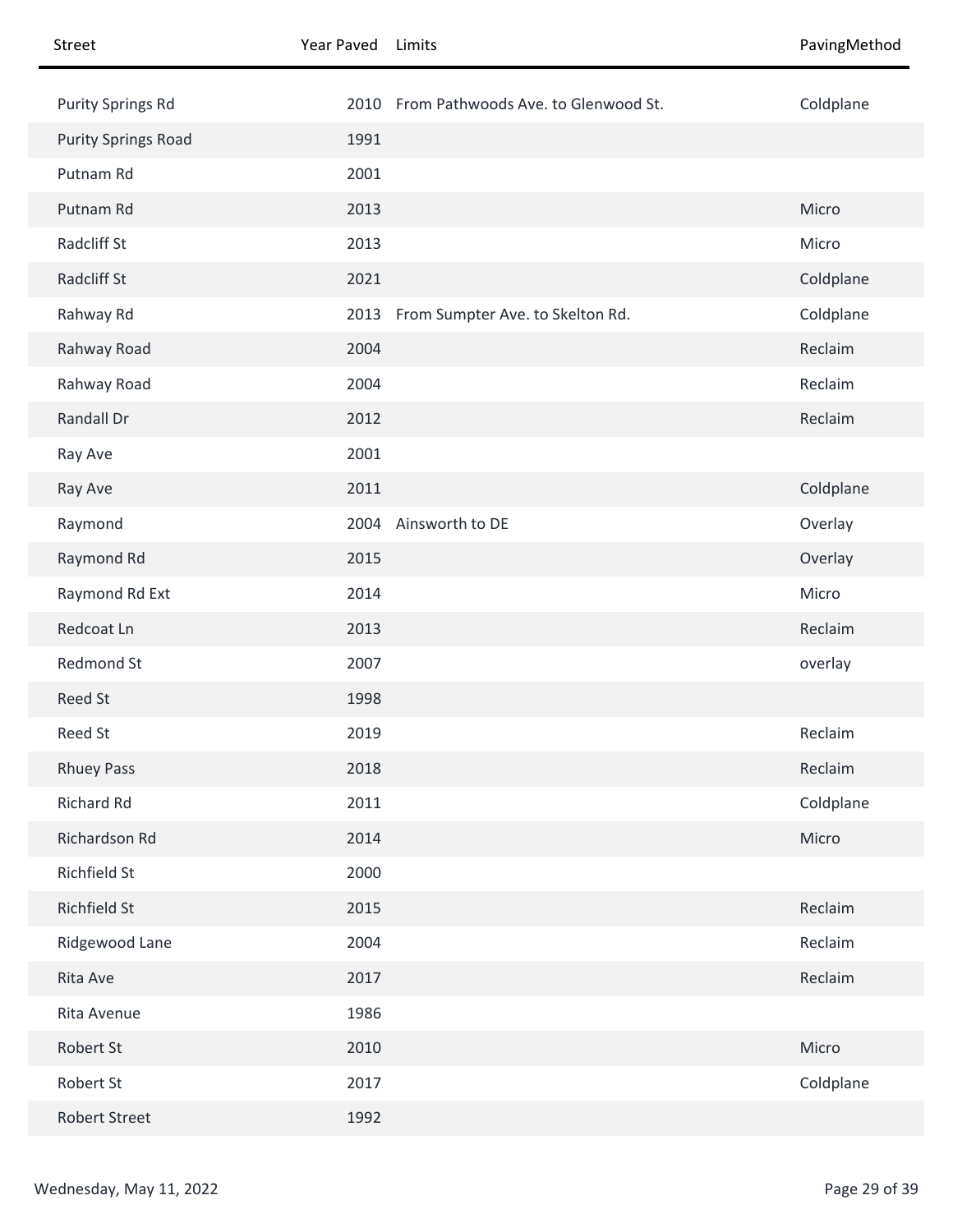| Street                | Year Paved | Limits                                       | PavingMethod |
|-----------------------|------------|----------------------------------------------|--------------|
| Robin St              | 2006       |                                              | Reclaim      |
| Robinhood Lane        | 1988       |                                              |              |
| Robinhood Ln          | 2012       |                                              | Micro        |
| Robinhood Ln          | 2020       |                                              | Coldplane    |
| Rocky Hill Road       | 2004       |                                              | Reclaim      |
| Rolling Ln            | 2011       |                                              | Coldplane    |
| <b>Ruping Dr</b>      | 2008       |                                              | Overlay      |
| <b>Russell Cir</b>    | 2011       |                                              | Coldplane    |
| <b>Russell Circle</b> | 1985       |                                              |              |
| Ruthven Ave           | 2010       |                                              | Coldplane    |
| Saint Marks Rd        | 2011       |                                              | Micro        |
| Saint Marks Rd        | 2019       |                                              | Coldplane    |
| Saint Mary Road       | 2004       |                                              | Reclaim      |
| Saint Mary Road       | 2004       |                                              | Reclaim      |
| Sandra Ave            | 2009       |                                              | Micro        |
| Sandra Ave            | 2009       |                                              | Micro        |
| Sandra Ave            |            | 2016 From Brookside Lane to Wilmington Rd.   | Coldplane    |
| Sandy Brook Rd        | 2001       |                                              |              |
| Sandy Brook Rd        | 2001       |                                              |              |
| Sandy Brook Rd        | 2001       |                                              |              |
| Sandy Brook Rd        | 2006       | From Woodside Lane to Hemlock Lane           | Reclaim      |
| Sandy Brook Rd        | 2006       | From Terrace Hall Ave. to Woodside Lane      | Reclaim      |
| Sandy Brook Rd        | 2014       | From Woodside Lane to Hemlock Lane           | Coldplane    |
| Sandy Brook Rd        |            | 2014 From Terrace Hall Ave. to Woodside Lane | Coldplane    |
| Sarah St              | 2008       | From Myrna St. to Cathy Rd.                  | Micro        |
| Sarah St              | 2008       | From Wilmington Rd. to Myrna St.             | Micro        |
| Sarah St              | 2019       | From Myrna St. to Cathy Rd.                  | Coldplane    |
| Sarah St              |            | 2019 From Wilmington Rd. to Myrna St.        | Coldplane    |
| Sarah Street          | 1993       |                                              |              |
| Savin St              | 2001       |                                              |              |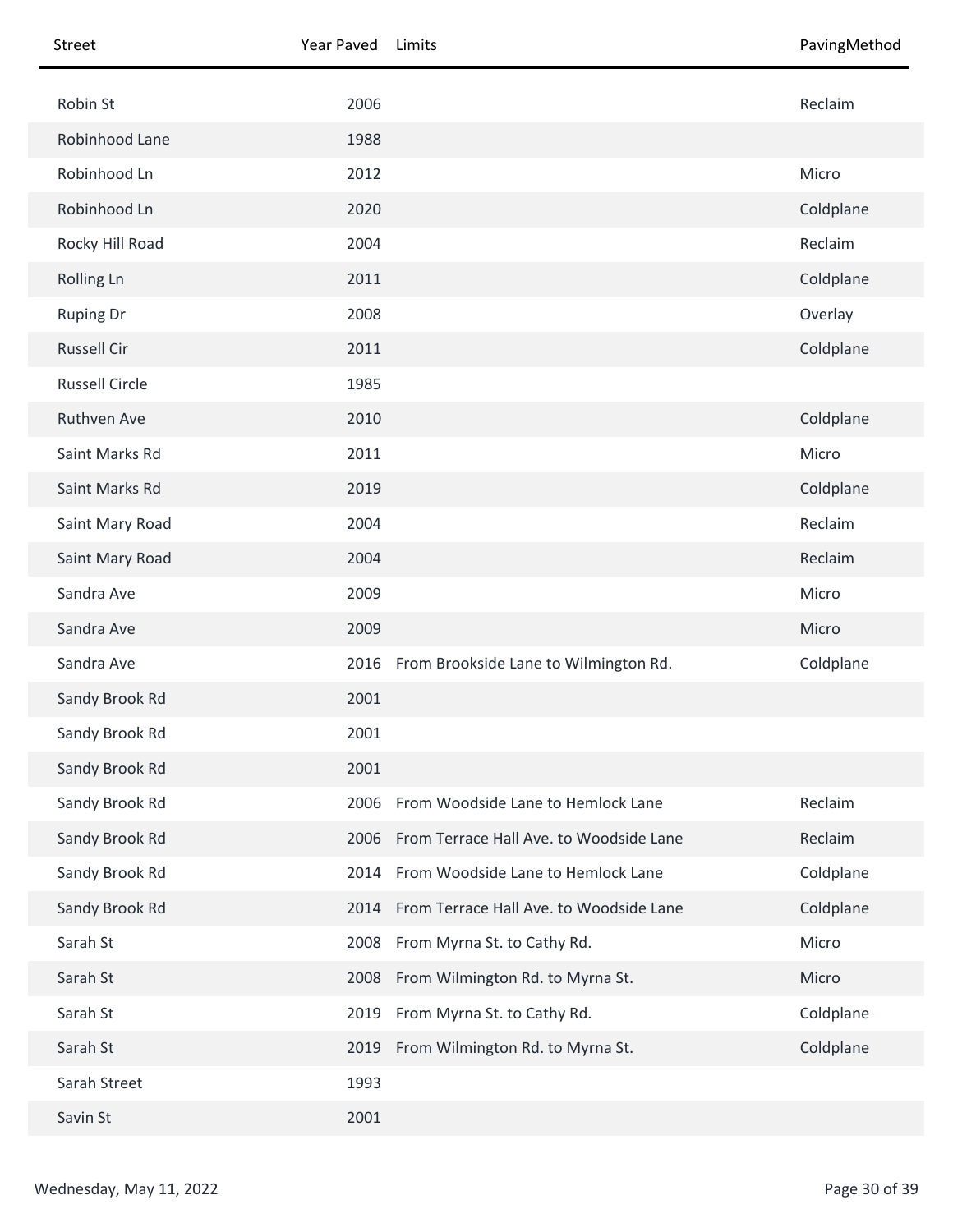| Street              | Year Paved | Limits                                          | PavingMethod    |
|---------------------|------------|-------------------------------------------------|-----------------|
| Savin St            | 2005       |                                                 | Reclaim         |
| Sawyer St           | 2009       |                                                 | overlay         |
| Scott Ave           | 2014       |                                                 | Overlay         |
| Sears St            | 2009       | From Forbes Ave. to Winn St.                    | Overlay         |
| Sears St            | 2009       | From Center St. to Forbes Ave.                  | Overlay         |
| <b>Sears Street</b> | 1997       |                                                 |                 |
| Second Ave          | 2001       |                                                 |                 |
| Second Ave          | 2001       |                                                 |                 |
| Second Ave          |            | 2012 From Third Ave to 73 Second Ave (Wegman's) | Coldplane       |
| Second Ave          |            | 2012 From Middlesex Turnpike to South Ave.      | Coldplane       |
| Second Ave          | 2013       | From Middlesex Turnpike to South Ave.           | Coldplane       |
| Second Ave          |            | 2017 From South Ave. to Third Ave.              | Coldplane       |
| Sedalia Rd          | 2012       |                                                 | Micro           |
| Sedalia Rd          | 2021       |                                                 | Coldplane       |
| Sedalia Road        | 1993       |                                                 |                 |
| September Ln        | 2016       |                                                 | Reclaim         |
| Sewall St           | 2012       |                                                 | Coldplane       |
| Shady Lane Dr       | 1998       |                                                 |                 |
| Shady Lane Dr       | 1998       |                                                 |                 |
| Shady Lane Dr       |            | 2011 From Theresa Ave. to Dead End              | Micro           |
| Shady Lane Dr       |            | 2011 From Spruce Hill Rd. to Theresa Ave.       | Micro           |
| Shady Lane Dr       | 2019       | From Theresa Ave. to Dead End                   | Coldplane       |
| Shady Lane Dr       | 2019       | From Spruce Hill Rd. to Theresa Ave.            | Coldplane       |
| Shamrock Dr         | 2015       |                                                 | Micro           |
| Shea Cir            | 2014       |                                                 | Reclaim         |
| Sheldon St          | 2015       |                                                 | Micro           |
| Sheldon Street      | 1997       |                                                 | Coldplane Overl |
| Short St            | 2013       |                                                 | Micro           |
| Short St            | 2021       |                                                 | Coldplane       |
| Skelton Rd          | 2007       | From Moline Rd. to Rahway Rd.                   | Reclaim         |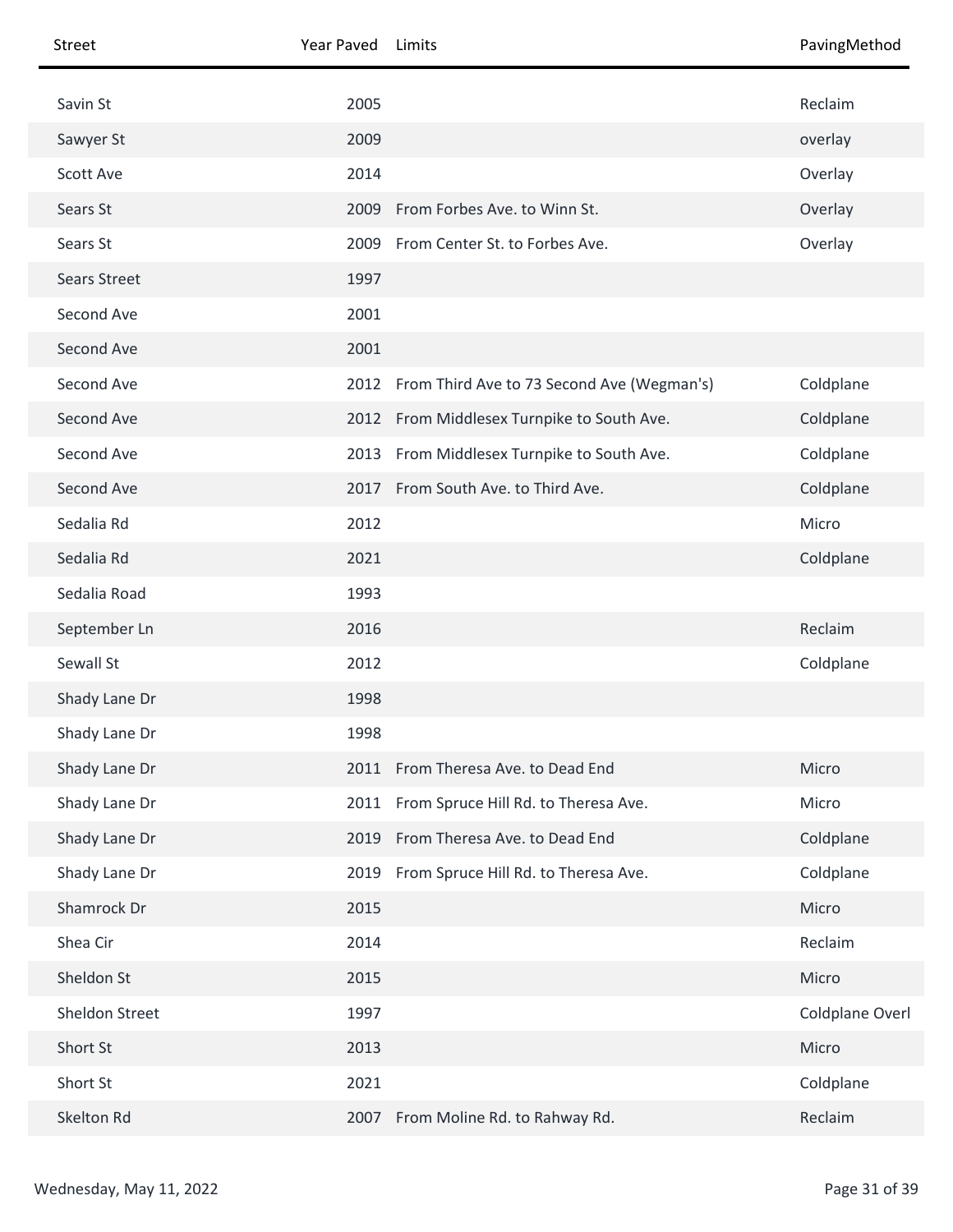| <b>Street</b>        | Year Paved | Limits                                                 | PavingMethod |
|----------------------|------------|--------------------------------------------------------|--------------|
| Skelton Rd           | 2007       | From Cedar St. to Moline Rd.                           | Reclaim      |
| Skelton Rd           |            | 2007 From Sewall St. to Cedar St.                      | Reclaim      |
| Skelton Rd           |            | 2012 From Sewall St. to Cedar St.                      | Reclaim      |
| Skilton Ln           | 2001       |                                                        |              |
| Skilton Ln           | 2001       |                                                        |              |
| Skilton Ln           | 2001       |                                                        |              |
| Skilton Ln           | 2001       |                                                        |              |
| Skilton Ln           | 2001       |                                                        |              |
| Skilton Ln           | 2017       | From Hart St. to Mill St.                              | Coldplane    |
| Skilton Ln           | 2017       | From Fox Hill Rd. to Hart St.                          | Coldplane    |
| Skilton Ln           | 2017       | From Cresthaven Dr. (North) to Fox Hill Rd.            | Coldplane    |
| Skilton Ln           | 2017       | From Cresthaven Dr. (South) to Cresthaven Dr. (North)  | Coldplane    |
| Skilton Ln           | 2017       | From Cambridge St. to Cresthaven Dr. (South)           | Coldplane    |
| Sleeper Dr           | 2012       |                                                        | Coldplane    |
| Sleeper Dr           | 2014       |                                                        | Reclaim      |
| South Ave            |            | 2013 From Second Ave. to Middlesex Turnpike            | Coldplane    |
| South Bedford St     | 2003       |                                                        | Cold-plane   |
| South Bedford St     | 2013       | From Wayside Rd. to Blanchard Rd.                      | Coldplane    |
| South Bedford St     |            | 2013 From Burlington Mall Rd. to Wayside Rd.           | Coldplane    |
| South Bedford St     |            | 2014 From Blanchard Rd. to Woburn/Burlington Town Line | Coldplane    |
| South Bedford St     |            | 2014 From Lexington St. to Burlington Mall Rd.         | Reclaim      |
| South Bedford Street | 1991       |                                                        |              |
| Sparhawk Dr          | 2016       | From Locust St. to Locust St.                          | Reclaim      |
| Spring Valley Rd     |            | 2018 From September Lane to Mill St.                   | Reclaim      |
| Spring Valley Rd     | 2018       | From Drake Rd. to September Lane                       | Reclaim      |
| Spruce Hill Rd       | 2011       | From Valley Cir. to Indian Hill Rd.                    | Micro        |
| Spruce Hill Rd       | 2011       | From Lexington St. to Valley Cir.                      | Micro        |
| Spruce Hill Rd       | 2019       | From Valley Cir. to Indian Hill Rd.                    | Coldplane    |
| Spruce Hill Rd       | 2019       | From Lexington St. to Valley Cir.                      | Coldplane    |
| Spruce Hill Road     | 1991       |                                                        |              |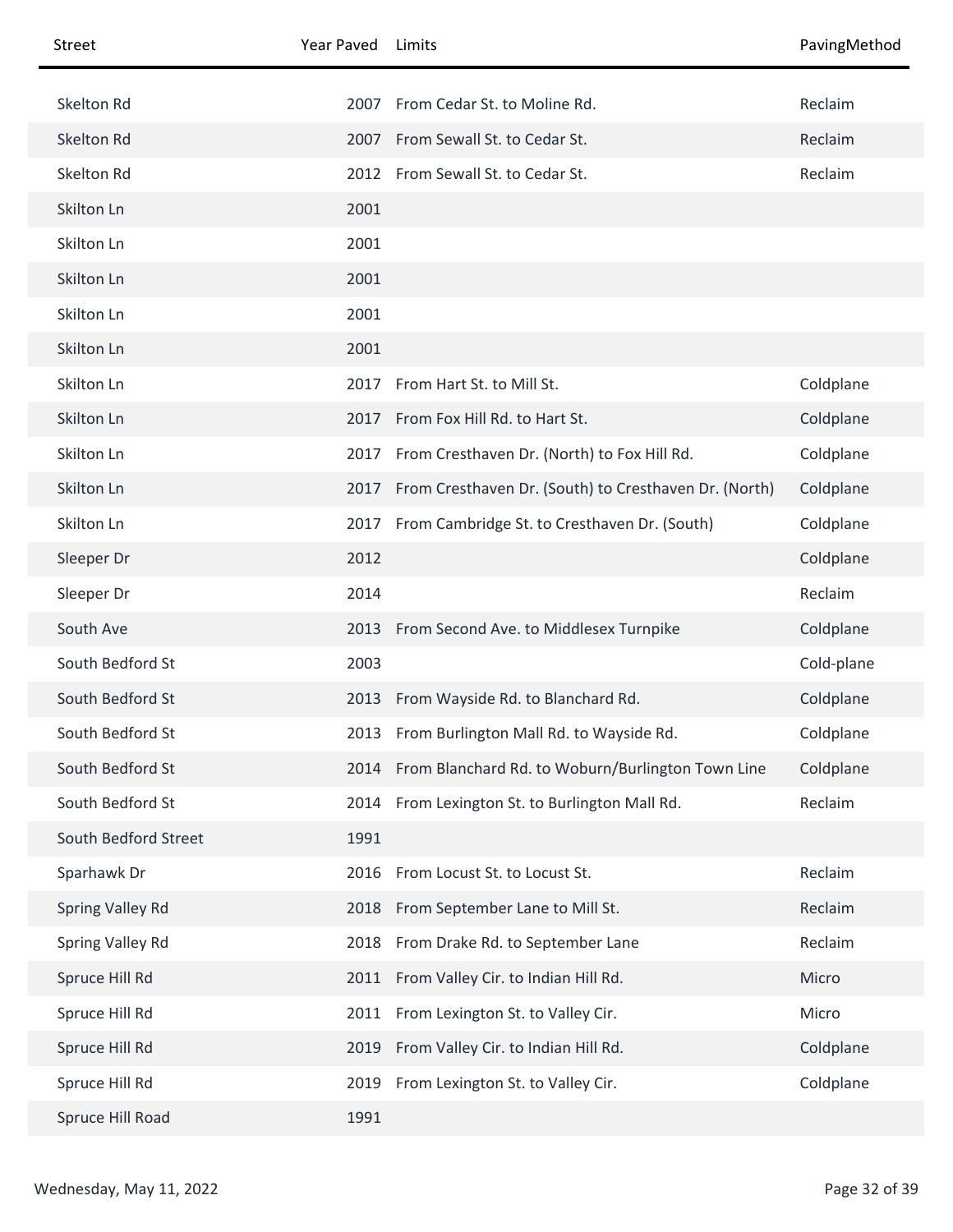| Street                 | Year Paved | Limits                                                  | PavingMethod |
|------------------------|------------|---------------------------------------------------------|--------------|
| St. Marks Road         | 1988       |                                                         |              |
| Stanwood St            | 2015       |                                                         | Reclaim      |
| <b>Stanwood Street</b> | 1988       |                                                         |              |
| Stephanie St           | 2009       |                                                         | Micro        |
| Stephanie St           | 2018       |                                                         | Coldplane    |
| Stephanie Street       | 1995       |                                                         |              |
| <b>Stewart St</b>      | 2000       |                                                         |              |
| <b>Stewart St</b>      | 2014       |                                                         | Micro        |
| Stonehill Cir          | 2013       |                                                         | overlay      |
| Stonewall Ln           | 2011       |                                                         | Micro        |
| Stonewall Ln           | 2019       |                                                         | Coldplane    |
| Stony Brook Rd         |            | 2017 From Mildred Rd. to Lexington St.                  | Coldplane    |
| Stony Brook Rd         |            | 2017 From Burlington Mall Rd. to Mildred Rd.            | Coldplane    |
| Stony Brook Road       | 1993       | Mildred Road to Burlington Mall Road                    |              |
| Stony Brook Road       | 1994       | Lexington Street to Mildred Road                        |              |
| Stony Brook Road       | 1995       | Mildred Road to Burlington Mall Road/Lexington Street t |              |
| Sullivan St            | 2012       |                                                         | Micro        |
| Sullivan St            | 2019       |                                                         | Coldplane    |
| Sullivan Street        | 1993       |                                                         |              |
| Summit Dr              | 2017       |                                                         | Coldplane    |
| Sumner St              | 2011       |                                                         | Coldplane    |
| Sumpter Rd             | 2001       |                                                         |              |
| Sumpter Rd             | 2012       |                                                         | Micro        |
| Sumpter Rd             | 2020       |                                                         | Coldplane    |
| Sunnyfield Ave         | 2018       |                                                         | Reclaim      |
| Sunnyside              | 2004       | Glen Ave South to DE                                    | Overlay      |
| Sunnyside Avenue       | 1997       |                                                         |              |
| Sunset Dr              | 2002       |                                                         | Cold-plane   |
| Sunset Dr              | 2002       |                                                         | Cold-plane   |
| Sunset Dr              | 2010       | From Arlington Rd. to Mildred Rd.                       | Overlay      |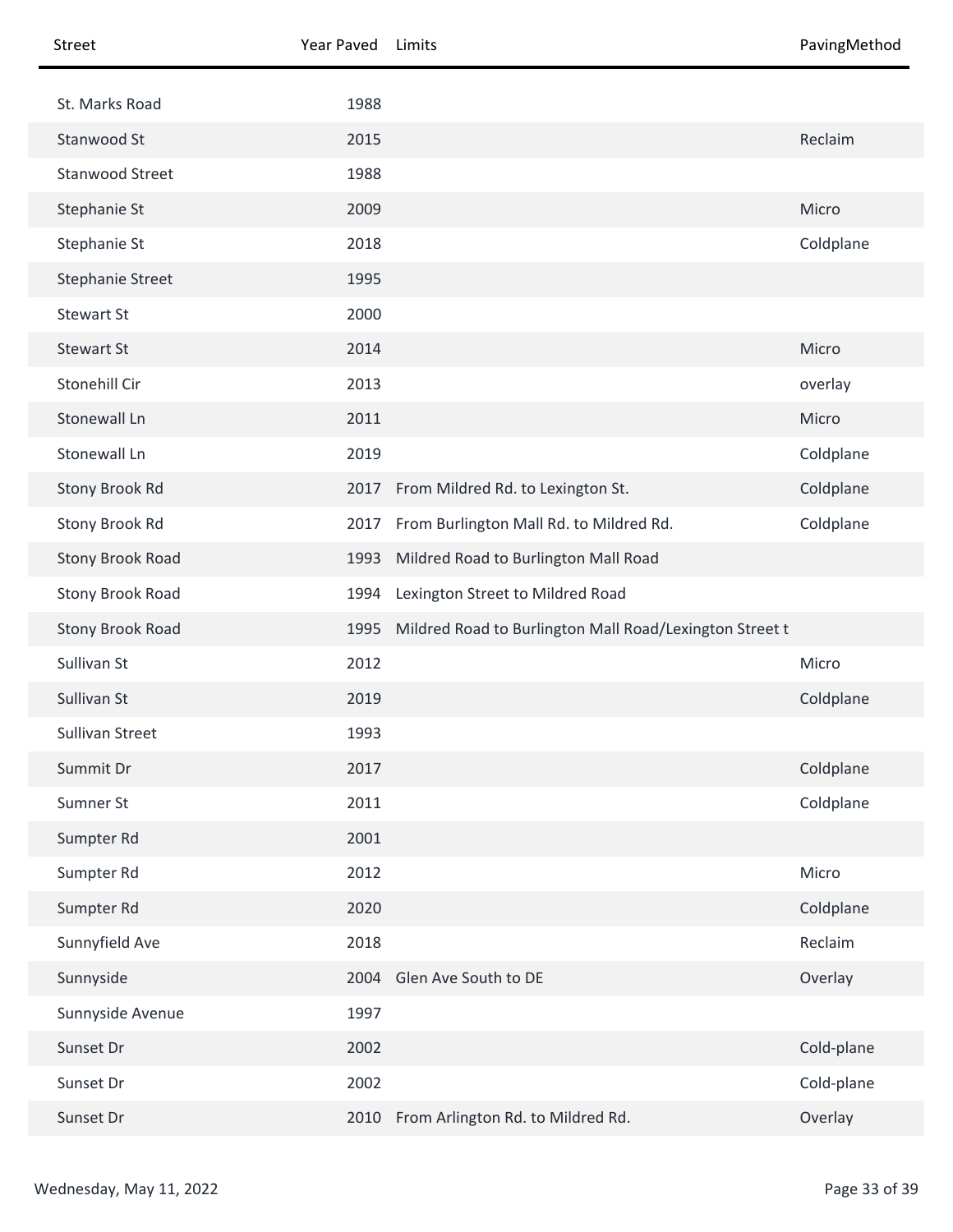| Street                     | Year Paved | Limits                                                    | PavingMethod |
|----------------------------|------------|-----------------------------------------------------------|--------------|
| Sunset Dr                  |            | 2014 From Mildred Rd. to Dead End                         | Micro        |
| Sunset Dr                  |            | 2015 From Arlington Rd. to Mildred Rd.                    | Micro        |
| <b>Sunset Drive</b>        | 1989       |                                                           |              |
| Susan Ave                  |            | 2012 From Robert St. to Dead End                          | Reclaim      |
| Susan Ave                  |            | 2012 From Bennett Lane to Robert St.                      | Reclaim      |
| Swain Road West            | 1997       |                                                           |              |
| Sycamore St                | 2006       |                                                           | Overlay      |
| Sycamore St                | 2012       |                                                           | Micro        |
| Sycamore St                | 2020       |                                                           | Coldplane    |
| Sylvester Rd               | 2015       |                                                           | Micro        |
| <b>Sylvestor Road</b>      | 2004       |                                                           | Cold Plane   |
| Tami Lane                  | 2013       |                                                           | Micro        |
| <b>Taylor Ave</b>          | 2016       |                                                           | Reclaim      |
| <b>Taylor Avenue</b>       | 1989       |                                                           |              |
| Teaberry Ln                | 2009       |                                                           | Overlay      |
| <b>Terrace Hall Ave</b>    |            | 2013 From Washigton Ave. (West) to Washington Ave. (East) | Coldplane    |
| <b>Terrace Hall Ave</b>    | 2013       | From A St. to Washigton Ave. (West)                       | Coldplane    |
| <b>Terrace Hall Ave</b>    |            | 2013 From Middlesex Turnpike to A St.                     | Coldplane    |
| Terrace Hall Ave           |            | 2015 From Algonquin Dr. to Bedford St.                    | Coldplane    |
| <b>Terrace Hall Ave</b>    |            | 2015 From Sandy Brook Rd. to Algonquin Dr.                | Coldplane    |
| <b>Terrace Hall Ave</b>    |            | 2015 From Washington Ave. to Sandy Brook Rd.              | Coldplane    |
| <b>Terrace Hall Avenue</b> | 1987       |                                                           |              |
| <b>Terry Ave</b>           | 2005       | Aggregate CP/patch HD paved                               | Cold-plane   |
| <b>Terry Ave</b>           | 2019       |                                                           | Overlay      |
| Theodore Cir               | 2016       |                                                           | Reclaim      |
| Theresa Ave                | 2011       |                                                           | Micro        |
| Theresa Ave                | 2020       |                                                           | Coldplane    |
| Theresa Avenue             | 1997       |                                                           |              |
| Third Ave                  | 2001       |                                                           |              |
| Third Ave                  | 2001       |                                                           |              |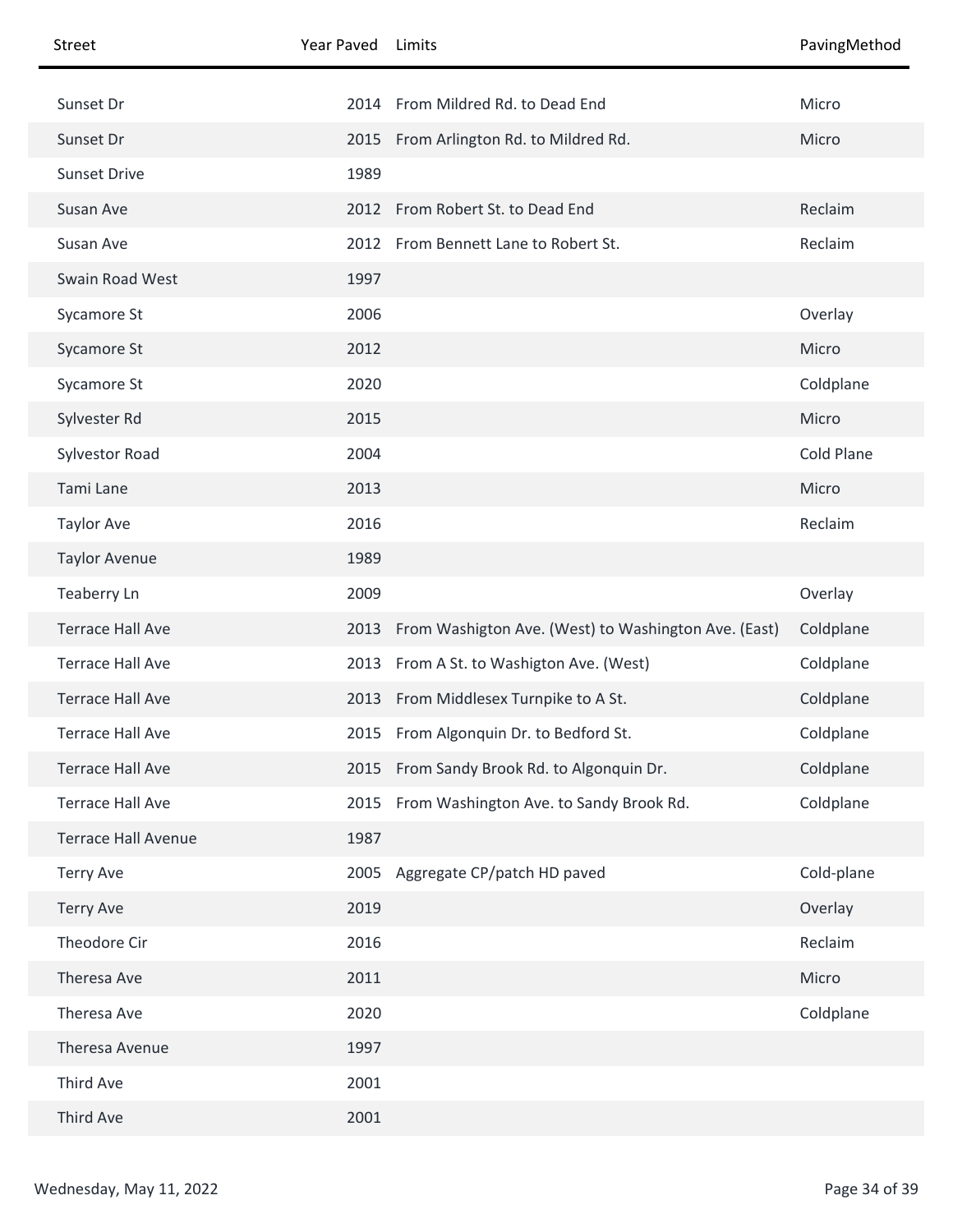| Street                   | Year Paved | Limits                                                | PavingMethod |
|--------------------------|------------|-------------------------------------------------------|--------------|
| Third Ave                | 2012       | From Second Ave. to Fourth Ave.                       | reclaim      |
| Third Ave                |            | 2012 From Middlesex Turnpike to Second Ave.           | reclaim      |
| Third Ave                | 2021       | From Second Ave. to Fourth Ave.                       | Coldplane    |
| Thistle Rd               | 2010       |                                                       | Coldplane    |
| Thomas St                | 1988       |                                                       |              |
| Thomas St                | 2010       | From Robert St. to Dead End                           | Micro        |
| Thomas St                | 2010       | From Winn St. to Robert St.                           | Micro        |
|                          |            |                                                       |              |
| Thomas St                | 2018       | From Robert St. to Dead End                           | Coldplane    |
| Thomas St                | 2018       | From Winn St. to Robert St.                           | Coldplane    |
| Thornton Dr              | 2009       |                                                       | Micro        |
| Thornton Dr              | 2019       |                                                       | Coldplane    |
| <b>Tinkham Ave</b>       | 2009       |                                                       | Micro        |
| <b>Tinkham Ave</b>       | 2010       | Small portion paved btwn Donald & Blueberry - too dam | Coldplane    |
| <b>Tinkham Ave</b>       | 2019       |                                                       | Coldplane    |
| Toner Dr                 | 2012       |                                                       | Coldplane    |
| <b>Toner Drive</b>       | 1992       |                                                       |              |
| <b>Toomey Cir</b>        | 2012       |                                                       | Micro        |
| <b>Toomey Cir</b>        | 2020       |                                                       | Coldplane    |
| Town Line Rd             |            | 2005 From Mill St. to Dead End                        | Coldplane    |
| Town Line Rd             |            | 2019 From Mill St. to Dead End                        | Coldplane    |
| <b>Travers Ln</b>        | 2013       |                                                       | overlay      |
| University Ave           | 2013       | From Bates St. to Princeton Rd.                       | Micro        |
| University Ave           | 2013       | From Mellin St. to Bates St.                          | Micro        |
| <b>University Ave</b>    |            | 2021 From Bates St. to Princeton Rd.                  | Coldplane    |
| <b>University Ave</b>    |            | 2021 From Mellin St. to Bates St.                     | Coldplane    |
| <b>University Avenue</b> | 1995       |                                                       |              |
| <b>Upland Rd</b>         | 2007       | From Fox Hill Rd. to Baxter Cir.                      | Reclaim      |
| <b>Upland Rd</b>         |            | 2011 From Boulder Dr. to Beaverbrook Rd.              | Coldplane    |
| <b>Upland Rd</b>         | 2011       | From Moss St. to Boulder Dr.                          | Coldplane    |
| <b>Upland Rd</b>         | 2011       | From Baxter Cir. to Moss St.                          | Coldplane    |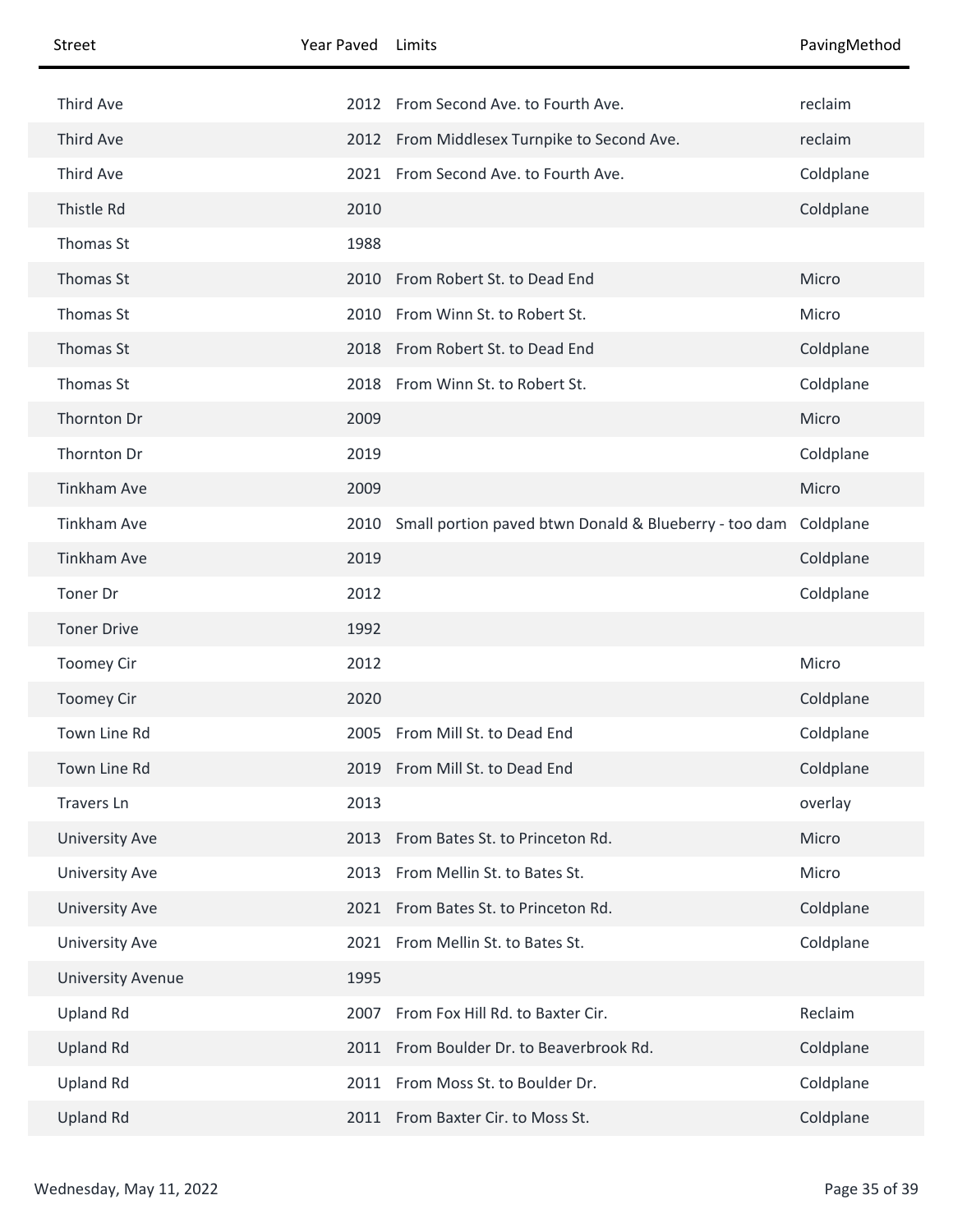| Street                | Year Paved | Limits                                                | PavingMethod |
|-----------------------|------------|-------------------------------------------------------|--------------|
| <b>Upland Road</b>    | 1989       |                                                       |              |
| Valley Cir            | 1998       |                                                       |              |
| Valley Cir            | 2011       |                                                       | Micro        |
| Valley Cir            | 2020       |                                                       | Coldplane    |
| Van Norden Road       | 1985       |                                                       |              |
| Victor Ave            | 2018       |                                                       | Reclaim      |
| Victor Avenue         | 2004       |                                                       | Cold Plane   |
| Vincent Rd            | 2011       |                                                       | Micro        |
| Vincent Rd            | 2019       |                                                       | Coldplane    |
| Vincent Road          | 1992       |                                                       |              |
| Violet Rd             | 2020       |                                                       | Reclaim      |
| Virginia Rd           | 2013       |                                                       | Micro        |
| Virginia Rd           | 2021       |                                                       | Coldplane    |
| Virginia Road         | 1988       |                                                       |              |
| Visco Rd              | 2011       |                                                       | Overlay      |
| Waite Ave             | 2012       |                                                       | Overlay      |
| Walnut St             | 2006       |                                                       | overlay      |
| Ward St               | 2005       | <b>Birchcrest to Rita</b>                             | overlay      |
| Ward St               | 2017       |                                                       | Coldplane    |
| <b>Ward Street</b>    | 1986       |                                                       |              |
| <b>Washington Ave</b> | 2015       | From Shea Cir. To Jefferson Ave.                      | Reclaim      |
| <b>Washington Ave</b> | 2015       | From Terrace Hall Ave. (South) to Shea Cir.           | Reclaim      |
| <b>Washington Ave</b> |            | 2016 From Jefferson Ave. to Terrace Hall Ave. (North) | Reclaim      |
| Wayside Rd            | 1998       |                                                       |              |
| Wayside Rd            |            | 2018 From South Bedford St. to Cambridge St.          | Coldplane    |
| Webber Rd             | 2008       |                                                       | Overlay      |
| <b>Wellesley Ave</b>  | 2006       |                                                       | Reclaim      |
| Westwood St           | 2001       |                                                       |              |
| Westwood St           | 2001       |                                                       |              |
| Westwood St           | 2007       | From Black Horse Lane to Wilmington Rd.               | Overlay      |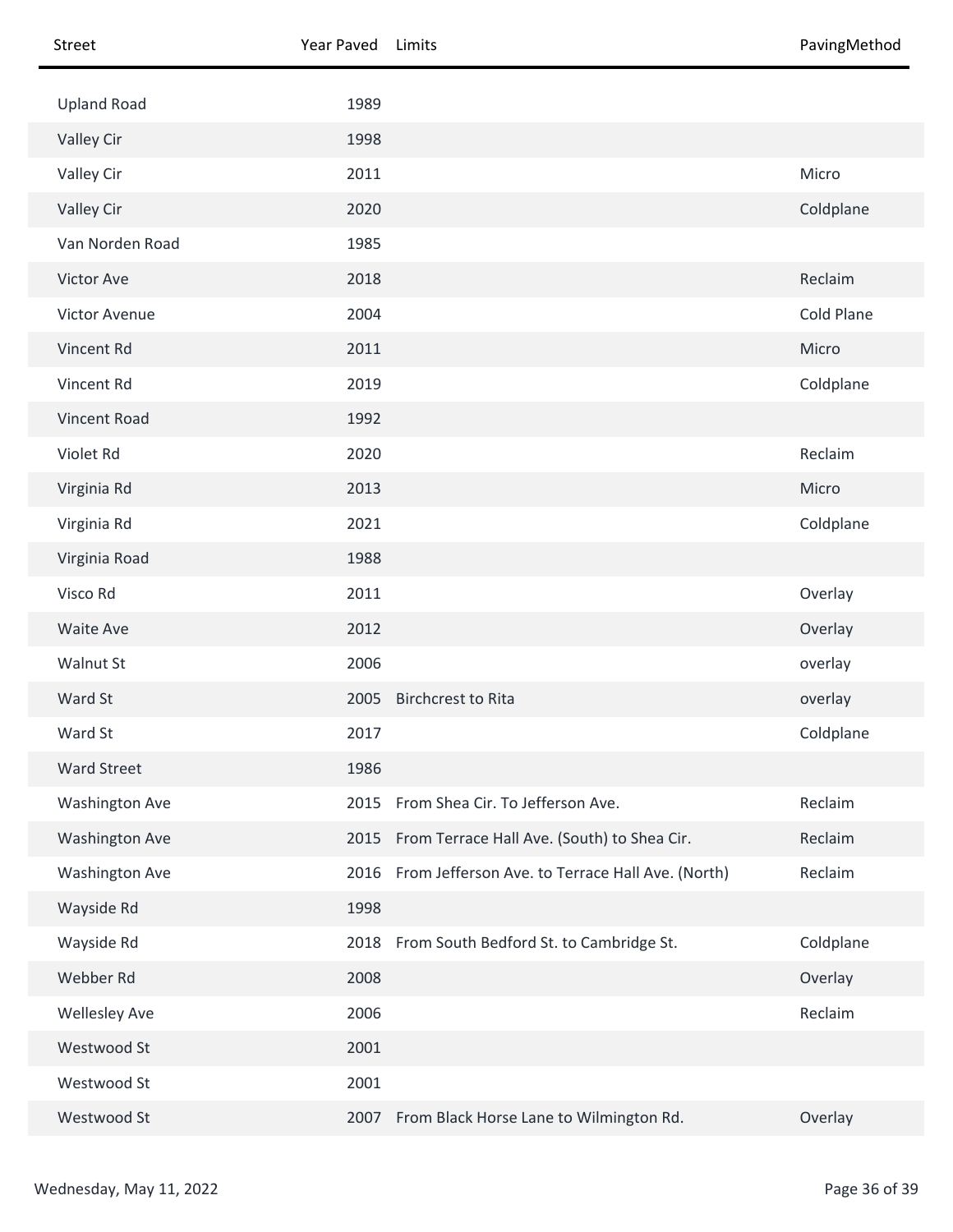| <b>Street</b>          | Year Paved | Limits                                                 | PavingMethod |
|------------------------|------------|--------------------------------------------------------|--------------|
| Westwood St            | 2007       | From Dead End to Black Horse Lane                      | Overlay      |
| Westwood St            |            | 2021 From Black Horse Lane to Wilmington Rd.           | Coldplane    |
| Westwood St            | 2021       | From Michael Dr. to Black Horse Lane                   | Coldplane    |
| Westwood St            |            | 2021 From Foxhill Road to Michael Dr.                  | Coldplane    |
| <b>Westwood Street</b> | 1986       |                                                        |              |
| Wheatland St           | 2000       |                                                        |              |
| Wheatland St           | 2000       |                                                        |              |
| Wheatland St           | 2015       | From Kingsdale St. to Dead End                         | Coldplane    |
| Wheatland St           | 2015       | From Richfield St. to Kingsdale St.                    | Coldplane    |
| Wheeler Rd             | 2007       | From Commonwealth Exec. Dr. to Blanchard Rd.           | overlay      |
| Wheeler Rd             | 2007       | From Old Concord Rd. to Commonwealth Exec. Dr.         | overlay      |
| Wheeler Rd             |            | 2007 From Middlesex Turnpike to Old Concord Rd.        | overlay      |
| Wheeler Rd             | 2016       | From Rounder Way. To Blanchard Rd.                     | Coldplane    |
| Wheeler Rd             |            | 2016 From Old Concord Rd. to Rounder Way               | Coldplane    |
| Wheeler Rd             | 2016       | From Middlesex Turnpike to Old Concord Rd.             | Coldplane    |
| <b>Wheeler Road E</b>  | 1992       |                                                        |              |
| Whitney St             | 2013       |                                                        | Reclaim      |
| <b>Wildmere Ave</b>    |            | 2012 From Carlton Ave. to Kenmere Ave.                 | Coldplane    |
| <b>Wildmere Ave</b>    |            | 2012 From Winn St. to Carlton Ave.                     | Coldplane    |
| Wildwood Ln            | 1998       |                                                        |              |
| Wildwood Ln            | 2014       |                                                        | Micro        |
| Wildwood St            | 1998       |                                                        |              |
| Wildwood St            | 1998       |                                                        |              |
| Wildwood St            | 2014       | From Wildwood Lane to Fox Hill Rd.                     | Micro        |
| Wildwood St            |            | 2014 From Dead End to Wildwood Lane                    | Micro        |
| Wilhelmina Ave         | 2009       |                                                        | Micro        |
| Wilhelmina Ave         | 2009       |                                                        | Micro        |
| Wilhelmina Ave         |            | 2018 From Marie Cir. To Billerica/Burlington Town Line | Coldplane    |
| Wilhelmina Ave         | 2018       | From Dead End to Marie Cir.                            | Coldplane    |
| Wilhelmina Avenue      | 1993       |                                                        |              |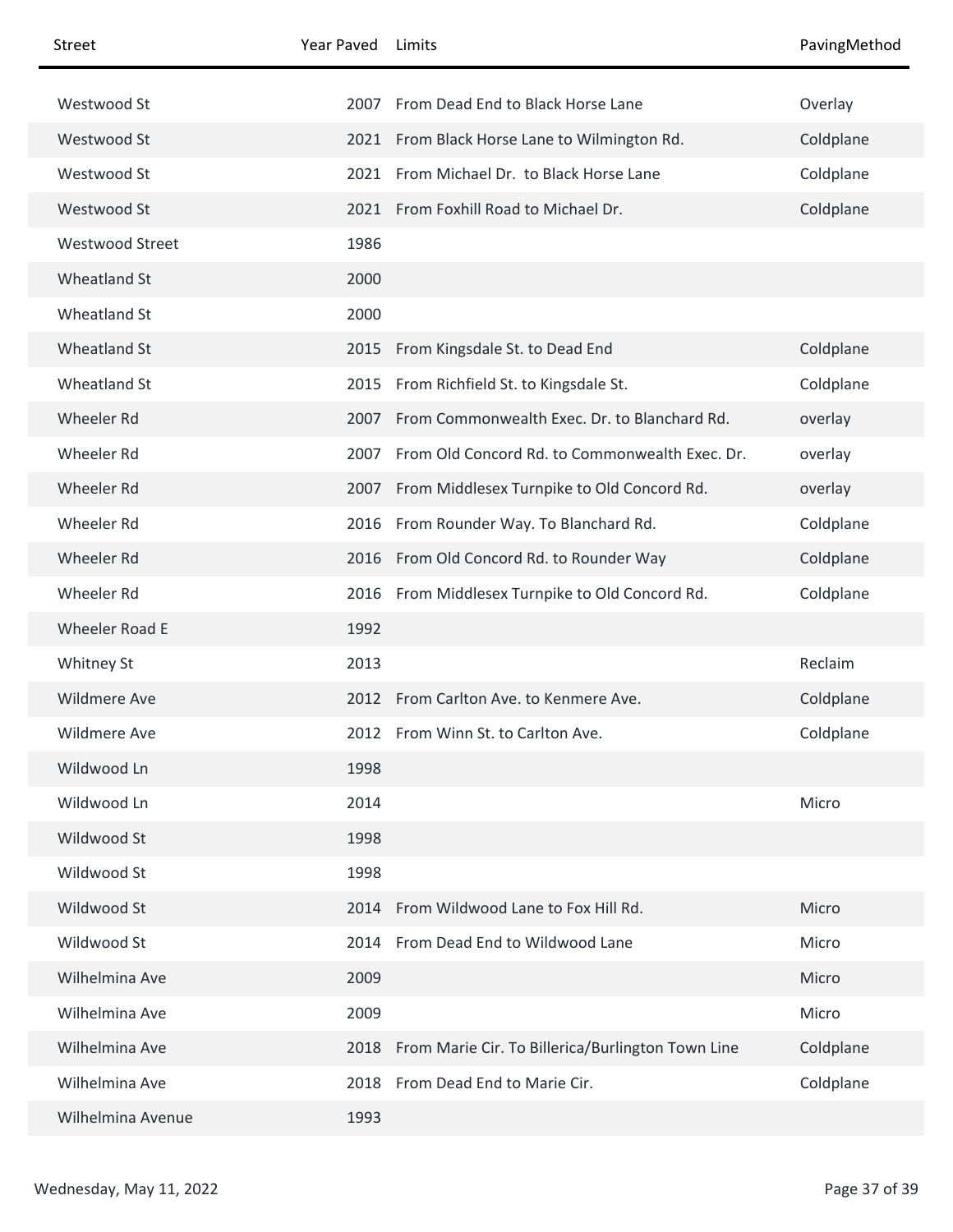| Street                 | Year Paved | Limits                                                          | PavingMethod |
|------------------------|------------|-----------------------------------------------------------------|--------------|
| Williams Cir           | 2012       |                                                                 | Overlay      |
| Williams Cir           | 2021       |                                                                 | Coldplane    |
| Willow Way             | 1995       |                                                                 |              |
| <b>Willow Way</b>      | 2016       |                                                                 | Overlay      |
| Wilmington Rd          | 2003       |                                                                 | Cold-plane   |
| Wilmington Rd          | 2003       |                                                                 | Cold-plane   |
| Wilmington Rd          | 2003       |                                                                 | Cold-plane   |
| Wilmington Rd          | 2003       |                                                                 | Cold-plane   |
| Wilmington Rd          | 2003       |                                                                 | Cold-plane   |
| Wilmington Rd          | 2003       |                                                                 | Cold-plane   |
| Wilmington Rd          | 2016       | From Stanwood St. to Eisenhower Dr.                             | Coldplane    |
| Wilmington Rd          | 2016       | From Gedick Rd. to Stanwood St.                                 | Coldplane    |
| Wilmington Rd          | 2016       | From Sarah St. to Gedick Rd.                                    | Coldplane    |
| Wilmington Rd          | 2016       | From Eisenhower Dr. to Wilmington/Burlington Town Lin Coldplane |              |
| Wilmington Rd          | 2017       | From Prouty Rd. to Sarah St.                                    | Coldplane    |
| Wilmington Rd          | 2017       | From Woodhill Rd. to Prouty Rd.                                 | Coldplane    |
| Wilmington Rd          | 2017       | From Cutting Lane to Woodhill Rd.                               | Coldplane    |
| Wilmington Rd          |            | 2017 From Pine Glen Way to Cutting Lane                         | Coldplane    |
| Wilmington Rd          |            | 2017 From Chestnut Ave. to Pine Glen Way                        | Coldplane    |
| Wilmington Rd          | 2017       | From Cambridge St. to Chestnut Ave.                             | Coldplane    |
| <b>Wilmington Road</b> | 1987       | Jonathan to Cambridge St.                                       |              |
| Windsor Ln             | 1998       |                                                                 |              |
| Windsor Ln             | 2013       |                                                                 | Micro        |
| Windsor Ln             | 2021       |                                                                 | Coldplane    |
| Wing Terr              | 2001       |                                                                 |              |
| Wing Terr              |            | 2011 From Francis Wyman Rd. to Putnam Rd.                       | Reclaim      |
| Winn St                | 2002       |                                                                 | Reclaim      |
| Winn St                | 2002       |                                                                 | Reclaim      |
| Winn St                | 2006       | From Mill St. to Cambridge St.                                  | Coldplane    |
| Winn St                | 2011       | From Woburn/Burlington Town Line to Mountain Rd.                | Coldplane    |